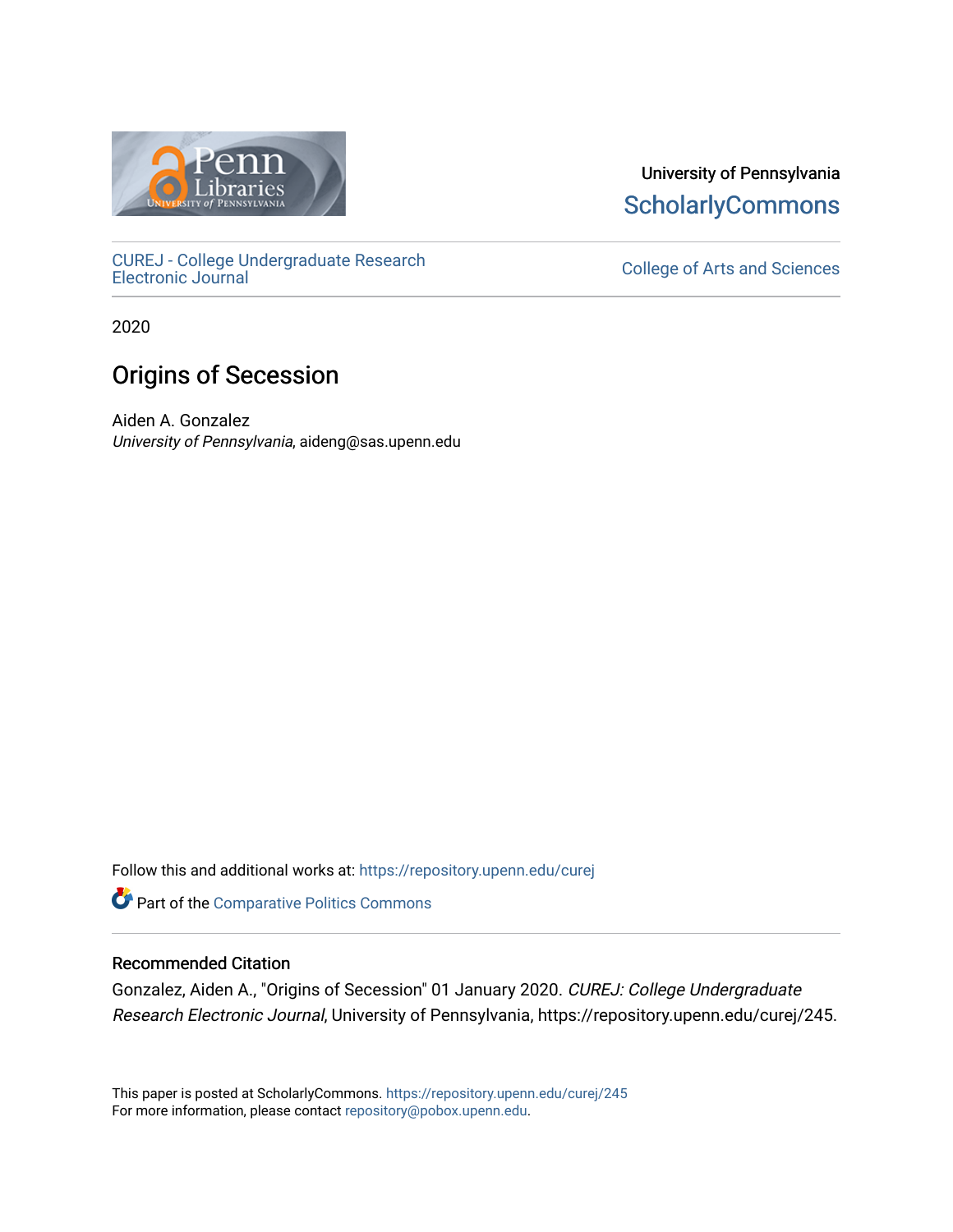# Origins of Secession

#### Abstract

Using a variety of methods, both qualitative and quantitative, I show in this work that secessionist movements across four case studies have three primary characteristics: concerns over status, material welfare, and the viability of the potentially new and independent state.

#### Keywords

secession, spain, uk, eu, canada, norway, autonomy, Social Sciences, Political Science, Brendan O'Leary, O'Leary, Brendan

#### **Disciplines**

Comparative Politics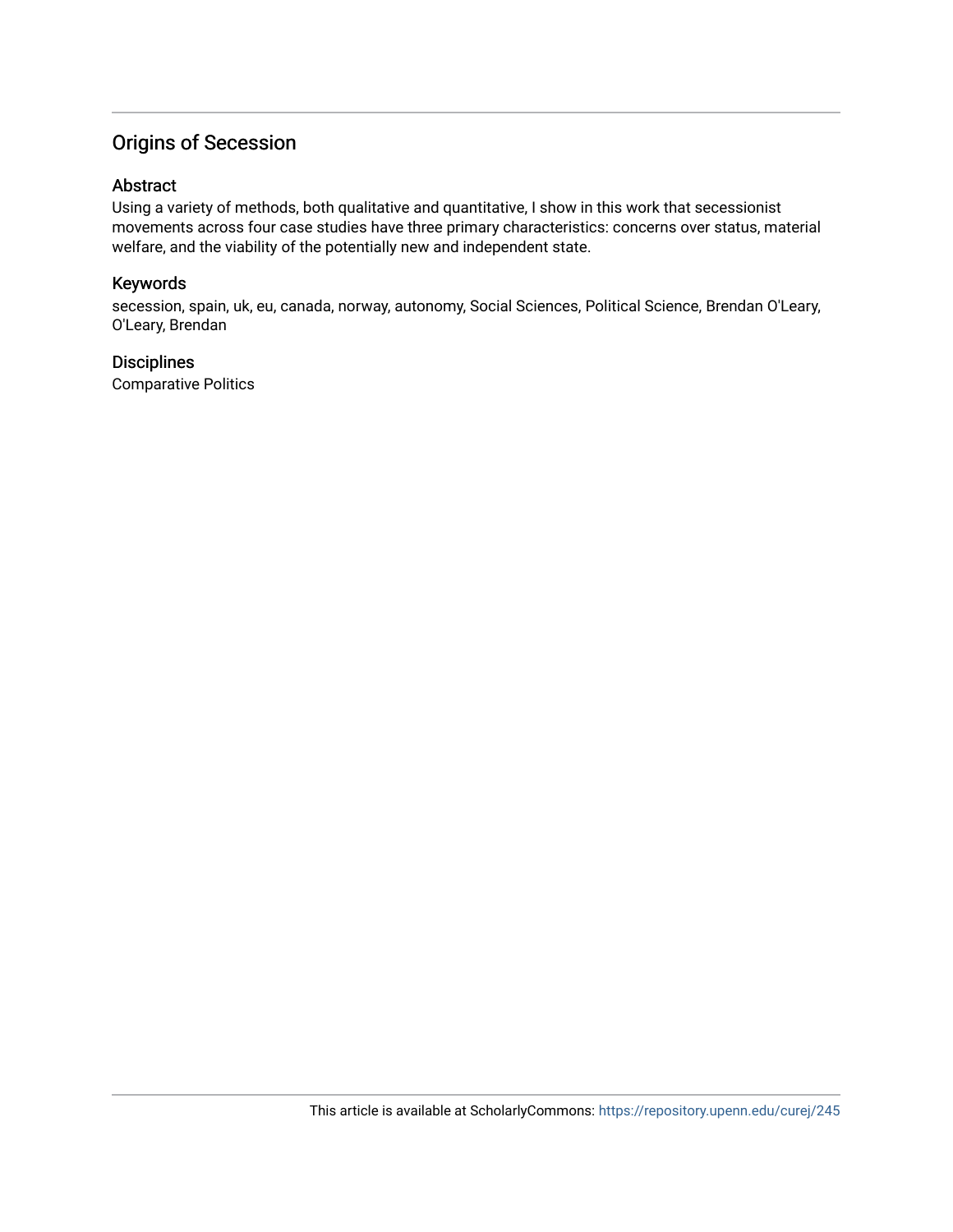# **Origins of Secession**

Aiden Gonzalez

Advised by Brendan O'Leary, Lauder Professor of Political Science

Submitted in partial fulfilment of the requirements for a Bachelor of Arts Degree in Political Science with Honours Distinction at the University of Pennsylvania

May 2020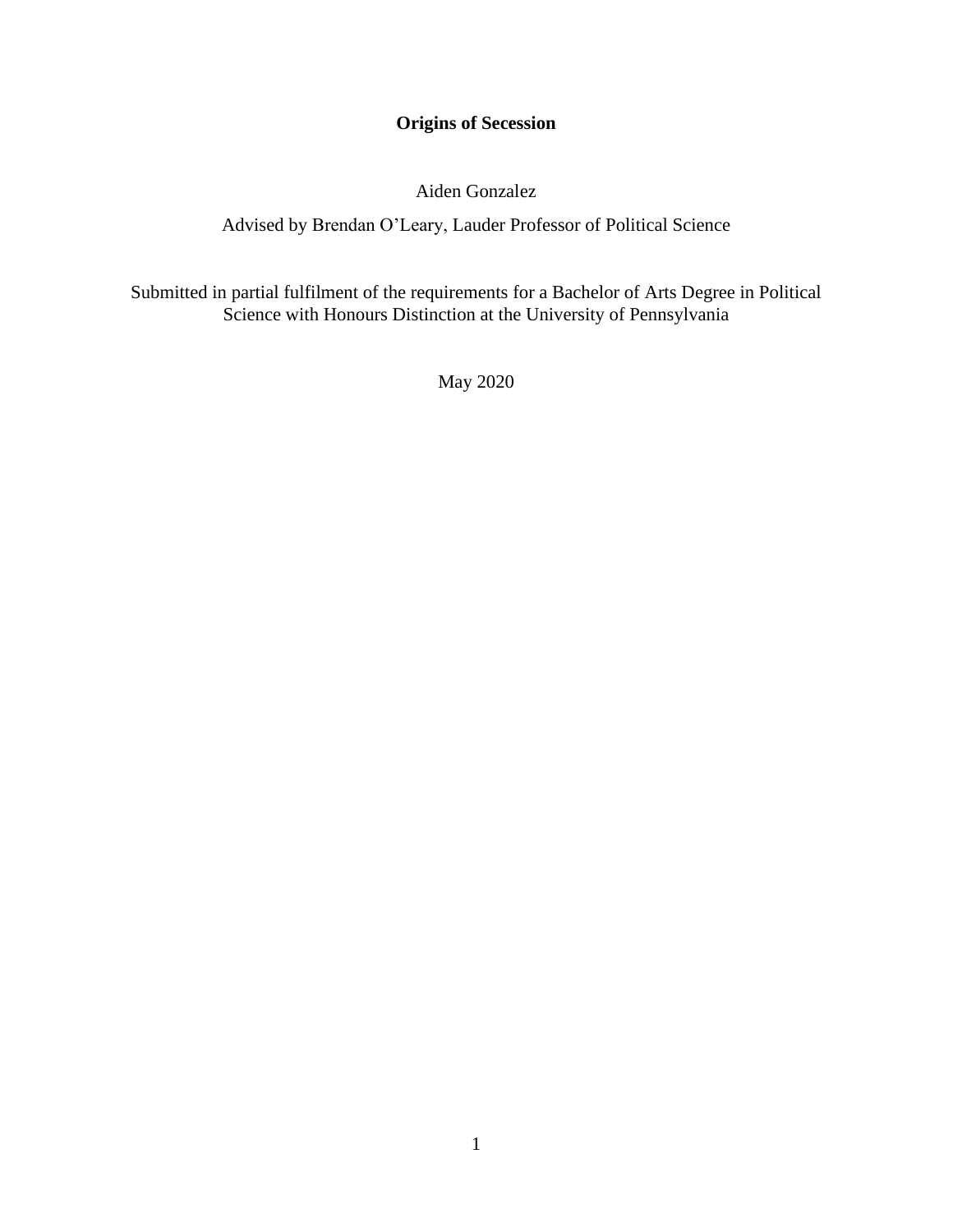#### Acknowledgements

I wish to thank Brendan O'Leary, who has been not only a teacher to me in a professorial capacity and an invaluable mentor in political science, but also an unwavering source of encouragement for the duration of the two years of research which has gone into this thesis. While any mistakes in this thesis are my own, I know that my own curiosity would have remained dormant, and so this work non-existent, had I not had the great fortune of knowing him.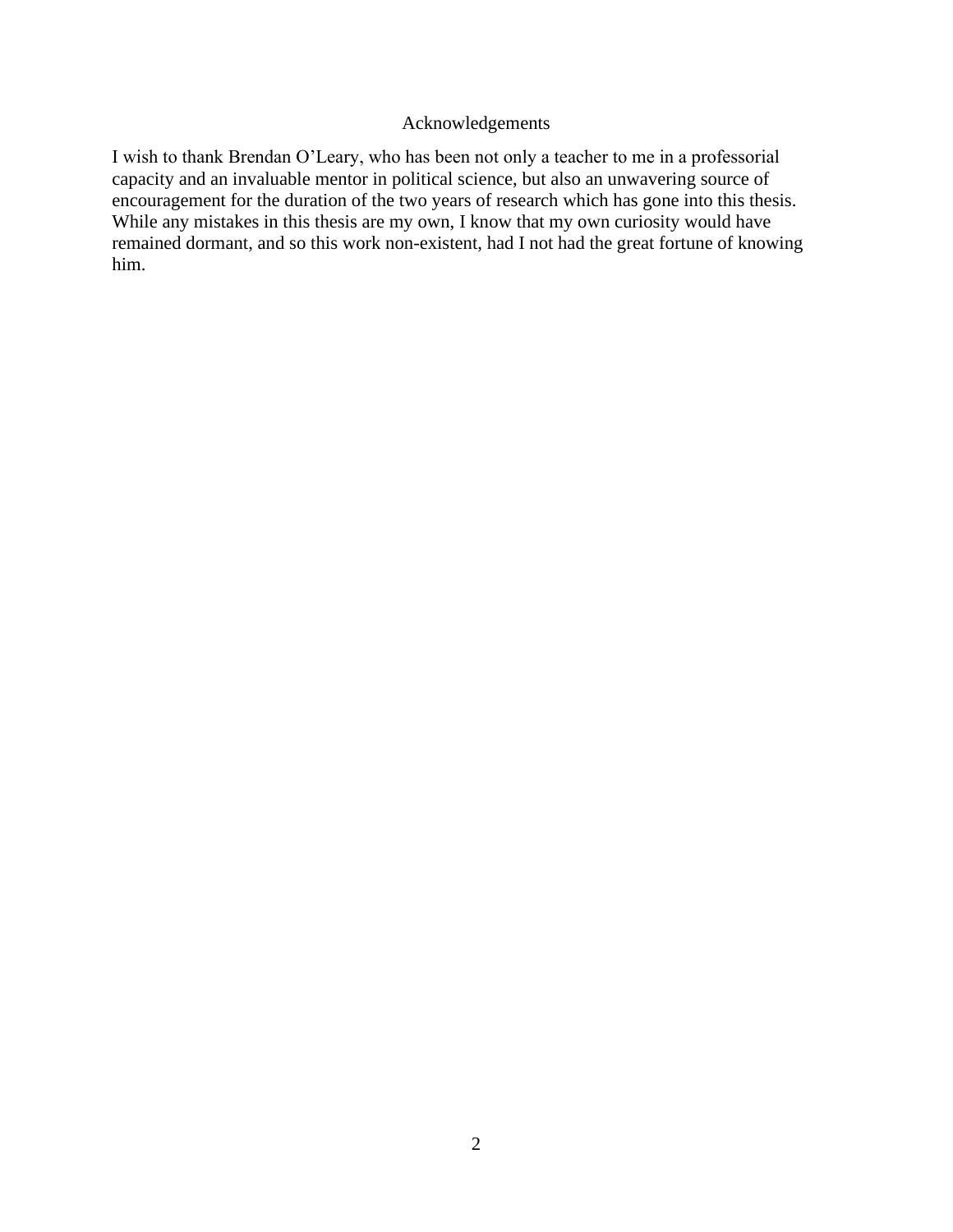# Contents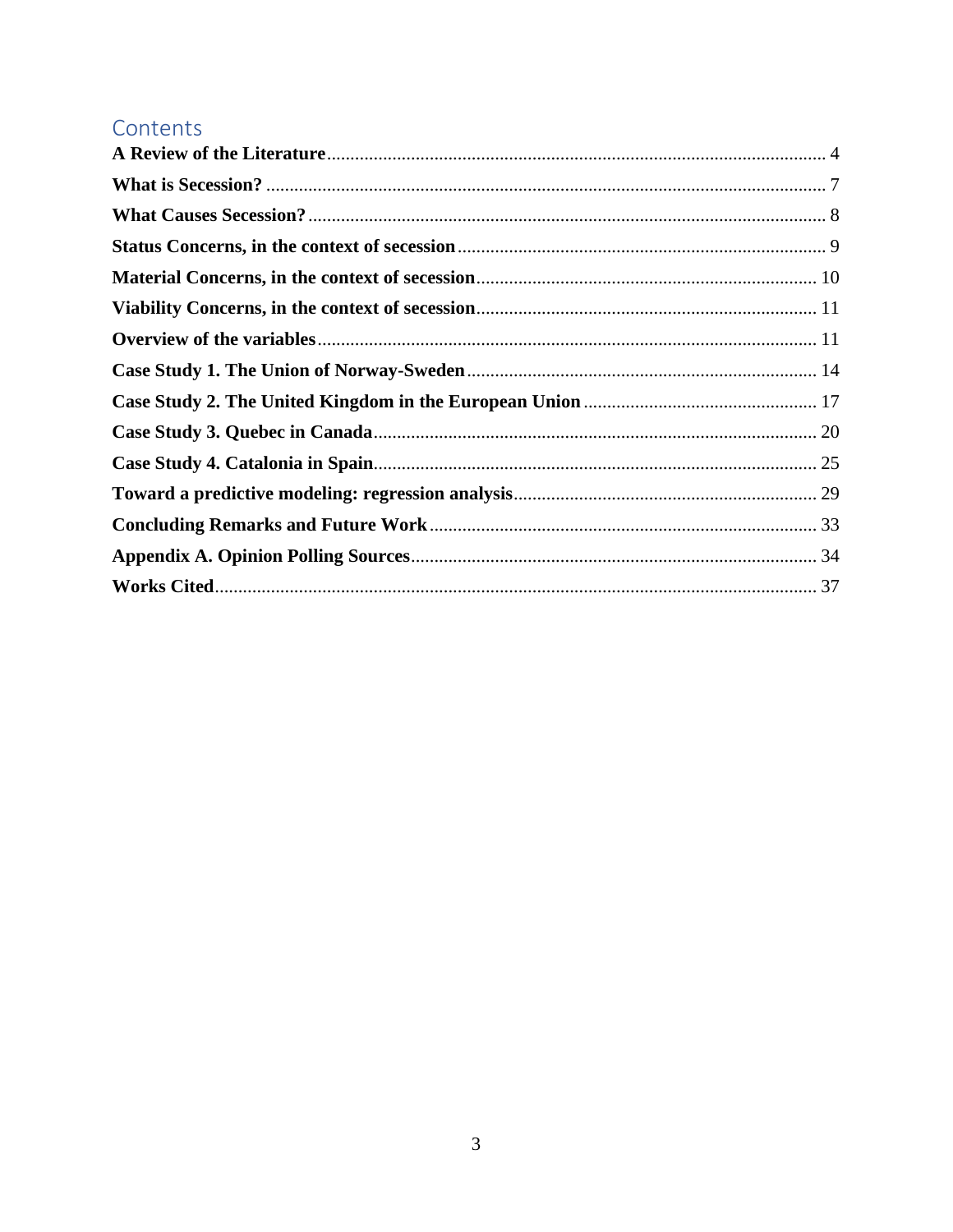# <span id="page-5-0"></span>**A Review of the Literature**

## **I. Foreword**

Extant literature on the field of secession is comparatively sparse, relative to other fields of political science. The majority of literature on secession occupies one of two general categories. The first focuses on a singular case study (e.g., only Tamils in only Sri Lanka, or only Catalans in only Spain), $<sup>1</sup>$  either lending no material toward a broader explanatory modeling or</sup> else producing a rudimentary explanatory model tailored only to the case in question. That is, it explains why the author believes the secessionist movement has organized in that state but includes events and groups that exist only within that state and thus are so specific as to lack parsimony. The second category produces an explanatory model, but typically attempts to demonstrate why a movement is *successful* rather than why it *originates.<sup>2</sup>*

Other writings occupy even smaller niches, such as Buchanan's *Toward a Theory of Secession*, in which, rather than proposing a theory of secession, he merely laments the lack of a theory of secession and later propounds on when a group ought to secede.<sup>3</sup> Still others, as with Ryan Griffiths' celebrated book *Age of Secession,* beautifully collate instances of secession from all over the world, but look only at the response of the central state to the seceding entity. While this strategy is useful in explaining why some movements are successful based on how the center reacts to their presence, it too ignores the origins of the movements. Finally, there exists a class of scholars, typified by Nicholas Sambanis,<sup>4</sup> who study secession and autonomy but who explain only differences in the resultant arrangements in newly independent states, rather than exploring what drives the impulse to *make* a newly independent state.

#### **II. Decentralization**

Not only is the field split on the origins of secession, but also on whether certain variables, decentralization for example, promote or discourage secession. Ornstein and Coursen posit that decentralization has an ameliorative effect on secessionist movements because, in theory, it gives the movements at least most of what they want: political autonomy and control over cultural and societal aspects.<sup>5</sup> Kymlicka on the other hand suggests that decentralization actually emboldens secessionist movements, thus increasing their desire for complete independence.<sup>6</sup> Brancati strikes a middle ground, relating a series of variables to whether

<sup>&</sup>lt;sup>1</sup> See, e.g., Luke Learie, *Identity and Secession in the Caribbean: Tobago vs. Trinidad, 1889-1980*, University of the West Indies Press, 2007; Welhengama and Pillay, *The Rise of Tamil Separatism in Sri Lanka.* 

<sup>&</sup>lt;sup>2</sup> See, e.g., Bridget Coggins, "Friends in High Places: International Politics and the Emergence of States from Secessionism" in *International Organization,* Vol. 65, No. 3 (Summer 2011), pp. 433-467.

<sup>3</sup> Allen Buchanan, "Toward a Theory of Secession" in *Ethics,* Vol. 101, No. 2 (January 1991), pp. 322-42.

<sup>4</sup> See also, "What's In A Line? Is Partition the Solution to Civil War?" (with Jonah Schulhofer-Wohl) in *International Security* 34 (2) (Fall 2009), pp. 82-118, "Explaining Regional Autonomy Differences in Decentralized Countries" (with Branko Milanovic) in *Comparative Political Studies* 47: 1830-1855 (2014).

<sup>5</sup> Norman Ornstein and Kimberly Coursen, "As the World Turns Democratic: Federalism Finds Favor" in *American Enterprise,* 1992.

<sup>6</sup> Will Kymlicka, "Is Federalism a Viable Alternative to Secessionism?" from *Theories of Secessionism,* ed. Percy Lehning, NY: Routledge Press, 1998.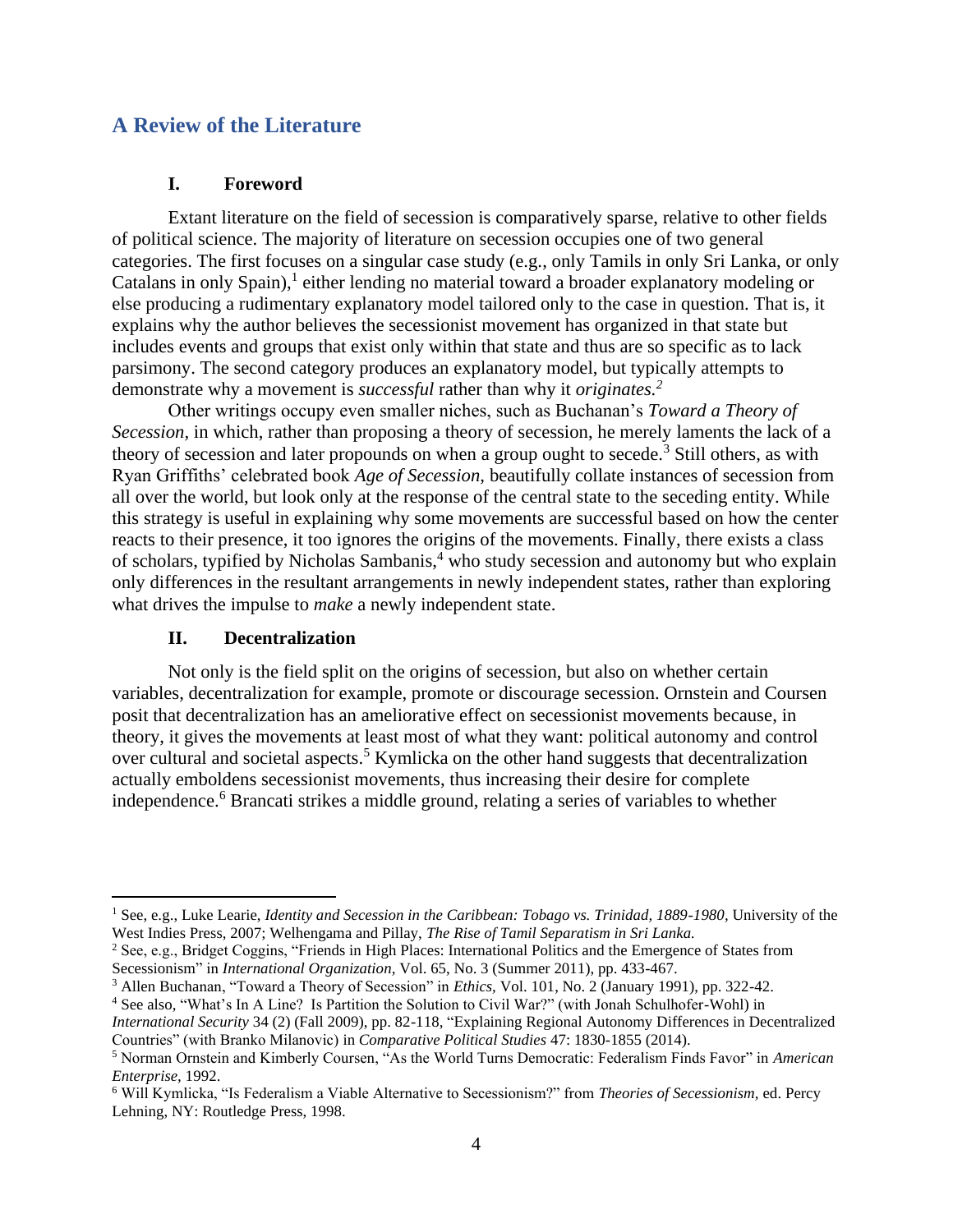decentralization tamps down secessionism or exacerbates it.<sup>7</sup> Clearly there is spirited debate in the scholarly community on this topic, and on many others, within the field of secession.

# **III. Economic Analysis**

Another class of literature purports to explain secessionist ideation from a purely economic standpoint. In Robert Young's "The Political Economy of Secession: The Case of Quebec", for example, Young traces economic rationales in explaining why well-developed, liberal economies infrequently experience secession.<sup>8</sup> Curiously, in the same article he also happens upon the rationale for why a purely economic explanation does *not* work, or at least is not a comprehensive explanation.<sup>9</sup> Indeed, in exploring the differences between the 1980 and 1995 independence referenda in Quebec, Young in another work lays the framework for concluding that status concerns are more salient even in well-developed, liberal economies than are material concerns. \* Other explanations connecting autonomist and secessionist movements to economic rationales include Sambanis and Milanovic's "Explaining Regional Autonomy Differences in Decentralized Countries", Hechter's *Internal colonialism: The Celtic Fringe in British National Development* and Ragin's "Ethnic political mobilization: The Welsh Case".

# **IV. Beginnings of Comprehensive Explanation**

One work which does attempt to explain secessionist rationales is Sorens' *Secessionism*. 10 Though relatively comprehensive in number of cases considered, there is not a concise formalization, but rather a haphazard jumbling of variables which even intuitively seem not to have a direct bearing on secessionism.<sup>11</sup> Similarly, in Wood's "Secession: A Comparative Analytical Framework", he too recognizes an "economic precondition" to secession but admits that this economic facet appears not to obtain in some cases.<sup>12</sup> Rather than examining the other commonalities between instances of secessionism, he attributes this apparent discrepancy to a Jcurve, wherein this discrepancy can be explained away in instances in which economic disparity is either not disparate enough or too disparate.<sup>13</sup> Nevertheless, to his credit, Wood also recognizes other preconditions, namely political and cultural, which supplement his account.<sup>14</sup> Curiously, though, he never formalizes these preconditions into a working theory, instead merely noting apparent commonalities.

One rather clever attempt at explaining secession is Bartkus's 1999 *The Dynamics of Secession* which attributes secession to four criteria: "a distinct community, territory, leaders, and discontent."<sup>15</sup> Nevertheless, there are two conceptual problems with such a definition.

 $11$  E.g. "access to the sea" as one variable. (Ibid, p. 61).

<sup>7</sup> Dawn Brancati, "Decentralization: Fueling the Fire or Dampening the Flames of Ethnic Conflict and Secessionism?" in *International Organization* 60, 2006.

<sup>8</sup> Robert Young, "The Political Economy of Secession: The Case of Quebec" in *Constitutional Political Economy*  5(2):1994.

<sup>9</sup> Ibid, p. 289.

<sup>\*</sup> I will elaborate more on this fascinating prospect later in this piece. The basis for my claim is taken from Robert Young's *The Struggle for Quebec: From Referendum to Referendum?,* Canada: McGill-Queen's University Press, 1999.

<sup>&</sup>lt;sup>10</sup> Jason Sorens, *Secessionism: Identity, Interest, and Strategy, Canada: McGill-Queen's University Press, 2012.* 

<sup>12</sup> John Wood, "Secession: A Comparative Analytical Framework" in *Canadian Journal of Political Science* 14(1): 1981, p. 116.

 $13$  Ibid.

<sup>&</sup>lt;sup>14</sup> Ibid, generally.

<sup>15</sup> Viva Bartkus, *The Dynamics of Secession,* UK: University Press, Cambridge, 1999.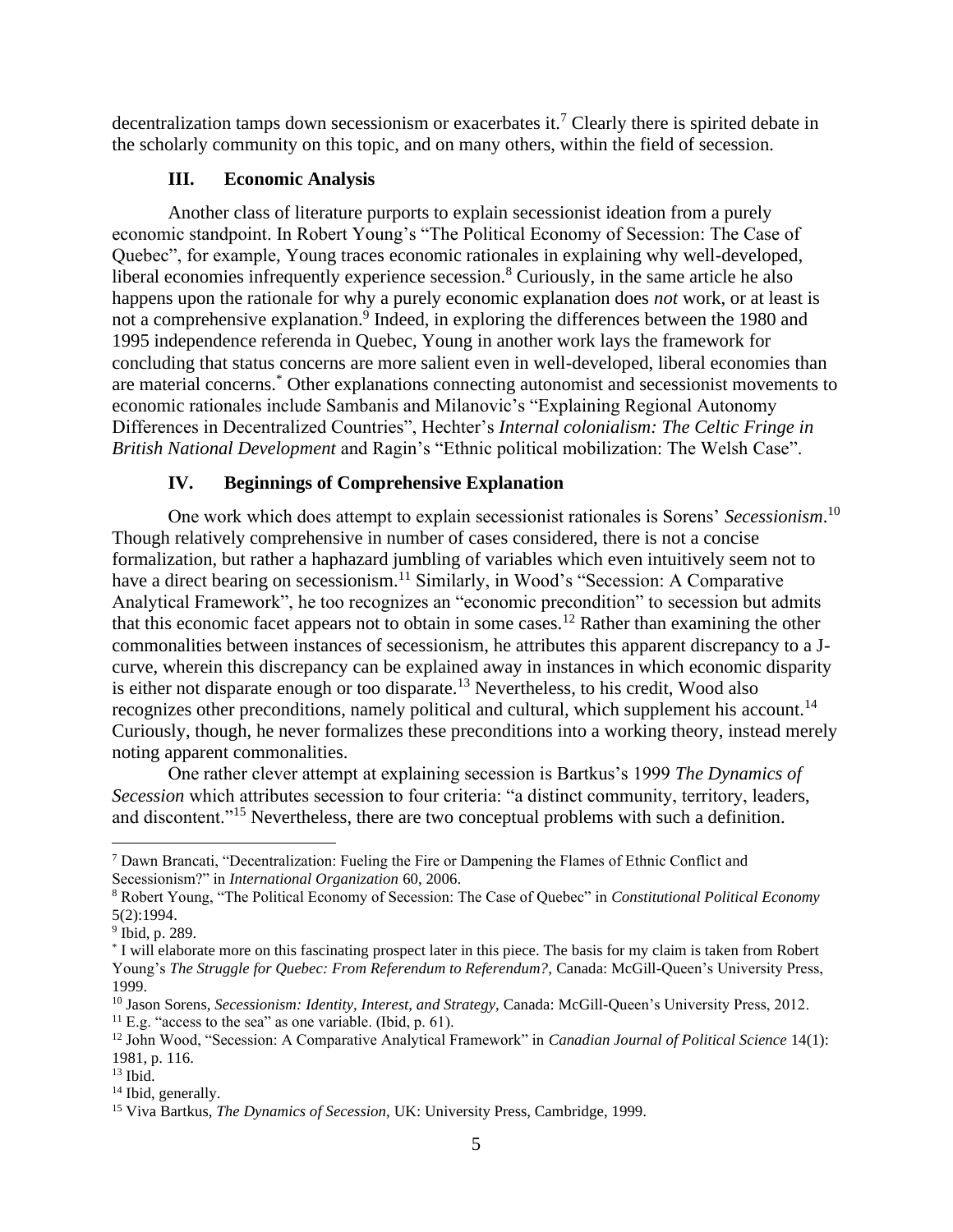Primarily, it does not explain why secessionism first forms in the minds of the members of that "distinct community". That is, secessionism intuitively *can* exist in an inchoate form without organized leadership, and Bartkus's criteria do not account for it. What Bartkus has described is a necessary component of *successful* secessionist movements. This dilutes the original motivations of the broad-based sentiment by examining motivations and behaviors of the political elite. Second, lumping all motivating factors into "discontent" is too ambiguous to be useful in formal modeling. Griffith too, in his *Age of Secession,* recognizes economic, territorial, and community components to secession, but notes no such discontent component which would catalyse secessionism.<sup>16</sup>

#### **V. Analysis of Success in Movements**

Other notable works include Coggins' "The History of Secession" which, though a brilliant improvement upon earlier attempts to collate secessionist movements, offers explanation only for the success or lack thereof of a particular movement.<sup>17</sup> Still other works combine multiple pieces by different authors into one book which typically offers fascinating insights into a number of cases, but, due to the specificity employed and the distinctiveness the authors wish to maintain, these pieces necessarily cannot connect each case into an overarching explanatory model.<sup>18</sup>

# **VI. Normative Theory**

A final category of literature expresses purely normative views on when, if ever, secession is justified. Kai Neilsen's "Secession: The Case of Quebec" is a prime example of this type of normative literature.<sup>19</sup> In using Quebec as a case typical of all secessions, Nielsen considers the morality of minority self-identity and the import of preserving their cultures. One classic example of normative writings is Harry Beran's "A Liberal Theory of Secession", in which he delivers a striking admonition to scholars to consider the topic of secession more closely.<sup>20</sup> Another, more subtle normative work on this theme is Bagwell's "Yugoslavian Constitutional Questions" which diverges from the normal moral and ethical dilemmas involved in secession and instead opts for a legalistic approach.<sup>21</sup> While these writings have intrinsic value from a legal and moral perspective, they obviously do not add substance to the discussion of the emergence of the movements themselves.

# **VII. Whither Secession Theory?**

The lack of comprehensive, explanatory writing focusing on the origins of secessionist movements has left a noticeable hole in the literature. Although secession, even today, is one of the phenomena with the most concrete impacts in political science, we are without a satisfying

<sup>&</sup>lt;sup>16</sup> Ryan Griffiths, *Age of Secession: The International and Domestic Determinants of State Birth, UK: University* Press, Cambridge, 2016.

<sup>17</sup> Bridget Coggins, *The History of Secession: An Overview* from The Ashgate Research Companion to Secession Routledge, 2011.

<sup>18</sup> See generally *Secessionist Movements in Comparative Politics*, *The Rise of Tamil Separatism in Sri Lanka, Secessionism and the European Union.* 

<sup>19</sup> Kai Nielsen, "Secession: The Case of Quebec" in *Journal of Applied Philosophy* 10(1): 1993.

<sup>20</sup> Harry Beran, "A Liberal Theory of Secession" in *Political Studies* 32, 1984.

<sup>&</sup>lt;sup>21</sup> Ben Bagwell, "Yugoslavian Constitutional Questions: Self-Determination and Secession of Member Republics" in *Georgia Journal of International and Comparative Law* 21(3), 1991.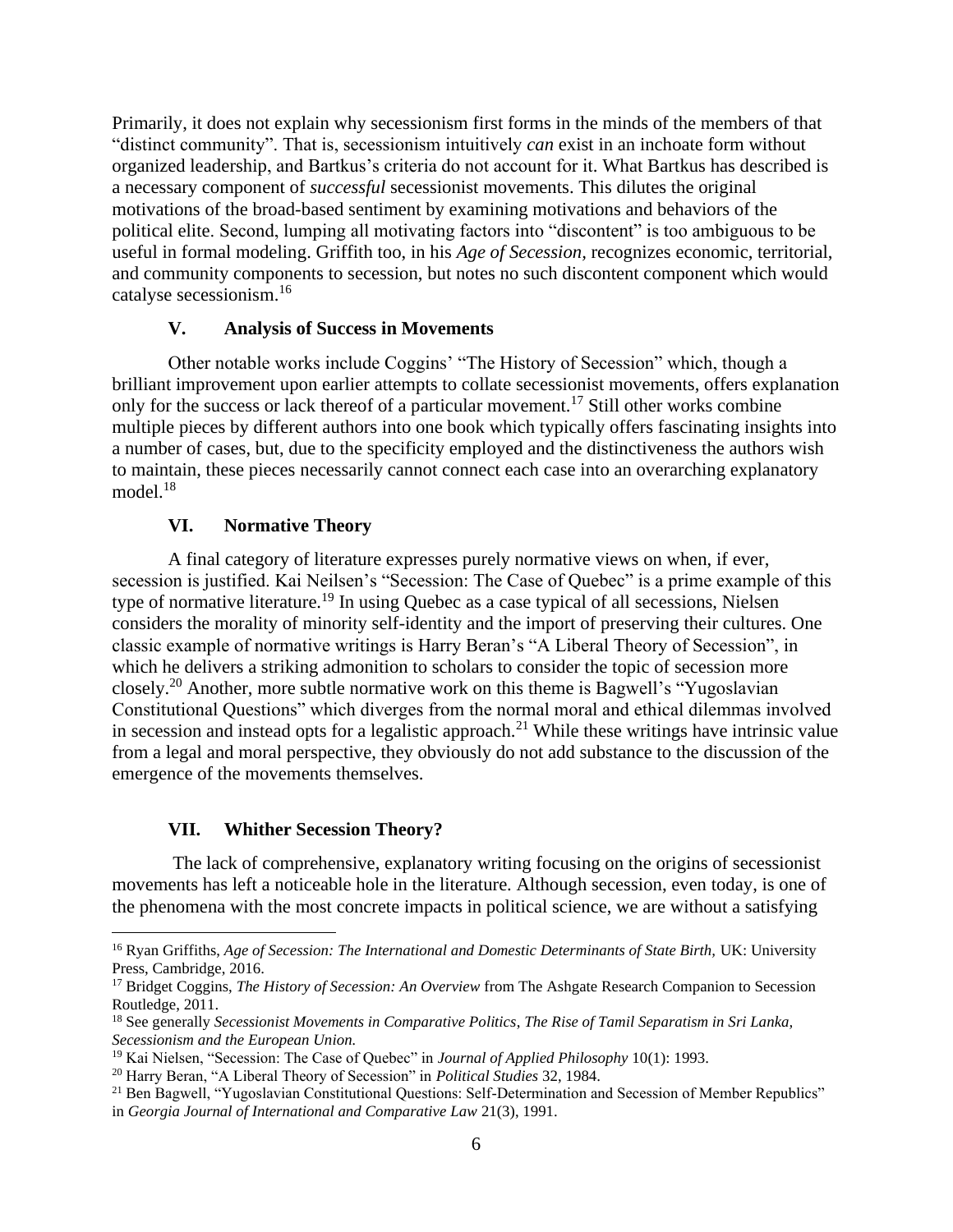model explaining its origins and the rationales of the individuals who precipitate it. My work will seek to answer these questions by employing case studies with data which I have collected personally and which I have recovered from historical documents. I will then connect these case studies through an overarching framework, attempting in the process to explain all movements as a function of the sentiment at the popular level which arises based on three variables. The virtue of this model is that it is parsimonious and may be applied to any case of secession or be used to explain any instance of secessionism.

One common misconception in a great deal of literature<sup>22</sup> is that a theory of secession needs to include rationales for why some movements are successful while others are not. These works usually concentrate on the role of international actors in recognizing and sustaining secessionist movements. The problem at the nucleus of this assumption is that there are at least as many (and probably more) variables at play as there are cases of secessionism. For example, the degree to which the state utilizes repressive force, the geographic concentration of the movement(s), and, in our times, the availability of social media saturation for these movements.

Happily, a theory of secession does not necessitate *a priori* a predictive model which examines the probability of secession given these variables. It need only assert that all secession movements possess the same qualities in their initial state. If these qualities are found in each such initial state and their presence can be shown to be in some way causal, it is identical to saying that all secessionist sentiment originates from those qualities. This would be true whether the movements are demonstrably successful, in process, or are failures (in the case of central state repression, e.g.). As a result, in understanding secession as a phenomenon, these origins are more important to trace than state response or international bolstering. I suggest that these origins are indeed ubiquitous in secession and that they are definitionally causal.

#### <span id="page-8-0"></span>**What is Secession?**

That definitions of secession number nearly as many as the scholars who discuss them provides evidence of the difficulty in defining the concept with exactitude. The following definition governs this text. A.) In any secession there must be a discrete, separable territory occupied by a people who are in some way distinctive from the remainder of the whole, or a distinct part of a whole when a union includes multiple parts, and B.) in a secession one constituent part, the seceding entity, of a larger amalgamation withdraws from the whole leaving behind the rump entity, leaving two independent entities which are significantly less integrated than before. This definition does not include forced separation initiated by the central state ('downsizing'), especially without the constituent part's consent, as occurs, for example, in some decolonizations. It also excludes all forms of territorial autonomy, whether federal or devolved. 'Internal secessions', however, will operate under the same principles as any other secession.

This paper seeks first to identify the common factors among all secessions. Next, it proposes a structure for determining what might catalyze mere secessionist tendencies into a full-fledged movement – that is, what separates a secession from separatist sentiments or inchoate forms of the ethos of independence that eventually fizzle out or are otherwise unsuccessful to date – using several historical examples. Finally, I will conduct regression analysis of polling data collected

<sup>22</sup> See, e.g., David Siroky, "Explaining Secession" from *The Ashgate Research Companion to Secession,* Routledge 2011 or John Wood, "Secession: A Comparative Analytical Framework" in *Canadian Journal of Political Science,*  1981.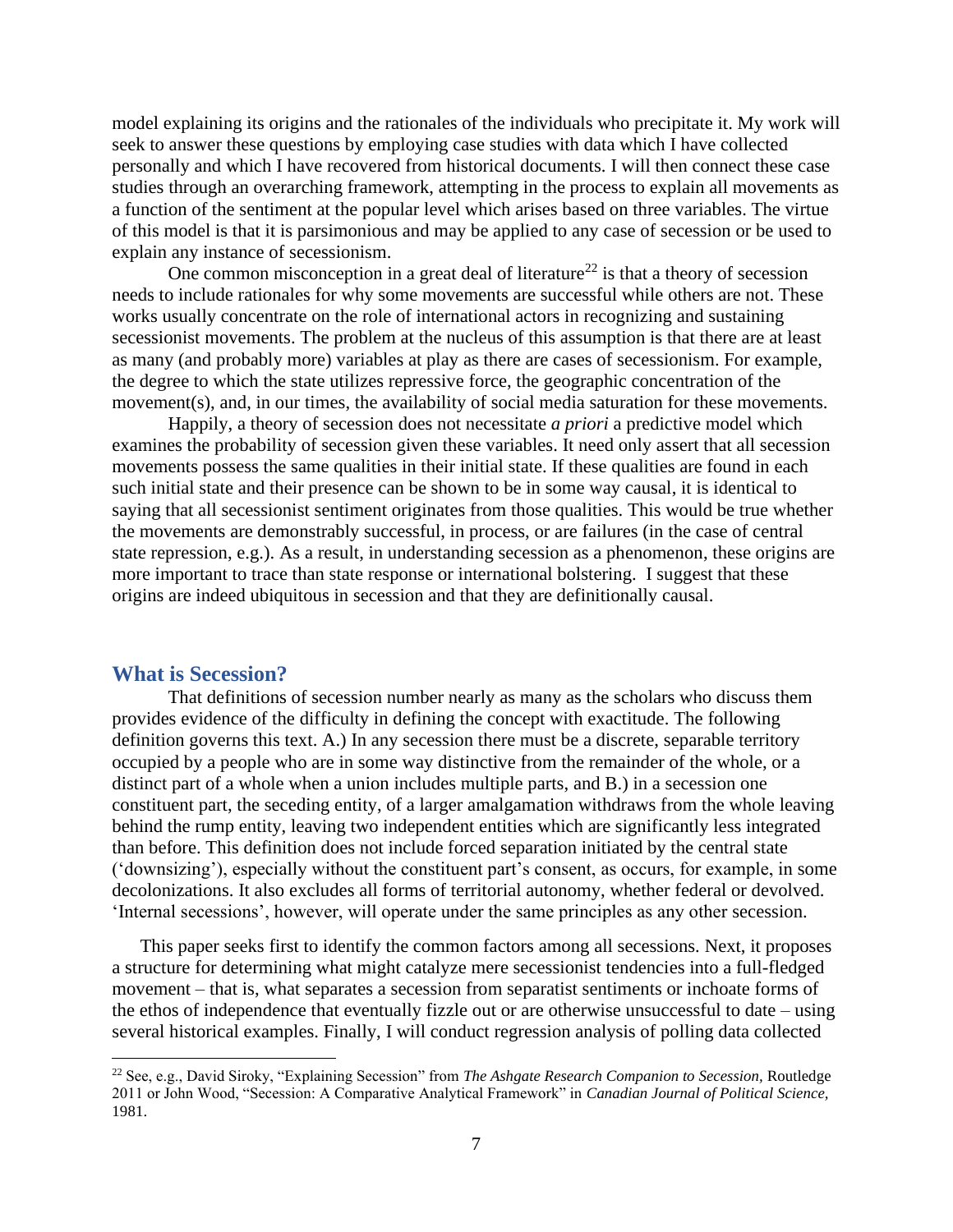from states with secessionist movements. Through this analysis a model of secession will be advanced which might have predictive capacities. Throughout, I will illustrate my arguments by recounting my own experience in Europe researching  $UKexit^{23}$  and Catalonia.

# <span id="page-9-0"></span>**What Causes Secession?**

All over the world, irrespective of governmental system, the natural wealth of a territory, or the language(s) spoken in particular places, proposed and actual secession is relatively familiar. There are, however, few satisfying works to describe its causes, perhaps because of its ubiquity. With such range in geography, political economy, and cultural norms, how can this phenomenon be attributed to anything other than a general dissatisfaction with the ruling regime and the union it cements?

This piece posits that any secession *begins* as the function of three phenomena at the mass level: status concerns, the perceived viability of the potential secessionist polity, and material concerns. A secession movement, whether peaceful and referendum-based, as with the United Kingdom's exit from the European Union, or violent and subject to shifting events, as in South Sudan's drive for independence, begins with the same incipient characteristics. Because this theory presupposes a referendum for independence, the voters' ballots are what matter. To that end, it is critical to make the distinction that what matters is not the actual circumstances of status concerns or the economic situation, but rather how the voters *perceive* these situations. This distinction seems facially difficult to reconcile with the objective characteristics of any situation. However, as will be shown in the Regression Analysis Section, delineating fact from opinion makes it easier to develop practical applications such as predictive modeling, because it needs account only for the opinions of the voters, which can be achieved by polling. This is considerably easier than charting regional versus union economic performance or analyzing registries of laws to find those which generate regional security concerns or court decisions minimizing or banning regionally significant cultural practices. While each variable will be covered more comprehensively in their own sections later in this paper, they are defined briefly in the following paragraphs.

Status concerns exist where the people of a region perceive their territory, themselves, or their culture (whether racial, ethnic, or religious) to be threatened by being within a union. The center of the union may threaten the region by force or with policies and/or processes whether they are legal, extra-legal, or illegal. Critically, however, the threat producing a status concern must originate externally to the potentially secessionist region. For example, the central state supreme court may in a hypothetical country rule that a religion – which is the majority religion inside a region, but the minority religion in the state overall – does not warrant special consideration in the workplace, thereby generating a status concern. By contrast, a regional court ruling – critically, comprised of citizens from the region itself and not appointed externally by the center – holding the same would not generate a status concern even if unpopular, because the decision would have come from within the region.

<sup>&</sup>lt;sup>23</sup> I refer here to the projected withdrawal of the United Kingdom from the European Union, accepting the argument that UKEXIT rather than BREXIT is the correct abbreviation (O'Leary, 2016).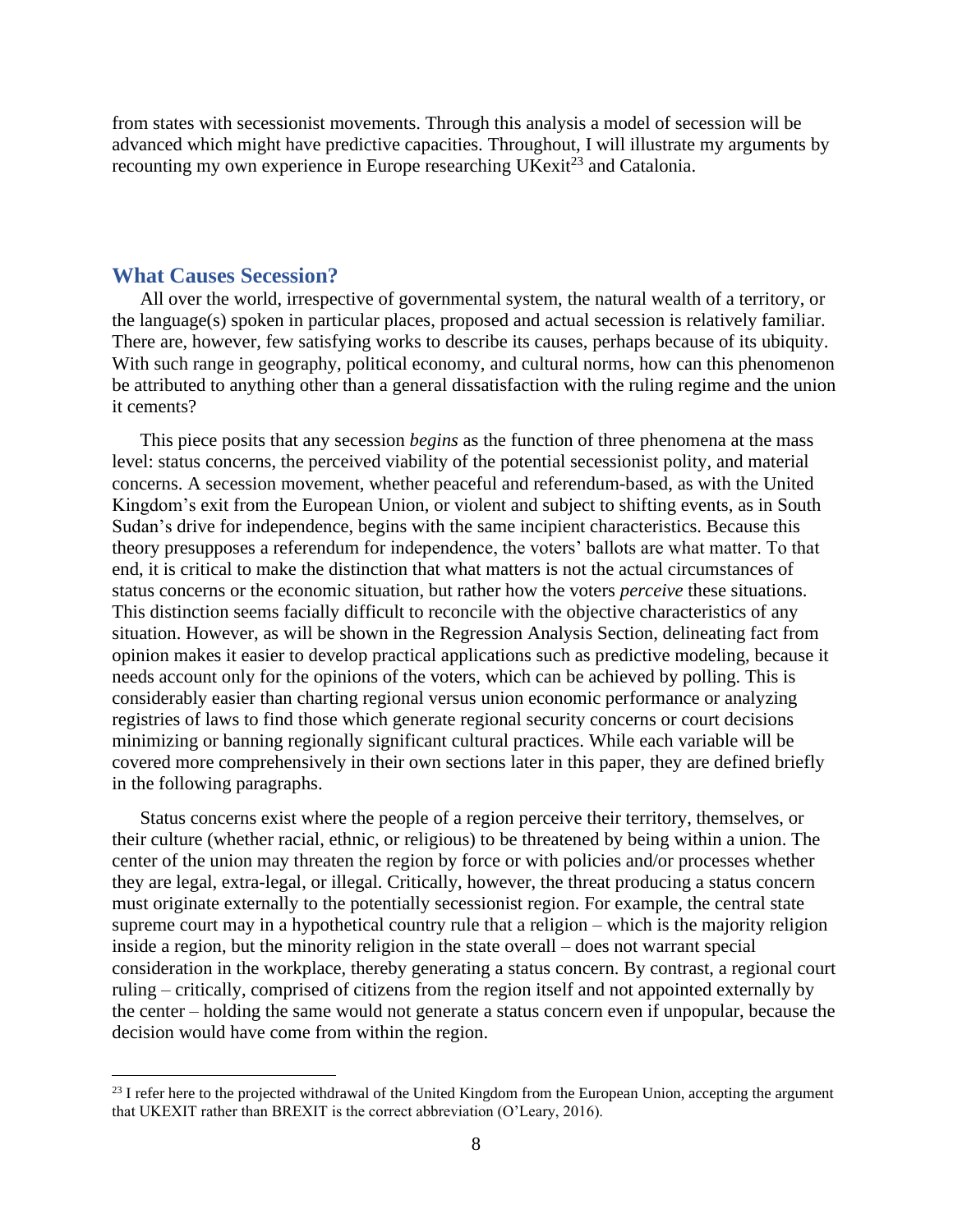Material concerns are those which manifest in a population through thinking that their region will be economically, financially, or productively worse off by staying in its union. The crucial point in defining material concerns is that it is not a calculation of whether it is materially *better*  to be independent or to stay within the union. It is instead a metric of whether the population feel they are being economically taken advantage of by remaining inside the union.

In contrast to status and material concerns, which focus on perceived negative actions from the center or circumstances arising from being part of a union, viability concerns are those doubts that citizens in a potentially secessionist region have regarding the viability of the region as an independent state outside the union. Viability concerns may be geopolitical ("I feel my region would not survive independently because we would be attacked and overrun"), internally political ("I feel my region would not survive independently because we are so evenly split between hardliner unionists and hardliner separatists"), or economic ("I feel my region would not survive independently because we would not be economically self-sufficient").

While every successful secession begins with these commonalities, not every movement exhibiting them will be successful. The campaign's success is conditional on a number of factors, both exogenous and endogenous, including the response of the central state (whether conciliatory or repressive) and the organization of the secessionist movement. The exact criteria for successful secessions are covered in detail in many other great works and are not the topic of this paper.

# <span id="page-10-0"></span>**Status Concerns, in the context of secession**

A prerequisite of secession is a separable territory occupied by a people who are in some way distinctive from the remainder of the whole, or a distinct part of a whole as when a union includes multiple parts. A status concern exists where that territory or its people in some way are threatened or perceive themselves to be threatened by force, policies, or processes external to that territory. In this situation, a portion of a state entity or union perceives that they are being treated as inferior to another segment of the population. This frequently manifests itself as a feeling of being second-class citizens.

Status concerns cover a wide range of de facto and de jure configurations. At times, status concerns are the result of general circumstances. For example, colonialism necessarily subordinates the native population of the colonized territory to the colonizing population. At other times, the concerns arise as a result of distinct government actions which reduce status, such as the Indian presidential decree of 5 August 2019 which revoked Kashmir's special status, reducing its autonomy and eliminating section 370's protective wording in the Indian constitution, sparking protests. Between 5 August and 15 September, there were more than 700 protests at this decree, and political leaders in Kashmir called for unification with Pakistan.<sup>24</sup>

Critically, these status concerns are not easily separated into categories. They may include instances of no or inadequate regional or self-government, diluted representation in the central government, colonialism, cultural or ethnic slights or aggressions (such as refusal to recognize a language or denial of religious rites). Nevertheless, as this paper will later

<sup>24</sup> Al Jazeera, "India revokes Kashmir's special status", 4 September 2019. Available at <https://www.aljazeera.com/news/2019/09/india-revokes-kashmir-special-status-190904143838166.html>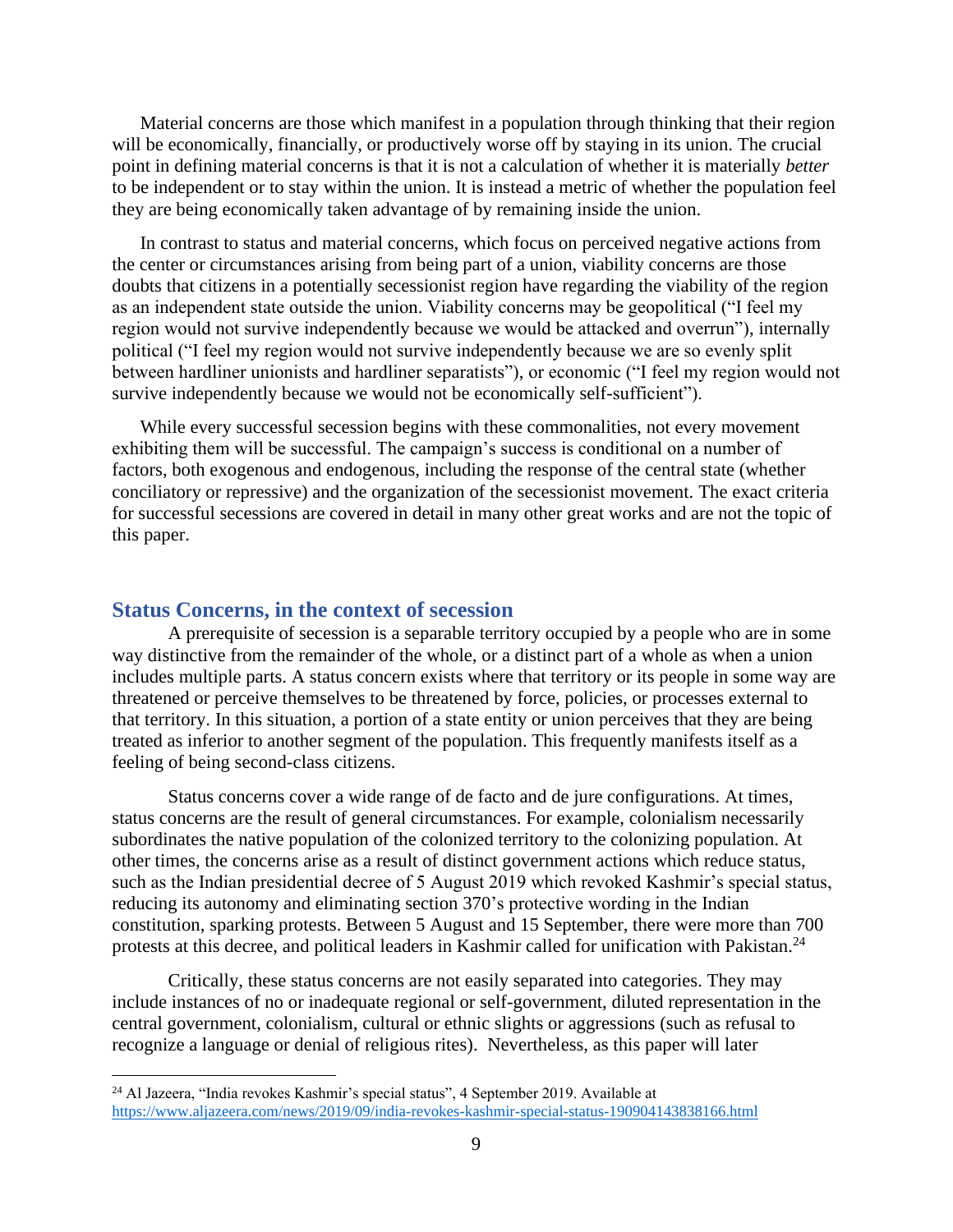demonstrate, although the form status concerns take are impossible to predict in advance, they are simple to locate and to measure in intensity.

It will be repeated throughout this paper but bears advance emphasis here that the strength of this form of modeling is its versatility. Although in-depth analysis of specific cases undoubtedly is fruitful to crafting responses and to understanding the situation, the broadness of definition of status concern here contributes to the robustness of the model. A population sufficiently aggrieved to mobilize into independentist movements may have multiple grievances with the central state. As a result, this theory dictates that generalized polling, for example on overall feeling about the central government, is more useful in capturing public sentiment than asking specific questions on, for example, land expropriation or language laws. Issue-specific polling will not work as effectively in most cases because not all of the population will have the same grievance. By asking generally about status concerns, all of the population will be able to report a grievance by virtue of the inclusive nature of the questioning.

As a result, polling status concerns is surprisingly easy, because when status concerns are of sufficient magnitude to warrant secessionism they will appear as responses indicating favorability toward sovereignty. This might at first seem logically distant, however, it is merely the predictable result of any grievance against the state which has not been rectified. The aggrieved population will undoubtedly believe that their independent government would do a better job in addressing whatever issue(s) has constituted their status concern. Take, for example, the instance of UKexit. Extensive research and polling,  $^{25}$  has indicated that concerns about EUcontrolled migration, the unelected Commission, and EU-made laws generally were the primary source of mobilization for those who voted to leave the EU. As a result, 78% of the 12,369 individuals polled who voted to leave said they thought that the UK's ability to control their own laws would be improved if they were to leave the EU.<sup>26</sup>

# <span id="page-11-0"></span>**Material Concerns, in the context of secession**

Material concerns, simply, are the belief by the people of a region that being or remaining part of a union will be economically, financially, or productively bad for that region. Critically, it is not a calculation of whether the region is *better* inside or outside of the union, but rather a question of whether the region perceives itself to be taken advantage of by remaining inside of the union. That is, even if a seceding part will be predictably qualitatively and/or quantitatively worse off outside of a union, material concerns may manifest if that part perceives itself to be unfairly taxed, for example.

Material concerns may take the form of disparate or targeted financial regulations or taxes, as for example, was the case for Singapore in the Federation of Malaysia or what autonomists/secessionists say is the case today in Catalonia in Spain. They may also take the form of trade policy dilution as happened in Norway in its  $19<sup>th</sup>$  century union with Sweden.

Similarly to status concerns, a broad range of issues may constitute a material concern. Nevertheless, there is a common theme among them. Merely a poor economy overall will not

<sup>25</sup> See, e.g. any of the numerous polls from Lord Aschroft Polling and *Brexit and British Politics* by Geoff Evans and Anand Menon, 2017.

<sup>26</sup> Ashcroft Polling, Exit Polls, 23 June 2016.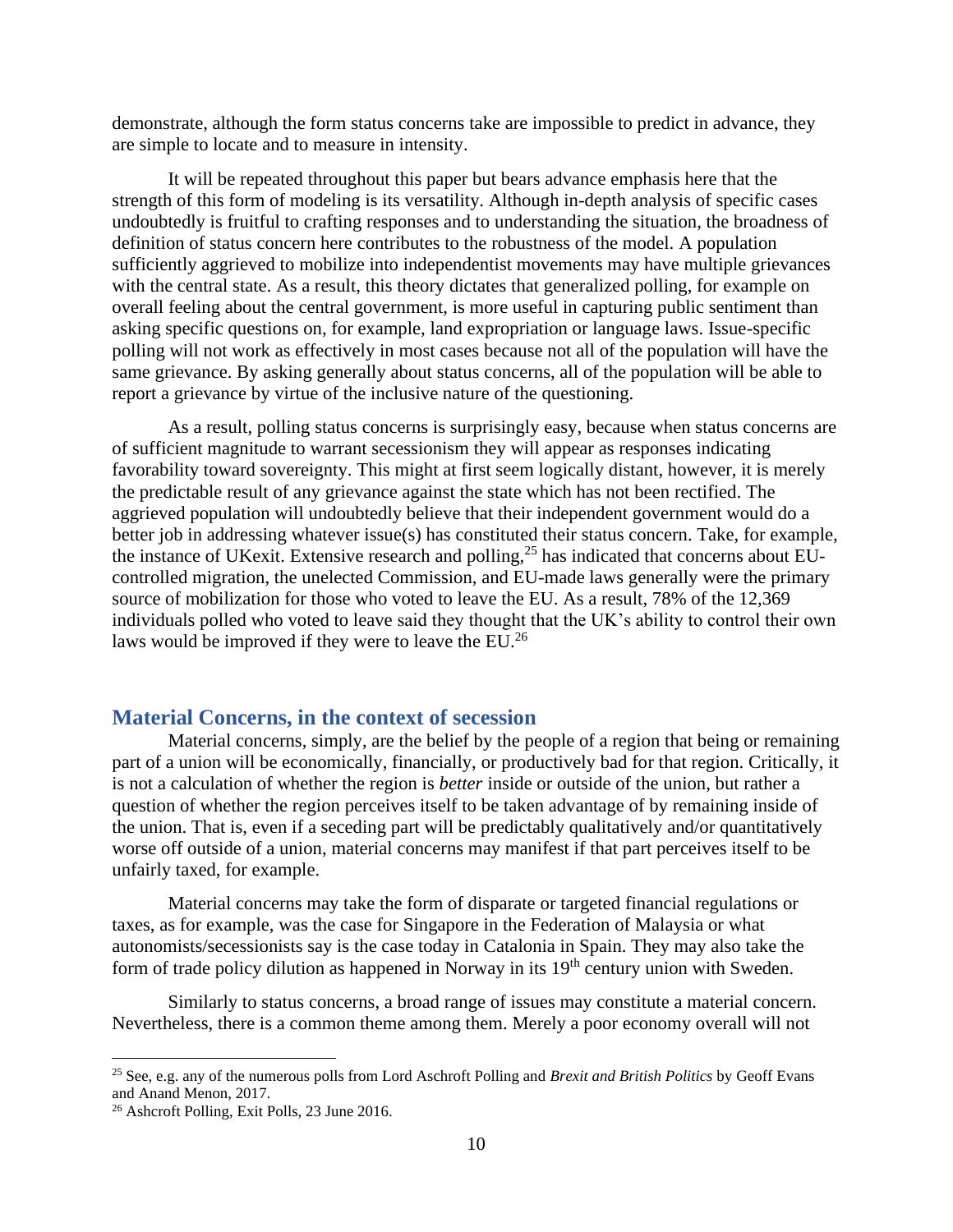trigger material concerns. That is, if a downturn in the global or regional economy occurs, the potential secessionist entity will not immediately desire secession. As will be discussed in its own section, this occurred in Catalonia in Spain. Although a depressed economy contributed to household income loss in Catalonia, it was not perceived to be the fault of the Spanish central state, and so did not stoke secessionist sentiment in itself. Indeed, material concerns must in some way originate from the central government and either impinge on the secessionist part or advantage the rest of the state without doing so for the secessionist part.

# <span id="page-12-0"></span>**Viability Concerns, in the context of secession**

Viability concerns are separate and distinct from both status and material concerns. While the latter two concerns focus on some imposition, perceived or actual, of the central state onto the potential seceding entity, viability in this context is predicated on whether a newly independent state could survive without its rump state. These viability concerns may be economic or geopolitical in nature.

Thus, it is possible to have material concerns but consider oneself to be economically unviable as a separate entity. For instance, a voter in a city might greatly dislike an extra tax imposed on her from the central state but would also consider her city to be economically unviable as a state. In this instance, it is possible to have both a material concern but internally reject it as a rationale for secession due to a perception of unviability as an independent state. It is also possible to have status concerns but consider oneself to be politically unviable as a separate entity. For example, during an interview I conducted with a Deputy of the Spanish Congress,<sup>27</sup> she raised the valid point that an independent Catalonia would be politically unviable due to the large proportion of residents there who desire to remain a part of Spain. In this instance, it is possible to have a status concern but subordinate it to doubts about geopolitical viability. In this case it may happen that sovereigntists shift their frame of expectations to compromise and adopt less extreme demands, such as increased autonomy inside of the central state.

For the purposes of this work, what matters is the *perception* of the potential seceding state's viability. Rather than debating the validity and comprehensiveness for a metric of real levels of geopolitical or economic viability, it matters only how the population perceives those levels, which can be shown, e.g., through a poll asking citizens inside of the potential seceding entity how their territory might fare as an independent state, or, even more on the nose, the binary question of whether the seceding entity would be viable.

# <span id="page-12-1"></span>**Overview of the variables**

The preceding parts of this paper have elaborated three primary and common variables found in secessionist sentiment. While the following sections will apply all three variables to

<sup>27</sup> 8 Jul 2019.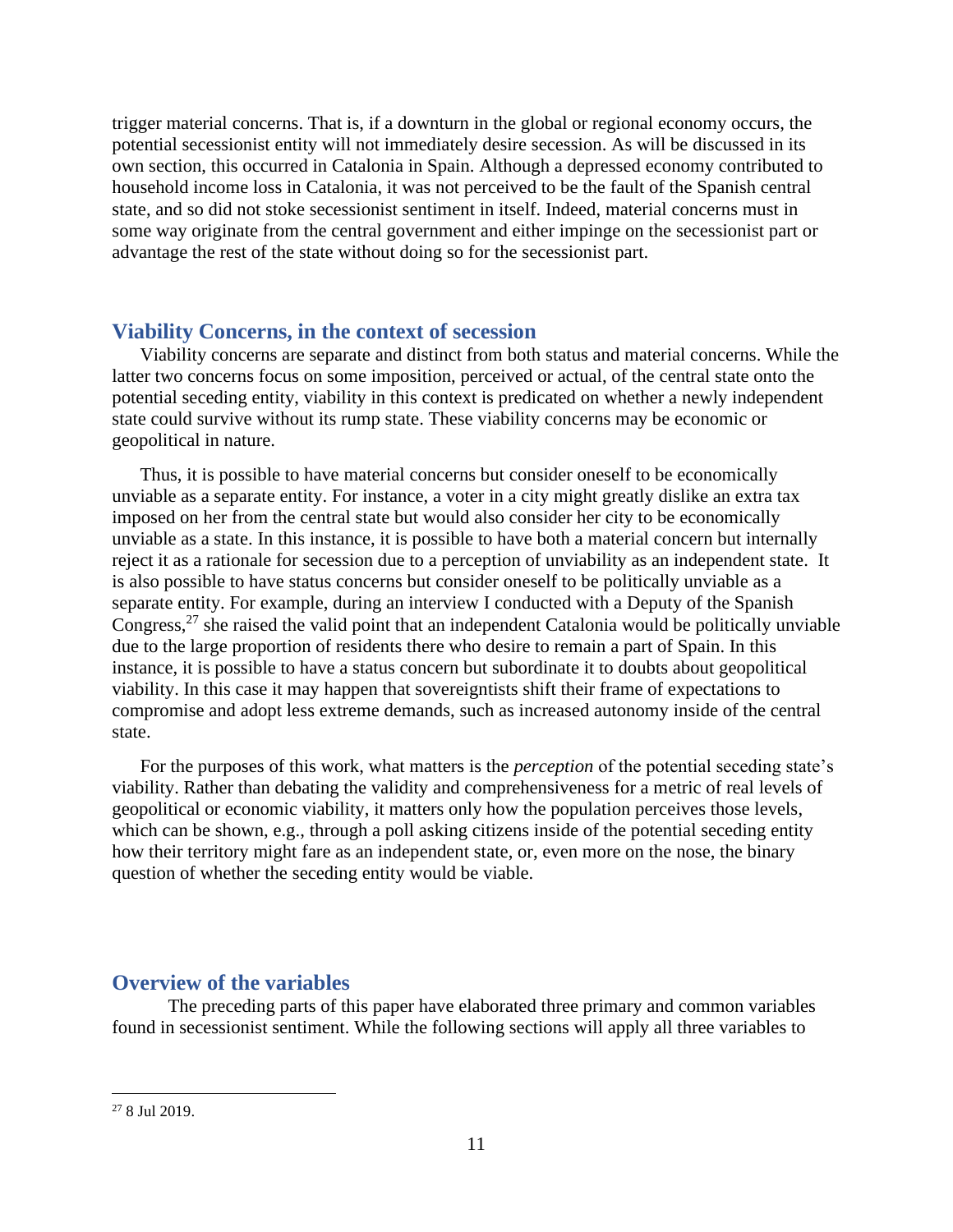real-world case studies and conduct statistical analysis of them, this section will tie together the variables into a more cohesive formulation.

One of the most interesting implications of this framework is that because of the interrelationship of all three variables, voters may internally reject or subordinate some considerable concerns because of the absence of another. For example, as already mentioned briefly in the preceding section, perceived unviability as an independent state may be enough to weaken outright preferences for secessionism due to status or material concerns.

It may also be possible that good economic circumstances inside of a union effectively smother status concerns, especially if overall economic prosperity is perceived as being delivered by the union. For example, if entering into a new trading bloc (the EU, for instance), was perceived to increase investment, immigration, and travel, thereby spurring growth in the central state but also in the potentially-secessionist region, this mutually, economically beneficial relationship might assuage secessionist sentiment within the region.<sup>28</sup> Another example of status subordination to outstanding economic circumstances might come as a decrease in the region's share of the union debt or as an extra remuneration from the center to a secessionist region – in essence, buying the perpetuation of the union. This happened, for instance, in the case of the rebate from the European Union to the United Kingdom secured by Margaret Thatcher.

Thus far these variables have been treated approximately equally, however, another interesting facet of this framework is that they may not weigh equally in the voters' calculi. Indeed, as regression analysis and case study examples will show, status concerns seem to be the overriding feature of secessionism. In the case of Quebec, the inability to produce a status concern with federal Canada in addition to taxation as a material concern quite probably was responsible for the defeat of both the 1980 and 1995 referenda (see Table 2 for example). And, in the case of UKexit, the vast majority of Leavers listed status-related aspects as the main rationale for their vote rather than economic arguments. Conversely, Remainers tended to rely on economic arguments to show the benefit of remaining and the detriment of leaving (see Table 1).

<sup>&</sup>lt;sup>28</sup> One might make the case that Scotland has remained in the UK in large part because it ensured access to the EU's single market and customs union. This is evident in the language used by many of the politicians in Scotland who are not fond of the UK but have tolerated it.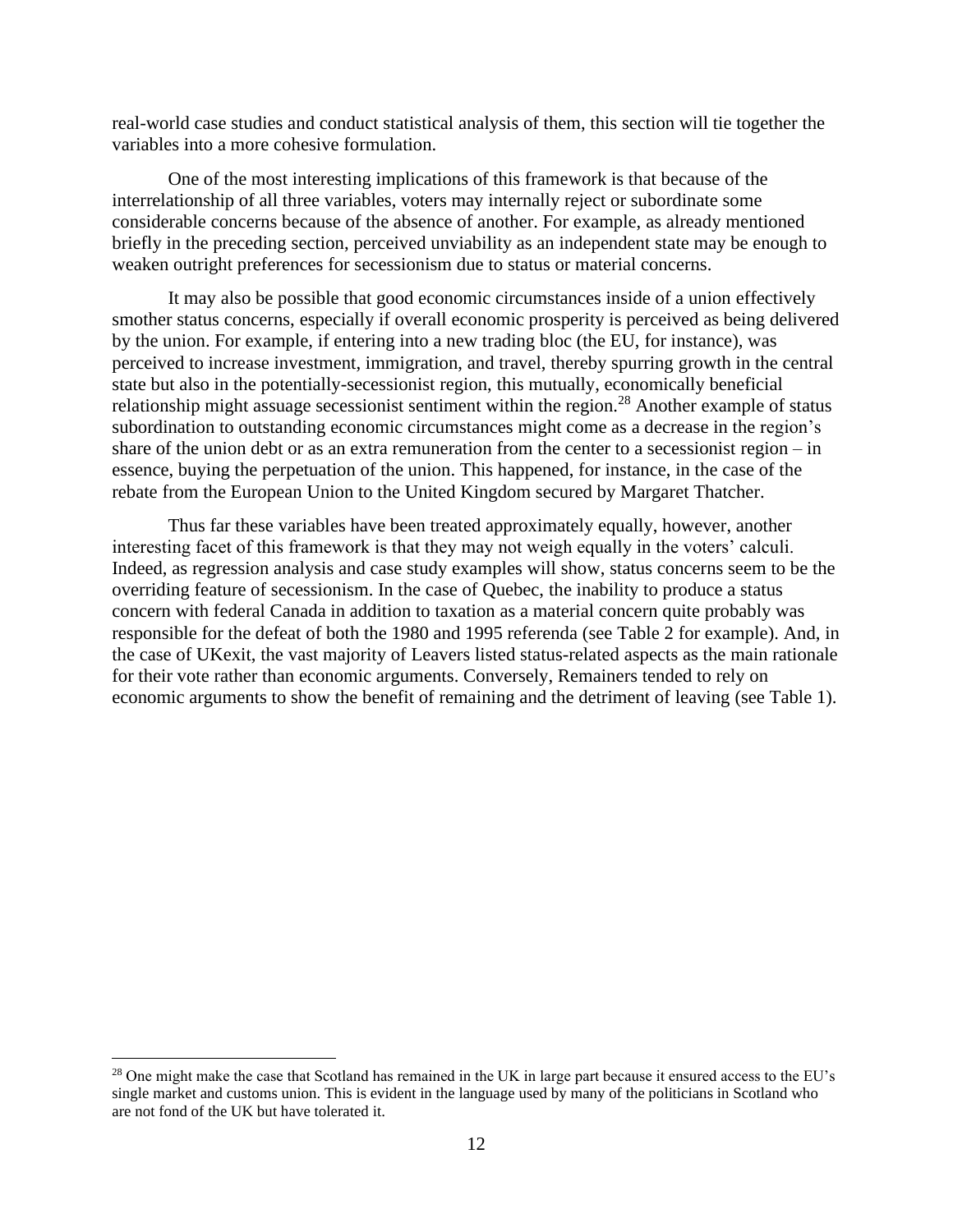| Decision | % Listing Status* Rationales | % Listing Economic <sup>**</sup> Rationales |
|----------|------------------------------|---------------------------------------------|
| Leave    | 95%                          | 5%                                          |
| Remain   | 0%                           | 74%                                         |
|          |                              |                                             |

**Table 1. Whether voted to Leave/Remain vs single biggest reason for doing so**

Source of data: Lord Ashcroft Polls

\* Single biggest reason was "the principle that decisions about the UK should be taken in the UK", "offered the best chance for the UK to regain control over immigration and its own borders", or because the UK would have no choice "about how the EU expanded its membership or its powers in the years ahead". No one listed as their single biggest reason to remain in the EU that they wanted to have decision-making shared with the EU.

\*\* Single biggest reason was "the risks of voting to leave the EU looked too great when it came to things like the economy, jobs and prices" or access to the EU single market.

Finally, it must be repeated that the actual circumstances of status, material, and viability must be divorced from their perceptions by voters. In a sufficiently misinformed or uninformed population, it matters indeed very little whether union actually helps or hurts compared to the counterfactual of life in accomplished independence. As will be shown, economic arguments both for Catalan secessionists and for Leavers from the UK were specious at best. Because independence referenda do not factor in coefficients for GDP per capita or indices of centralstate reach, only the votes cast impact the outcome. As a result, the only factors bearing on the referendum result are the voters' perceptions of the issues. This is both dangerous as it may lead to unfortunate outcomes which have long-lasting and frequently unintended ramifications, but it is also convenient for political scientists because instead of collating economic figures, geopolitical viability measures, and comparing regional versus central state legal systems and legislation, one need only poll a representative sample of voters in the region in which the referendum will be administered in order to gauge the outcome.

One potential weakness of this framework, however, is that these outcomes cannot be predicted far in advance. Because these concerns often change over the course of a referendum campaign, the numbers taken at the outset of the announcement of a referendum will not always square with what voters are thinking in the polling booths. Nevertheless, examining the measures of status, material and viability concerns may perhaps reduce the numbers of "I don't know" respondents in the traditional "How will you vote?" polls which have tended to be inaccurate in the past. This is because most voters will be able to more readily respond to questions asking them about their feelings than about grave political matters. As a result, polls will garner more accurate results by asking for opinions on the matters of central state intrusion and their own economic situations than by asking for a yes or no on the life-altering prospect of the status of their union.

In the following sections I will make use of four case studies to demonstrate examples, both historical and modern, of status, material, and viability concerns. These studies – Norway-Sweden, the United Kingdom in the European Union, Quebec in Canada, and Catalonia in Spain – were chosen because they meet key criteria. First, two of the four cases, Norway-Sweden and the UK, yielded successful secession while the remaining two, Quebec and Catalonia, have not yet done so to date. Second, in three cases, the UK, Quebec, and Catalonia, there is ample opinion polling data on voters' attitudes about status, material, and viability concerns. These three case studies will also be used in my regression analysis section. Unfortunately, Norway has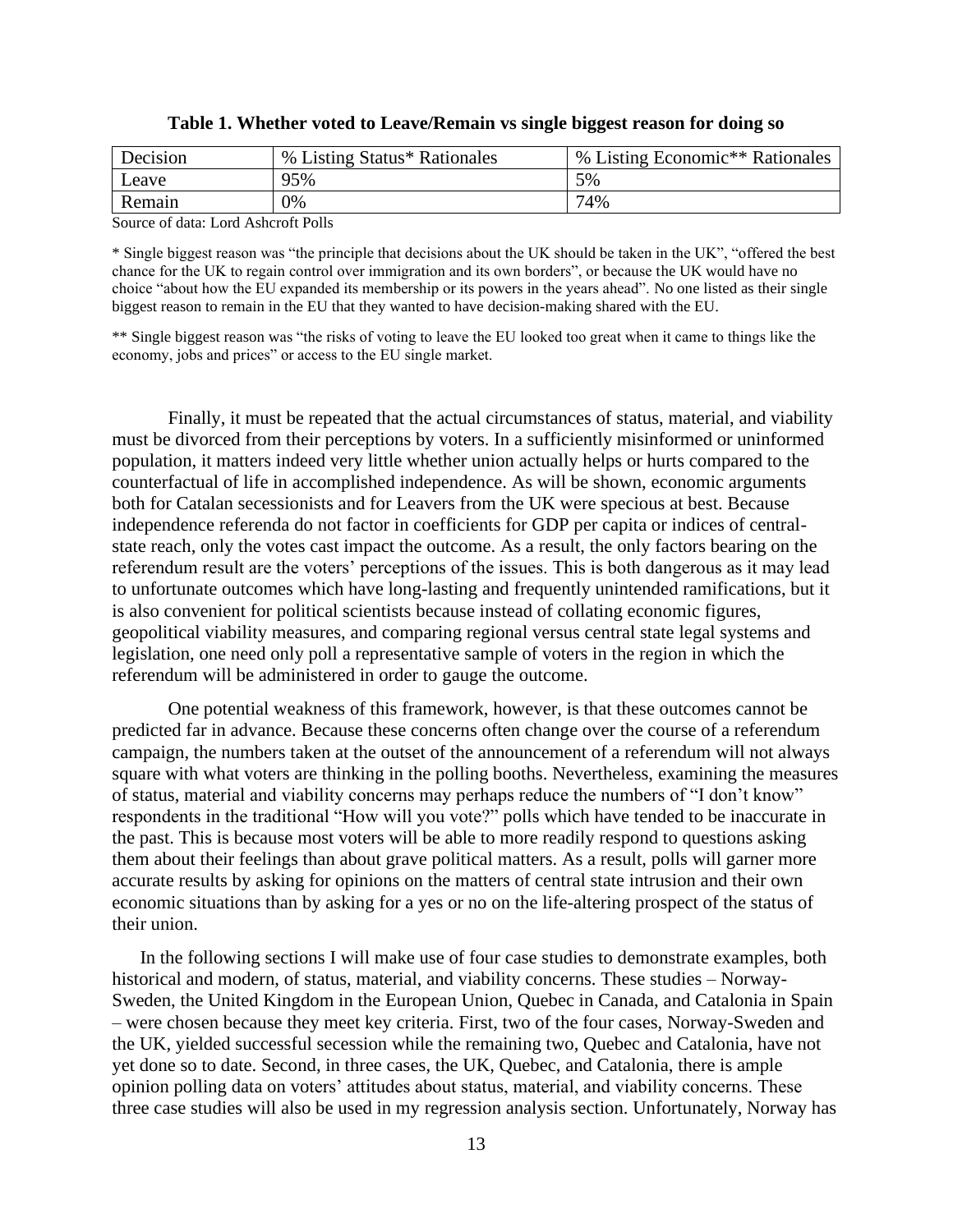no such polling data available because of the early date the union dissolution was effectuated (1905). Nevertheless, there is ample historical accounting, both in books from the period and from newspaper stories, as well as economic and legislative data which allows me to extrapolate trends and demonstrate clear instances of status, material, and viability concerns.

# <span id="page-15-0"></span>**Case Study 1. The Union of Norway-Sweden**

As far back as the 1814 union between Norway and Sweden and their 1905 decision to dissolve that union, patterns of status, material and viability concerns are found. Although these trends must be demonstrated with historical exegesis in place of polling data, they are nonetheless visible. In-depth analysis shows that these trends are as plainly obvious in looking back at the early  $20<sup>th</sup>$  century as they are in looking back to the 2016-2020 (projected) UKexit process.

Although the Norwegian King formally abdicated his role in 1814, the true date of union between Norway and Sweden was 6 August 1815 on which the Rigsakt (Act of Union) was signed.<sup>29</sup> The Norwegians clearly had always considered the Union to be in name only while retaining their sovereignty. The Norwegian addition to the Swedish King's address to his Parliament called for the "complete equality . . . of the two peoples" to avoid "subjugation" of one by the other.<sup>30</sup> There was always, however, a calculation by the Swedish crown that once the union was established concessions might be reneged upon and centrality accomplished under the Swedish throne. Evidence of this is available as early as a letter written by Swedish King Carl Johan, in which he expressed his desire to end the "Norwegian matter"<sup>31</sup> as quickly as possible by granting some concessions which could simply be revoked at a later date.<sup>32</sup>

The Union united Norway and Sweden under the Swedish Crown held by Carl Johan. Formally, this arrangement was intended to be a monarchical union, but not a parliamentary one. It allowed the independence of both states' legislatures and the maintenance of their laws and governments.<sup>33</sup> Nevertheless, the Rigsakt vested in the Crown the sole right of calling up both nations' troops, declaring war and concluding peace, and, critically, of all foreign policy including entering into and leaving treaties and appointing ambassadors.<sup>34</sup> As a result, although both nations were ostensibly equal in their union, to all outside observers it was the Swedish which were the dominant partner because their King handled all external interactions and was vested with the right of war and military action. Put simply, the Crown – perceived as Swedish – monopolized external relations and security.

Still, after the initial shock of union with Sweden, a relative quiescence prevailed in Norway. Indeed, a new wave of "Scandinanvianism" circulated throughout the middle part of the

<sup>29</sup> Fridjtof Nansen, *Norway and The Union with Sweden*, reprinted July 1905, (New York: MacMillan and Co., Ltd.) 22.

<sup>30</sup> Ibid, 24.

 $31$  That is, to add Norway to the Swedish Kingdom as quickly as possible.

<sup>32</sup> Ibid, 19, 20.

<sup>33</sup> Ibid, 23.

<sup>34</sup> Ibid, 25.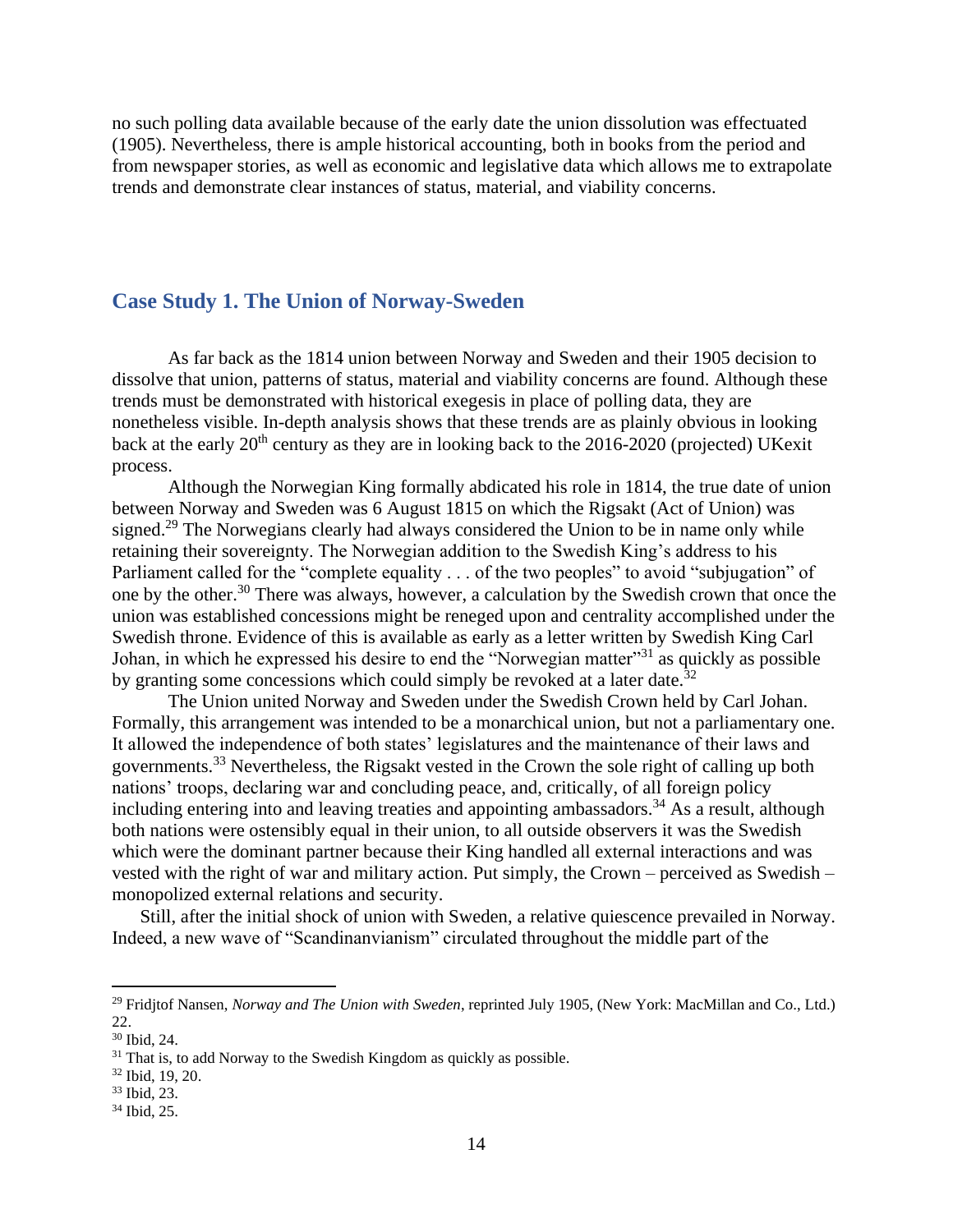nineteenth century.<sup>35</sup> However, this goodwill was not to last and began to give way to separatist tendencies beginning in the latter half of the  $1860s$ .<sup>36</sup> Popular newspapers at the time reported the Norwegian population were newly occupied with status concerns, asserting that Sweden was a tyrannical menace to Norway or claiming that Norway must seek to leave the union in order to improve.<sup>37</sup> Concerns of Swedish dominance were not without merit. Not only was Sweden economically and militarily superior to Norway on paper, primary source documentation from Swedish citizens shows full awareness of this superiority.<sup>38</sup> Rather than embracing the spirit of ostensible equality the union was intended to entail, it seems the Swedes and Norwegians were completely cognizant of the unequal roles each had in the union.

While feelings of general discontent continued to swirl throughout the 1860s, the impulse to dismantle the union politically ultimately came largely from the Norwegian *Venstre* party over the issue of foreign representation in consular offices. Popular politicians, including the victor of the 1884 election for Norwegian Prime Minister, gave rousing speeches against Sweden, charging that unionism was an existential threat to Norway.<sup>39</sup> In the beginning, sovereigntists demanded fundamental change to the structure of the union to prevent the subordination of Norway's goals to Sweden's. As I will show, the refusal of Sweden to make the concessions ultimately produced very real status concerns which galvanized the outright independence movements.

Status concerns, here emblematized by the conviction that Sweden thought itself the senior partner in the union and affronts caused by the unilateral Swedish representation of the union, were well documented at the time. On their face, these concerns might seem quite small, but in fact they are so basic to distinctiveness that to a sufficiently salient national identity they are necessities. Take for example Catalonia, which maintains foreign representation separate from Spain<sup>40</sup> and regularly jostles for status with the central state government.

Tendering their resignations to the King, Norwegian ministers resigned out of "loyalty to their mother country".<sup>41</sup> Meanwhile, prominent Norwegians continued to give speeches disparaging the union's effects on Norway. One such speaker ended his diatribe with "Norway first and last", while another claimed that Norway had the original culture of Scandinavia.<sup>42</sup> This latter speech further compounded calls for the reification of the Norwegian identity in a union dominated by Sweden.<sup>43</sup>

Still, these arguments lacked external credibility without a precise metric to which secessionists could advert. Though they continued to vocally disparage the joint system of foreign affairs, which was predominantly directed by Swedish officials, and which, they argued, unfairly advantaged Sweden to the detriment of Norway, secessionists needed a new argument. The crux of the popular stance became that an independent Norway could negotiate its own trade

<sup>35</sup> Theodore Jorgenson, *Norway's Relation to Scandinavian Unionism 1815-1871,* (Minnesota: St. Olaf College Press, 1935), 382.

<sup>36</sup> Ibid.

<sup>37</sup> Lindgren, Raymond, *Norway-Sweden: Union, Disunion, and Scandinavian Integration* (Princeton, NJ: Princeton University Press, 1959), 35.

<sup>38</sup> Jorgenson, *Norway's Relation to Scandinavian Unionism 1815-1871,* 304.

<sup>39</sup> Lindgren, *Norway-Sweden*, 57.

<sup>40</sup> See, e.g., the Generalitat's Brussels delegation website at http://exteriors.gencat.cat/en/ambitsdactuacio/afers\_exteriors/delegacions\_govern/ue/.

<sup>41</sup> Lindgren, *Norway-Sweden*, 125.

<sup>42</sup> Jorgenson, *Norway's Relation to Scandinavian Unionism*, p. 317.

 $43$  Ibid.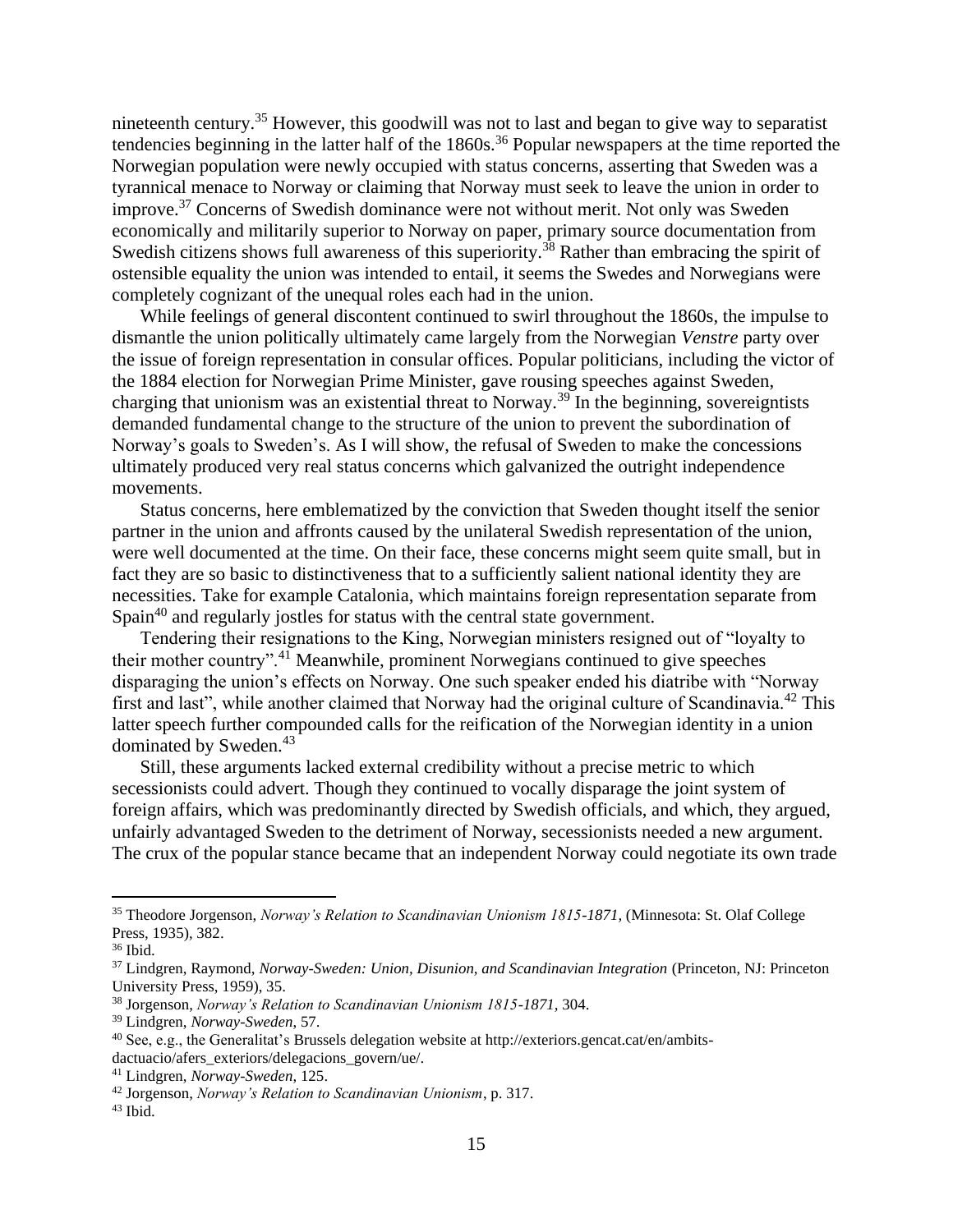agreements, thereby tailoring them to Norwegian needs. Thus, anti-unionists in Norway began to use the idea that the union was negatively impacting their nation economically as a method by which they might show that the argument for independence was not merely viscerally oriented but had a quantifiable rationale.

Noted Scandinavian scholar Raymond Lindgren rejects the veracity this argument by pointing out that it was in fact a status concern held by the Norwegian public, rather than any measurable disadvantage that drove secessionist sentiment:

In reality, however, these arguments served only to prove a case of suppression of Norwegian political liberties. In their own eyes, they were capable of and possessed the right to foreign representation as one independent country in a union postulated on the merger of two sovereign states.<sup>44</sup>

Moreover, an economic argument for dissolving the Norwegian-Swedish union lacks objective credibility. Not only was the Norwegian economy stronger as a result of the union with Sweden, but it actually declined and plateaued following the dissolution of the union. Indeed, there were never any serious economic tensions between Norway and Sweden until the late 1860s, and one would be hard pressed to find any way of looking at the economic outputs of the time to find that Norway was in any way disadvantaged or economically curtailed by the union. Labor productivity in the  $19<sup>th</sup>$  century prior to the dissolution of the union in 1905 increased markedly, while labor productivity growth rates were far lower after the split.<sup>45</sup> Additionally, the period immediately following its independence, from 1900 to 1914, was relatively stagnant for GDP growth in Norway, and only improved nearly two decades later because of a second industrial revolution.<sup>46</sup>

The point of highlighting this economic data is not to suggest that secession is bad. It serves merely to show that economic arguments in favor of secession lack objectivity, and, as a result, usually accuracy as well. Interestingly, although Norway did quite well after its secession, it did so not through negotiating trade deals, as was promised by the anti-unionists, but by industrializing its internal economy in place of a prior agrarian model. In 1905, few Norwegians could have foreseen that their economy would improve in this manner.

Norway's economic turnaround shows that a constituent part which secedes from the whole is not doomed to economic privation, but that it must work quite diligently to overcome the obvious disadvantages in severing an economy from a greater part. Had Norway not restructured its economy it would not have fared as well, because it had previously relied on the quasiinternal market of Sweden as a receptacle for its main export, agriproducts.

In 1903 Norway began to experience a dramatic restructuring of geopolitical influence within its union. This was effectively an equating force in the balance between the two nations as Norway became militarily and diplomatically comparable to Sweden. Two primary causes produced this equilibrating effect. First, Norway's military approached (and perhaps even surpassed) the capacity of the Swedish military, originally used so effectively to force the union in the first place. Second, the Norwegian foreign diplomatic presence and involvement on the continent grew to resemble the level of Sweden's. After this geopolitical rebalancing,

<sup>44</sup> Ibid, 63.

<sup>45</sup> Thorvald Moe, "The history of economic growth in Norway", *Scandinavian Economic History Review* 20, no. 2 (1972). https://www.tandfonline.com/doi/pdf/10.1080/03585522.1972.10407731

<sup>46</sup> Ola Grytten, "A Norwegian consumer price index 1819-1913 in a Scandinavian perspective", *European Review of Economic History,* 8, no. 1 (2004).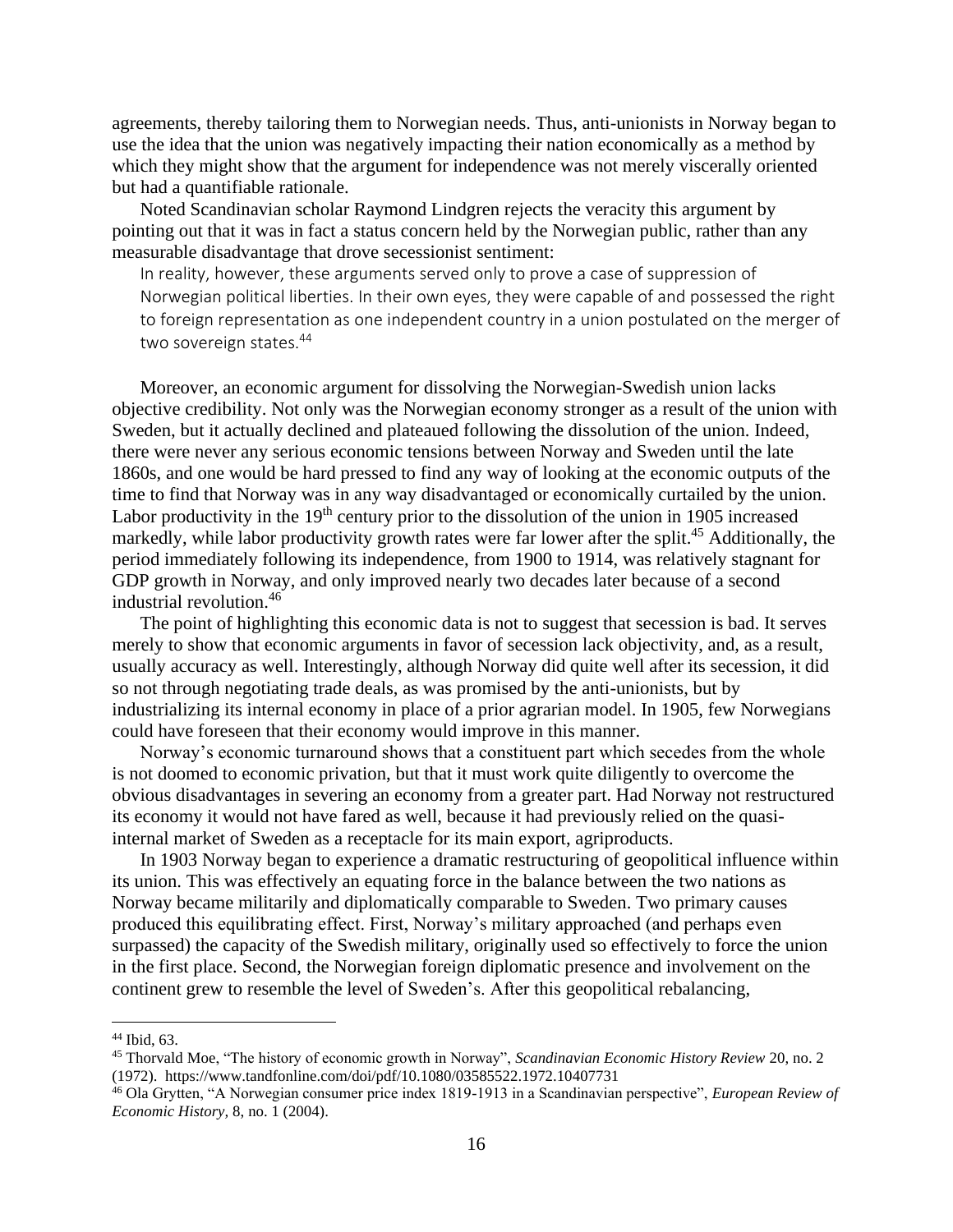Norwegians doubtless felt that they could do at least as well as Sweden if they dissolved the union, and it may even have smothered any popular sentiment in Norway that the economy had improved as a result of the union.

# <span id="page-18-0"></span>**Case Study 2. The United Kingdom in the European Union**

The United Kingdom, despite having been twice denied accession to the European Union by Charles De Gaulle, had held a privileged spot within the EU. Most famously, Prime Minister Margaret Thatcher secured a rebate for the UK's contribution to the Common Agricultural Policy. This rebate in 2014 was more than  $\epsilon$ 6 billion, reducing the contribution of the United Kingdom to the European Union's budget by fully 35%.<sup>47</sup> Another quirk of the unique British rebate was that any modification to it required British consent. The number as well as the sheer magnitude of the special treatments lent to the British through this rebate leaves little doubt as to why the French have called it "le chéque britannique" or the British check. Clearly, this is meant to be derogatory and conjure images of paying the British for promises of their good behavior.

One other famous example of British "special status" within the EU was the opt-out from the euro, the common currency of the Eurozone. What makes it such a remarkable exemption is then -Prime Minister John Major's insistence on and success in having it included in the Maastricht Treaty, the major document which transformed the European Community into the European Union. Indeed, of the 8 remaining member states of the EU who do not officially use the euro, all but Denmark are obligated to join the eurozone when their economies are deemed to be sufficiently convergent and stable to do so. The UK also has key opt-outs in the Schengen Zone, which allowed the United Kingdom to maintain its borders even with other EU member states. The UK also secured an explicit opt-out of the EU Charter of Fundamental Rights in Protocol 30 to the Treaty for the Functioning of the European Union, joining only Poland in an arrangement that makes clear that the Charter does not "create justiciable rights . . . except in so far as Poland or the United Kingdom has provided for such rights in its national law."<sup>48</sup> This is by no means an exhaustive list of the UK's negotiated opt-outs.

This special status notwithstanding, however, the representation of the United Kingdom inside the European Union was proportionally the same as any other member state. That is, the number of members the UK sent to the European Parliament was proportionally equal to its share of the total EU population, and, like all member states, the UK had representation in the form of 1 judge on the Court of Justice, 2 judges on the General Court, 1 Commissioner in the College of the European Commission, and 1 member (the Prime Minister) on the European Council. As a member of the EU, the UK could unilaterally veto any proposal relating to taxation, new treaties, the accession of new states to the Union, most foreign policy proposals, and EU-wide defense resolutions. Moreover, the UK had the third largest population in the EU,

<sup>47</sup> European Parliament figures available on their website at

[https://www.europarl.europa.eu/thinktank/en/document.html?reference=EPRS\\_BRI\(2016\)577973](https://www.europarl.europa.eu/thinktank/en/document.html?reference=EPRS_BRI(2016)577973) <sup>48</sup> A text of Protocol 30 is available at [https://eur-lex.europa.eu/legal](https://eur-lex.europa.eu/legal-content/EN/TXT/?uri=CELEX%3A12008E%2FPRO%2F30)[content/EN/TXT/?uri=CELEX%3A12008E%2FPRO%2F30](https://eur-lex.europa.eu/legal-content/EN/TXT/?uri=CELEX%3A12008E%2FPRO%2F30)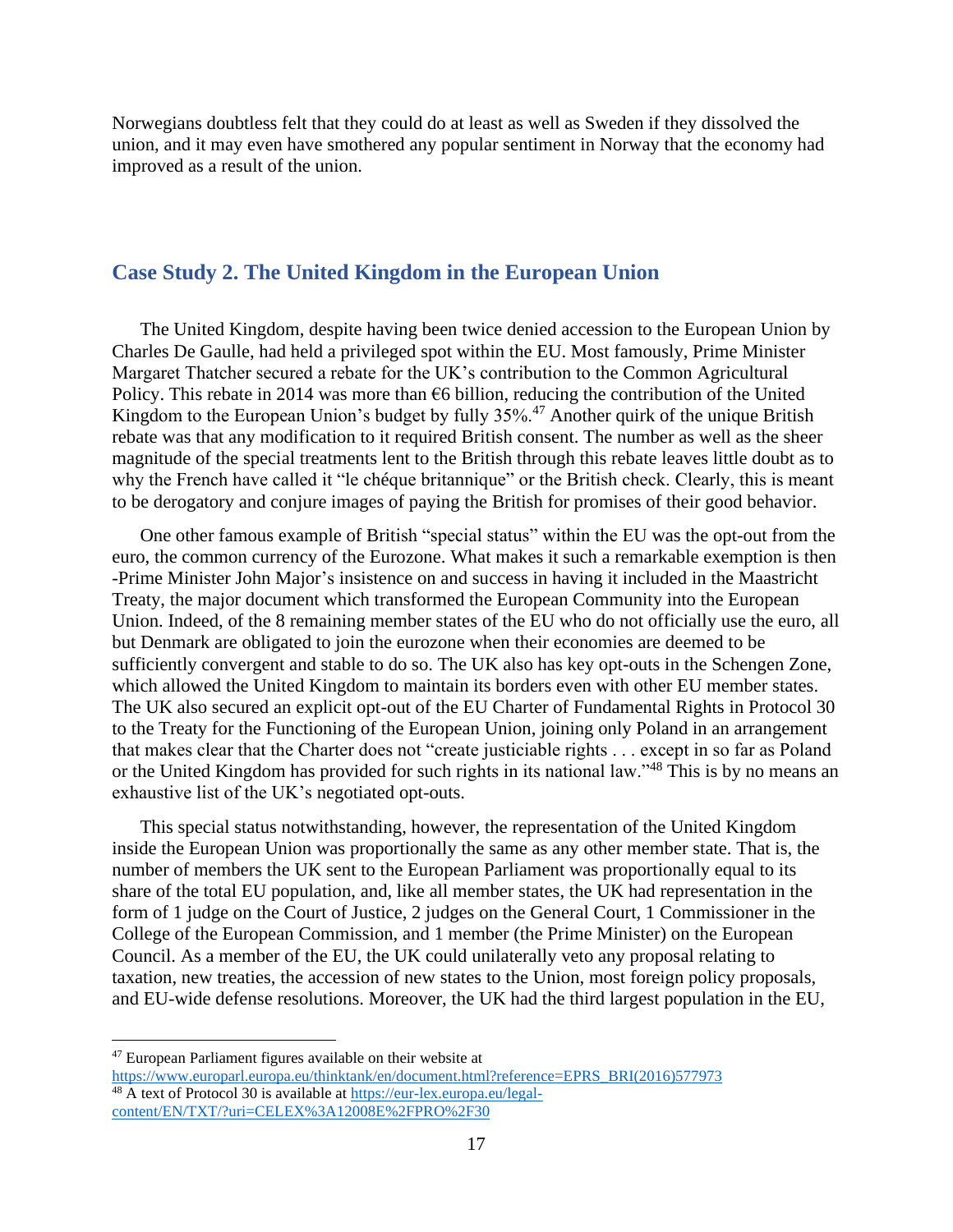making up just shy of 13% of the total EU population by itself.<sup>49</sup> As a result, the UK held an outsized role in qualified majority voting, the method by which most decisions are made in the European Council. For proposals made from the Commission, ratification of decisions required at least 16 of the 28 member states to agree AND countries representing at least 65% of the total population in the EU. This meant that of the 36% that could veto a proposal, the UK alone accounted for 36% of the required no vote. No objective outside observer would remark that this arrangement was unfair for the UK.

Nevertheless, the United Kingdom's status concerns motivating the decision to exit the European Union were obvious. First, the UK existed before the European Union, and was comprised mostly of people who, according to polling, considered themselves to be far more British than European. The majority of those who voted to leave in the 2016 referendum appeared to have believed that the EU threatened some national interest or otherwise limited the potential of the United Kingdom in some way.<sup>50</sup> The UK had established state institutions, a discrete and separable territory ready for secession, a people distinctive from the whole of the European Union, and, for some of its citizens, common interests which were both salient and perceived to be impacted negatively through union.

It is clear, not only from interviewing British politicians who supported Leave in the 2016 referendum on leaving the EU and from speaking informally to British citizens who also voted this way, but also from polling data that the primary motivator for their decision was that the UK should restore full control its own law-making. Lord Ashcroft's poll on the day of the referendum found that 49% of those who voted to leave did so because they believe in "the principle that decisions about the UK should be taken in the UK". A further 33% said that they did so because they felt that leaving "offered the best chance for the UK to regain control over immigration and its own borders".<sup>51</sup> Just 5% cited the economy as their reason for leaving.<sup>52</sup> Indeed, it seems that the economy in this instance was far more important to those who voted Remain: 43% said that they voted to remain because "the risks of voting to leave the EU looked too great when it came to things like the economy, jobs, and prices", while 31% voted to remain to retain access to the single market.<sup>53</sup> Every single politician from Northern Ireland whom I interviewed in 2018, including both the Democratic Unionists and the Ulster Unionists, mentioned their worries over the economic trouble projected to result from the decision to leave. Northern Ireland voted to remain by 56% to 44%.

Expressing dissatisfaction with how the negotiations had been conducted one Ulster Unionist MLA said, "if they'd have sorted out the trade relationships with the UK and the EU as a whole, the border issue in Ireland and Northern Ireland wouldn't be as complicated."<sup>54</sup> His point, as I take it, was that had the negotiators focused on how trade would operate post-UKexit, border reconciliation may have followed logically. This reaction illustrates the dichotomy between a unionist who must support the union's central government in Westminster and someone distant from the main leave sentiment focused on status. Instead of the rhetoric of someone who

<sup>49</sup> European Council demography figures available on their website at

<https://ec.europa.eu/eurostat/tgm/table.do?tab=table&plugin=1&language=en&pcode=tps00001>

<sup>50</sup> Lord Ashcroft Polls, Exit Polls, 23 June 2016.

 $51$  Ibid.

<sup>52</sup> Ibid.

<sup>53</sup> See Table 1..

<sup>54</sup> 14 June 2018.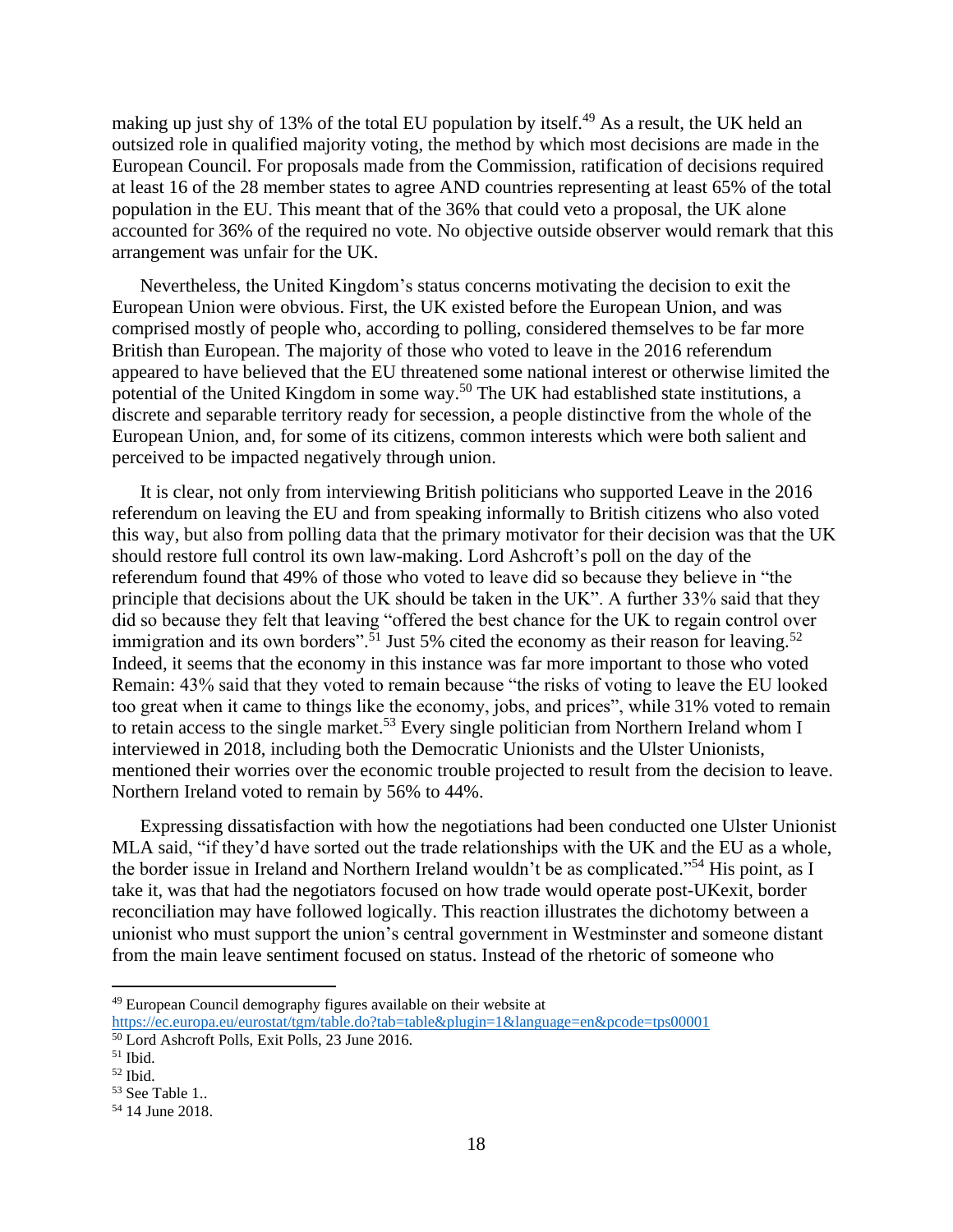instigated an independence movement for status reasons, we see a rational mind focused on best navigating the decision of the union.

Most Ulster Unionist leaders now support leaving the European Union (although the UUP had advocated voting remain before the referendum). They do so not with the same zeal that an English Leaver might, but with the grudging acceptance of someone who has weighed the costs of remaining in each union – the UK and the EU – and accepted that the lesser of two evils is to remain with the number one trading partner, rather than the number two trading partner.

Among the British politicians whom I interviewed, the representatives from parties whose official platforms were to Remain, as well as those members of the Conservative and Labour parties who voted Remain, also mentioned the economy, while those who voted to leave or who were part of the government coalition (including DUP MPs in Westminster) mentioned their concerns over status. Both sets of officials did so without being prompted directly to give a reason for their decision – which is to say, their views on the subject followed as a result of discussing exiting the EU more broadly.

For example, a Conservative Party policy advisor who voted Leave, discussed only issues relating to status. "It's not enough," I was told, "[that the UK receives an equal voice in the Council or that there are 73 UK MEPs because there were] around 650 more MEPs [who weren't from the UK, and who could influence the direction of European Union policy, and so affect policy in the UK as well]".<sup>55</sup> This outlook represented no interest in the proportionality of representation, but rather concern about any division of decision-making power. When status concerns are so deeply ingrained as to oppose the fundamental concept of division of competences, they are unmanageable by standard concession tactics in negotiations. If this type of thinking becomes prevalent in an indifferent or already hostile population, it results in an uncompromising inclination to exit the union.

Critically, material concerns need not be rooted in fact; they must merely be perceived. According to one Liberal Democrat MP, there was "no logical economic basis" for voting Leave and the arguments for leaving "don't bear up to scrutiny."<sup>56</sup> The same MP also expressed concern at the eventual economic impacts of Brexit, mentioning that one of the most damaging effects could already be seen as EU businesses plan alternate routes to avoid the English port of Dover.

Take, for example, the now-infamous red bus which during the 2016 UKexit referendum promised to send to the National Health Service the £350 million/week the UK contributes to the EU budget. That figure never accounted for the £4 billion annual rebate that Prime Minister Margaret Thatcher secured for the UK. The revised figure should have been in the area of £250 million/week, nearly 29% less than what was originally reported. If one accounts for the UK's commitment to remain in some EU programs post-UKexit (Erasmus+, the Shared Prosperity Fund, etc.) and the UK's commitment to replace fully the EU's farming subsidies with a domestic equivalent, then the number falls to £57 million/week. Conservatively, that amounts to just 16% of what was promised, demonstrating how specious such claims were. This calculation does not take into account the divorce bill owed to the EU by the UK for its outstanding debts for ongoing EU projects, which is currently estimated at  $\epsilon$ 40 billion. Given the impact of the quality

<sup>55</sup> 21 June 2018.

<sup>56</sup> 18 June 2018. NB, the Liberal Democratic Party maintains a pro-EU platform, even post-referendum.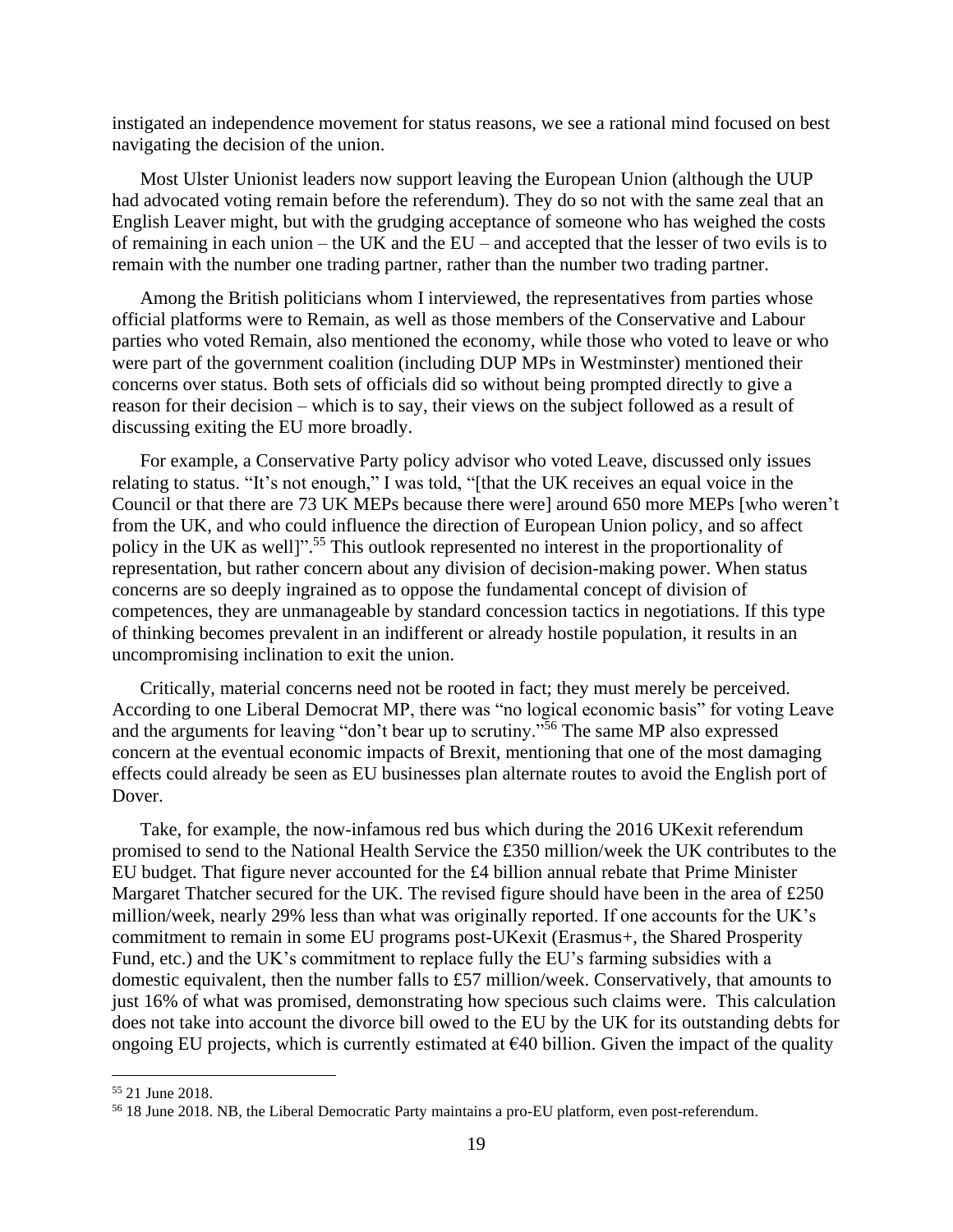of the data presented on referendums and the relatively short deliberative period in the leadup to the campaign, it follows that such poorly contrived figures may well have driven the debate.<sup>57</sup>

The revised figure above is only the most basic accounting. In-depth analysis of the overall economic impact by the Treasury puts fifteen-year projections for the British economy at a loss of more than £250 billion if no post-withdrawal trade deal is achieved with the EU. The best case economic scenario, remaining in the Single Market and the Customs Union, would still negatively impact the economy to the effect of £52 billion, likely because of discrepancies in, for example, sanitary and phytosanitary standards, which would have to be checked before goods from the UK enter EU territory.<sup>58</sup>

Within this theory's framework, therefore, the UK was perhaps a perfect contender for secession. The UK has a long and proud history, both military and diplomatic, in Europe and beyond. In 2016, according to the European Commission, by itself, the United Kingdom comprised fully 16% of the EU's economy as measured by GDP, second only to Germany. Perhaps those in the United Kingdom who voted to leave the European Union felt that they were such an integral part of the Union that they were comfortable leaving, expecting to have partially hobbled the European Union and trusting that they would be able to cope on their own as they had done before 1973.

For the UK, the same type of economic restructuring as had occurred in Norway is currently difficult to envision. Its financial services sector is already necessarily heavily integrated in the EU and so relies on the Union for quite a lot of its market. One LSE study predicted the loss of 60,000 jobs in the City of London alone.<sup>59</sup> According to the OECD, Foreign Direct Investment (FDI) has plummeted by more than 92% between 2016 and 2017 to the lowest levels since 2005.<sup>60</sup> European Union scholar J.J. Welfens draws a connection between FDI and inflow of technological innovation, leading to potential difficulties for the UK in remaining competitive in the global market.<sup>61</sup>

# <span id="page-21-0"></span>**Case Study 3. Quebec in Canada**

<sup>57</sup> Lawrence LeDuc, "Referendums and deliberative democracy" in *Electoral Studies* vol. 38, 2015.

<sup>58</sup> *Independent*, "British economy will £252 bn hit if Theresa May crashes UK out of the EU with no deal, analysis shows", written by Rob Merrick and published on 10 February 2018.

<sup>59</sup> Lindsey Naylor, "The Impact of Brexit on the City of London", presented at the LSE by Wyman Consulting. 20 February 2017.

<sup>60</sup> OECD, "FDI in Figures", April 2018.

<sup>61</sup> Paul Welfens, *An Accidental Brexit*, (Germany: Palgrave Macmillan), 2017.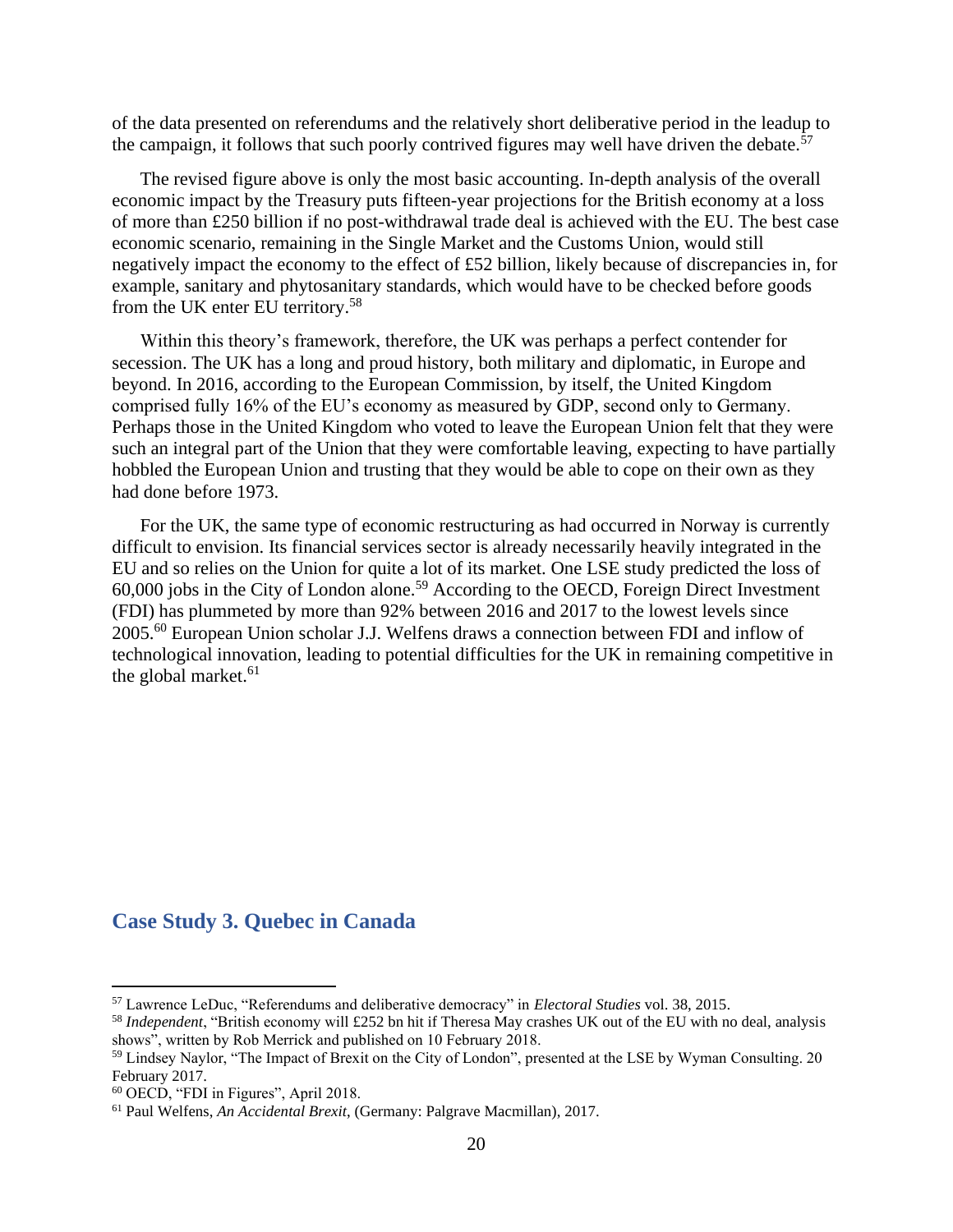Canada is a federation consisting of three territories and ten provinces, of which Quebec is one. Francophones comprise more than 75% of the population in the province of Quebec.<sup>62</sup> Canada's Constitution grants explicit equality both to English and to French, requires government offices to communicate with citizens in either language, and grants the right to citizens and officials to use either language in the federal Parliament and courts. The Constitution also grants citizens the right to have their children taught in English or French if that is the parents' first language, even if they reside in an area for which that language is the minority. Although most of Canada operates on common law, Quebec is unique in its operating on a civil law tradition which is modelled on French Napoleonic Code.<sup>63</sup> Since 1875, the Supreme Court of Canada has been required to consist of at least three judges from Quebec; the other judicial appointments are governed only by tradition so long as they live inside 40km of the National Capital Region,  $64$  a federal designation which includes Ottawa, the national capital of Canada, and Gatineau, the fourth largest city in Quebec. By tradition, the Canadian executive Cabinet represents the whole of Canada by selecting at least one minister from each province, including Quebec. Constitutionally, representation in the Canadian Parliament is fixed, and so Quebec has historically been more than proportionally represented for its population in the federal legislature. A provision in the Canadian Constitution grants each province authority over its own natural resources, including development, conservation, and taxation thereof.<sup>65</sup> Moreover, a system of opt-outs is inbuilt by a 1965 statute, which Quebec shepherded through the Canadian Parliament so they could opt out of proposed government programs.<sup>66</sup> The opt-out is now enshrined in the 1982 Canadian Constitution.<sup>67</sup> To maintain a level of civility, the Canadian government offers opt-outs to all provinces, but historically Quebec has been the only province to opt-out of federal programs.<sup>68</sup> At least by the letter of the law, it would be very difficult indeed to locate a grievance serious enough to amount to a real status concern.

The opposite of the economic veneer veiling status concerns seen in UKExit is found in the very genuine material concerns of Quebec's 1980 secessionist movement. In a book on the subject, Anne Griffin interviewed numerous citizens of Quebec.<sup>69</sup> Very few mentioned that they had any qualms with the federal Canadian government's decision making, even on behalf of Quebec. Instead, each of them took issue with what they felt was damaging and unfair taxation. No discernible status concern existed behind which to rally, and so this secessionist movement was unable to produce the same degree of mobilization success as that which emerged in the runup to the 1995 referendum.

 $62$  The Encyclopaedia Britannica, "Canada", written by David Bercuson, et al. Updated 18 Mar 2020, Accessed 21 March 2020.

<sup>&</sup>lt;sup>63</sup> The Canadian Department of Justice, "Where our legal system comes from". Modified 16 October 2017. Available at<https://www.justice.gc.ca/eng/csj-sjc/just/03.html>

<sup>64</sup> The Supreme Court of Canada, "The Canadian Judicial System". Modified 15 February 2018. Available at <https://www.scc-csc.ca/court-cour/sys-eng.aspx>

<sup>&</sup>lt;sup>65</sup> Canadian Constitution, Section 92A.

<sup>66</sup> The Canadian Encyclopedia, "Opting-Out" written by Richard Simeon. Published 7 February 2006, edited 23 June 2015. Available at<https://www.thecanadianencyclopedia.ca/en/article/opting-out>  $67$  Ibid.

<sup>68</sup> CBC, "NDP offers Quebec alone right to opt out of federally-funded programs" by Joan Bryden, published 2 October 2015. For an example of Quebec alone opting out of a federal parental leave initiative, see also The Globe and Mail, "Feds allow Quebec to opt out of national program" by Chris Lackner, published 21 May 2004. <sup>69</sup> Anne Griffin, *Quebec, the challenge of independence,* (NJ: Fairleigh Dickinson University Press), 1984.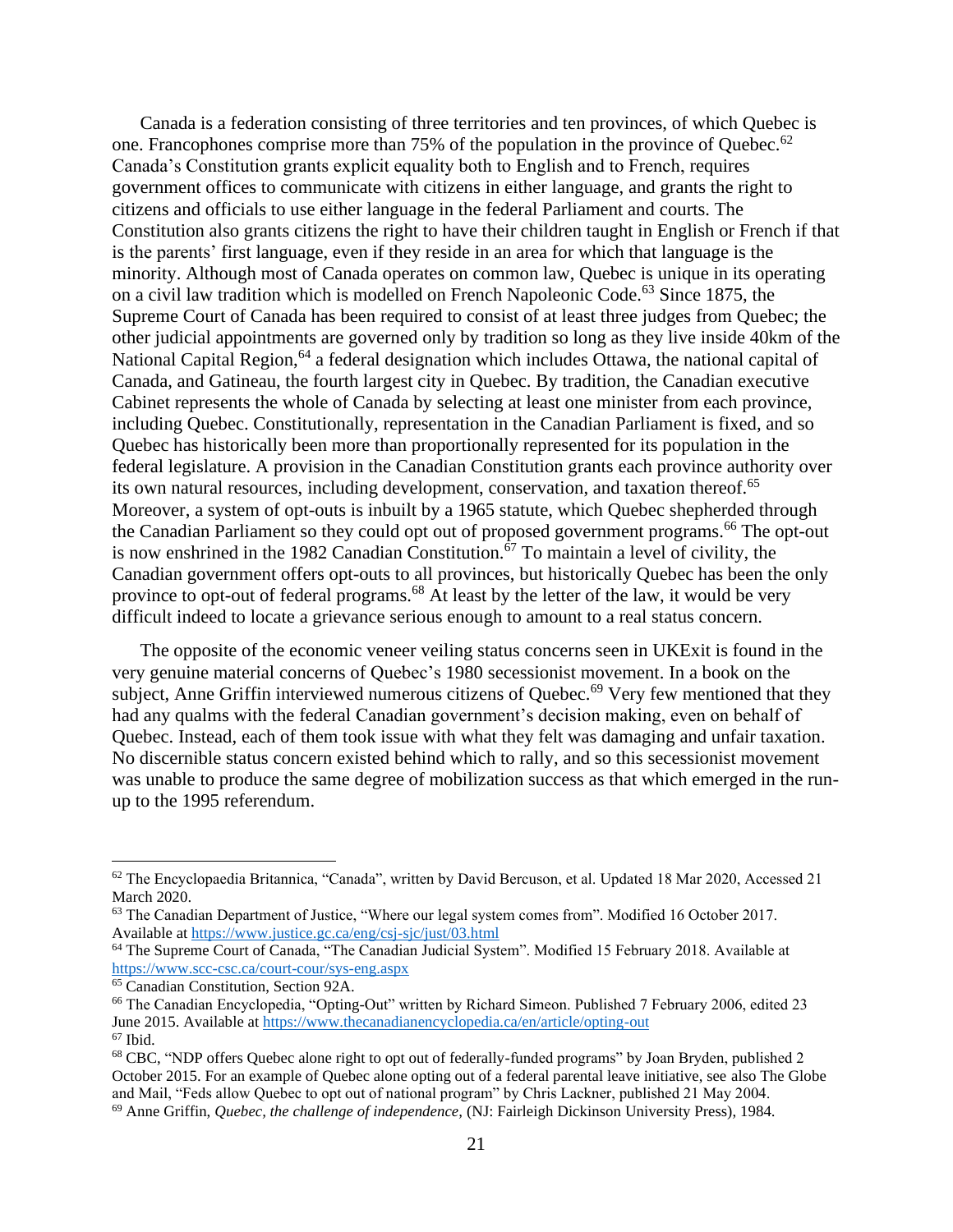As I will demonstrate both textually and with polling data, no status concern existed in Quebec of sufficient magnitude to mobilize the population to secession. Indeed, Quebec in the early 1980s had concerns which chiefly involved taxation. This case is further reinforced by Griffin's book*.* As one of Griffin's interviewees, a boisterous member of the Parti Quebecois who had twice stood for political office, mentioned, Quebec's economy could only be robust if it attained independence from Canada.<sup>70</sup> He stated, "we must be given our own governmental structures, and then  $\dots$  when we have acquired them  $\dots$  then we'll begin to do business."<sup>71</sup> Several other respondents mentioned taxes and economic policy, but only one of them ever mentioned status issues. Thus, the majority of respondents mentioned the economy as their main reason for supporting secession or separatism, either directly by mentioning taxation or some related economic issue or indirectly by expressing their desire to reform or limit the central Canadian government's hold on Quebec for the purpose of reducing limitations on business and enterprise.

Tellingly, the one government official Griffin interviewed who *did* mention political and status aspects of the independence movement did so only in an attempt to leverage it as an issue into negotiations with the Canadian central government on healthcare reform.<sup>72</sup> This official wanted to take relatively benign status concerns where they existed and use them to negotiate with Ottawa. This ulterior motive is a bargaining chip for concessions from the center rather than a bonified status concern. It would not be enough to mobilize secessionist sentiment.

The failed 1980 Canadian independence referendum is indicative of the fate to which secessionist movements which lack a strong sense of status concerns are confined. The populace may be disgruntled by economic disparities and taxation policies, but those are matters for reform and negotiation – they are never immediately the precipitant for independence. Possibly, however, a central government which refuses to negotiate with an independence movement (or, more realistically, a political party which backs independence) may provoke the conditions which constitute a status concern.

The second independence referendum of October 1995 came far nearer to a majority in favor of secession than did its predecessor in 1980, largely because of the initial emphasis on status that the secessionists introduced to the debate, especially as regards drafting the Canadian Constitution without Quebec's consent. Still, once the federalists turned the argument back to the economy, the secessionists were obliged to follow suit and support for secession subsequently began to drop.<sup>73</sup> Exemplary of this phenomenon is Lucien Bouchard's speech on 25 October, just five days before the referendum, in which he mentions status items in only a cursory manner and attributes it to the No side (that is, those who would vote no to an independent Quebec), and devotes the remainder of the speech to discussing economic and monetary union with Canada and debt and jobs in Quebec (Bouchard, 1995).<sup>74</sup>

[http://www.mapageweb.umontreal.ca/durandc/?fbclid=IwAR0s4eDgSHQ-IfSYmWFK1-nbk1Y9N](http://www.mapageweb.umontreal.ca/durandc/?fbclid=IwAR0s4eDgSHQ-IfSYmWFK1-nbk1Y9N-nPwbo9MasLuQZIwPjQus6pGVRZBs8)[nPwbo9MasLuQZIwPjQus6pGVRZBs8.](http://www.mapageweb.umontreal.ca/durandc/?fbclid=IwAR0s4eDgSHQ-IfSYmWFK1-nbk1Y9N-nPwbo9MasLuQZIwPjQus6pGVRZBs8) See also Table 2 for this trend.

<sup>70</sup> Anne Griffin, *Quebec: The Challenge of Independence,* 1984, pp. 120-44.

 $71$  Ibid.

<sup>72</sup> Ibid, 95-9.

<sup>&</sup>lt;sup>73</sup> From a collation of speeches from key secessionists, such as Lucien Bouchard, with polling data collected by Maurice Pinard, available at Professeur Durand's website:

<sup>74</sup> A transcript is available here:<http://www.victoria.tc.ca/history/etext/bouchard.speech.oct2595.html>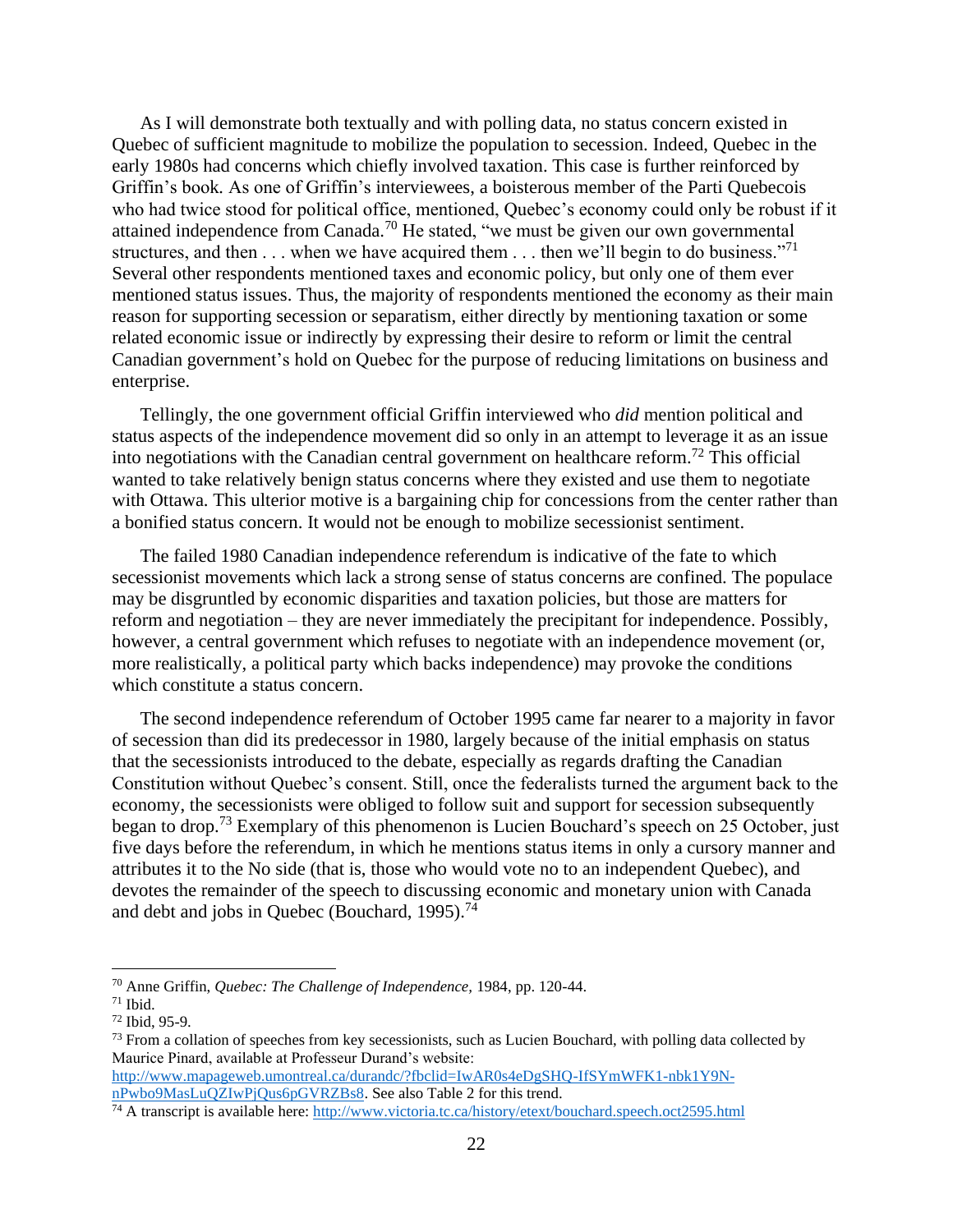Further corroboration of this trend can be found in Robert Young's *The Secession of Quebec and the Future of Canada* and Maurice Pinard's aggregate data set of polls*.* Table 2 has a tabulated representation of key figures. Young reports that at the outset of the referendum on secession, 44.4% of those polled indicated they would vote yes versus 45.3% who said they vote no.<sup>75</sup> Following a series of gaffes by the federalist side and an admirable job on the part of the secessionists in framing the debate around a subordinate and aggrieved relationship between Quebec and Canada, support for leaving Canada grew considerably. One specific gaffe which enraged sovereigntists was a remark made at a rally for the No side and encouraged No supporters to "crush [sovereigntists]" at the polls.<sup>76</sup> This and other remarks which were so on the nose that federalist leaders distanced themselves from both the remarks and speakers<sup>77</sup> were likely the nearest thing to genuine status concerns that sovereigntists held, as such statements minimized and excluded their place in the broader Canadian community. A subsequent poll placed the percentage of projected Yes voters nearly 5% higher at 49.2% compared to No's 50.8%.<sup>78</sup>

Seeing the shift toward support for leaving Canada, the federalist side began to restructure the debate toward the economy, forcing the secessionists to respond, as I have shown with Bouchard's speech as a representative example, and turning the argument away from status concerns.<sup>79</sup> A poll conducted on 24 October,<sup>80</sup> just six days before the referendum and one day before Bouchard's televised speech, reported a statistical tie. Finally, in a poll conducted by SOM Research and Surveys between 27 and 29 October (two days after Bouchard's speech and one day before the referendum, respectively), fully 25% of respondents indicated either that they did not know or did not wish to answer when asked how they would vote in the referendum.<sup>81</sup> This is indicative of a population which had been forced to reconsider its calculus in the face of such vastly restructured arguments just days before the referendum. In the end, the referendum result was incredibly close, reporting 50.2% no and 49.6% yes.

#### **Table 2. Polling data and outcome of the 1995 Quebec Independence referendum**

| $-$<br>Date | - -<br>$\%$<br>$\alpha$<br>-CO<br>$-$ | $\sim$<br>$\%$<br>No | NOL. |
|-------------|---------------------------------------|----------------------|------|
|             |                                       |                      |      |

<sup>75</sup> Robert Young, *The Secession of Quebec and the Future of Canada,* Canada: McGill-Queen's University Press, 1998, p. 276.

<sup>76</sup> Young, *The Secession of Quebec*, 1998, 280.

<sup>77</sup> Ibid, 277-84.

 $78$  Ibid.

 $79$  Ibid.

<sup>80</sup> Barrett, Edward, "What the polls reveal", *Globe and Mail,* 24 October 1995.

<sup>81</sup> Pinard's data, see footnote 55.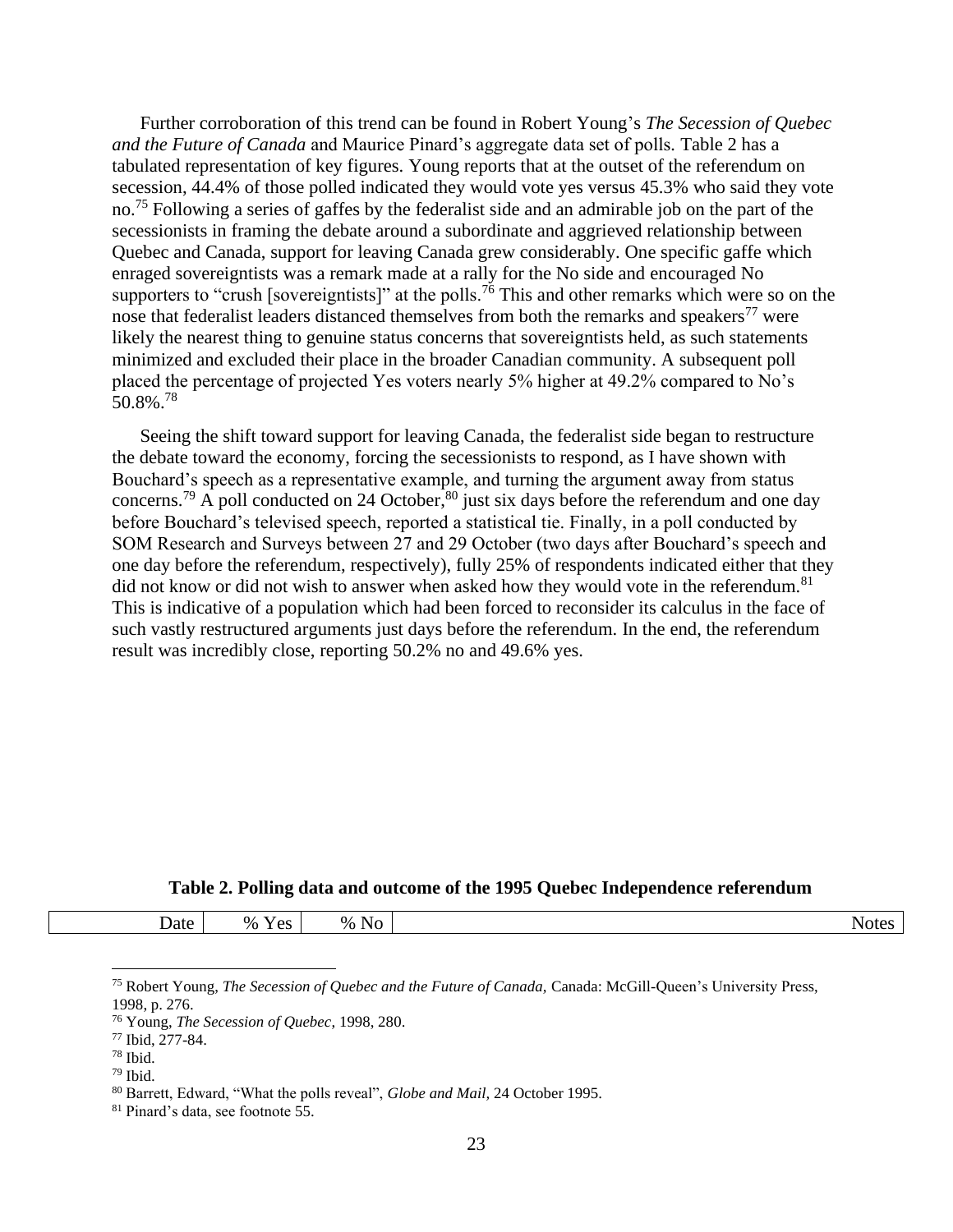| When the referendum was announced                              | 45.3 | 44.4 | 17-23 Aug. 1995   |
|----------------------------------------------------------------|------|------|-------------------|
| After the late September speech provoking sovereigntists       | 50.8 | 49.2 | 14 Oct. 1995      |
| Before Bouchard's ill-fated speech which emphasized economic   | 49.8 | 50.2 | 24 Oct. 1995      |
| rather than status concerns                                    |      |      |                   |
| Inflection point following Bouchard's speech. 25% did not know | 35.0 | 40.0 | 27-29 Oct. 1995   |
| or did not want to respond                                     |      |      |                   |
|                                                                | 50.2 | 49.6 | <b>REFERENDUM</b> |
|                                                                |      |      | (30 Oct. 1995)    |

Sources of data: Maurice Pinard's aggregated polling data set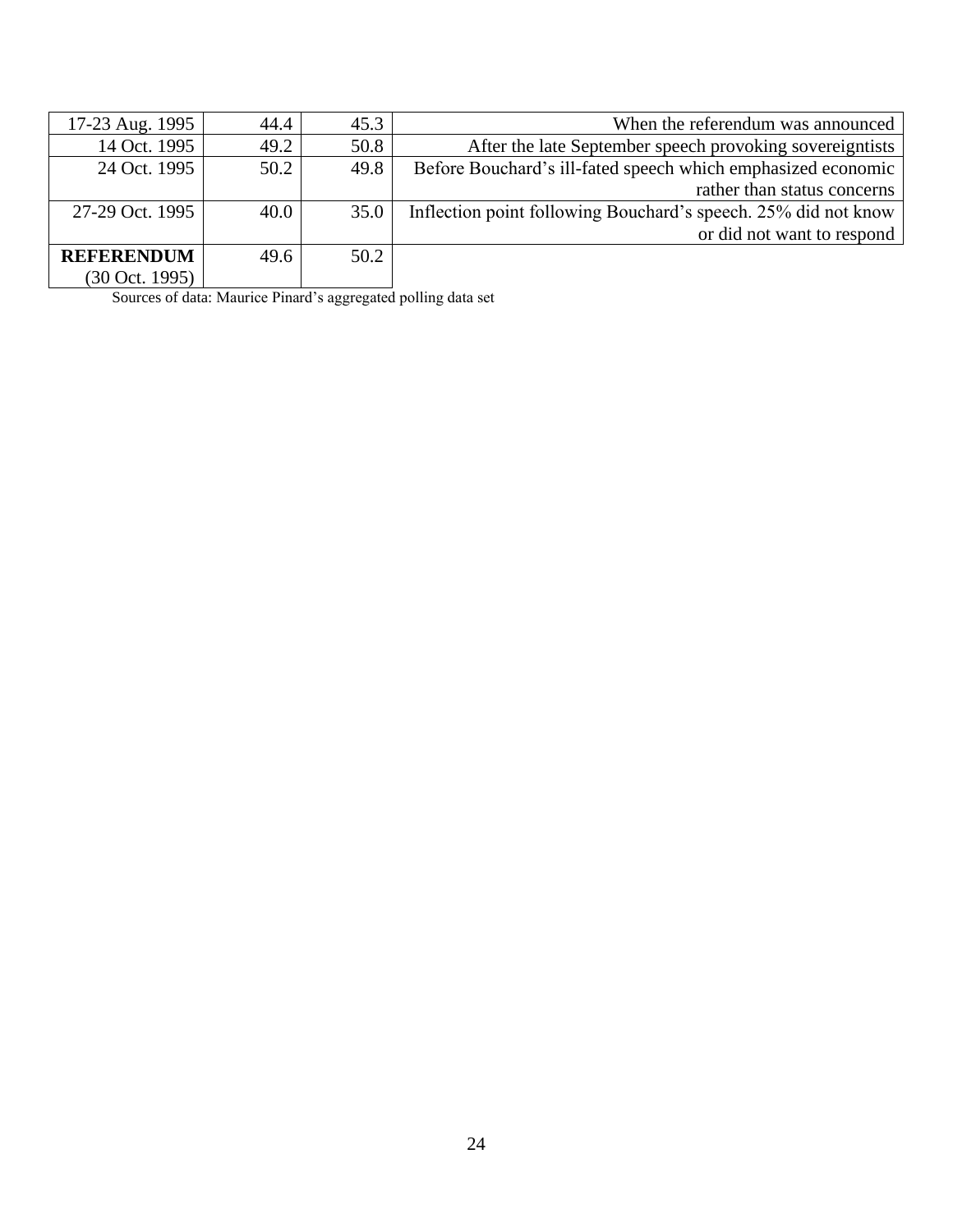# <span id="page-26-0"></span>**Case Study 4. Catalonia in Spain**

Spain is a federation<sup>82</sup> consisting of three tiers of government: the central Spanish government, the provincial governments, and, of particular interest here, autonomous communities, including Catalonia. Section 149 of the Spanish Constitution reserves to the central government many of the competences one would expect any state government to maintain including defense, customs, monetary matters, international relations, and immigration. Section 148 enumerates the relatively comprehensive powers devolved to the autonomous communities. As far as I can tell, however, Spain is unique among federations in that Section 147, Clause 2, Sub-clause d allows prospective autonomous communities to create their own powers of those not explicitly reserved by the Constitution to the state, and contingent on approval by the Spanish Parliament. By tradition, autonomous communities may re-draft and re-submit their own autonomy statutes of the variety previously described by §167, c 2(d).

The latest iteration of the Catalan autonomy statute was approved in 2006, after much controversy including the Spanish Constitutional Court rewriting 14 articles outright. The preamble alone contains the word "self-government" four times in just 632 words. Several words, passages, and articles were re-written or removed by the Spanish Constitutional Court. In each instance, the stricken text was held to be an explicit arrogation of power or inclusion of Catalan institutions where the Spanish state held exclusive competence. For example, the first instance of stricken text appears in Article 6 of the Act. The Court deleted the words "and preferential" in the sentence "Catalan is the language of normal and preferential use. . .." because it obviously conflicted with §3, c 1 of the Spanish Constitution. Other instances of text stricken for unconstitutionality include several attempts to insert Catalan institutions into processes already explicitly defined in or reserved to federal legislation by the Spanish Constitution. For example, the Act attempted to alter the composition of the Council of Justice of Catalonia by adding the president of the High Court of Justice of Catalonia in addition to the extant framework created by the federal Organic Act of Judicial Power. Although broadly accepted today that the Court was within its right to make these emendations by the authority vested in it by the Constitution, several scholars of the Spanish constitution had thought much of the issue non-justiciable.<sup>83</sup>

Certainly, the ruling only added to the tensions between Catalonia and Spain. Before the Court ruled on the statute on 28 June 2010, the Catalan Centre for Opinion Studies (CEO) found in a study published on 21 May 2010 that 77.1% of Catalans polled classified the political situation in Spain as bad or very bad.<sup>84</sup> A month after the decision that number grew to 82.9%.<sup>85</sup> Just 7.5% of those polled thought the political situation was good or very good.<sup>86</sup>

 $82$  The field of political science is split over the exact political configuration of Spain. Few, however, deny that it has many federal elements and that since 1979 it has been on an increasingly federal trajectory. For these purposes, I will classify it as a federation because of its multiple levels of government which have explicitly enumerated and reserved powers granted to them by the Constitution.

<sup>83</sup> See, e.g., Gervasio Martín Martín, "Sobre las consecuencias jurídicas de la sentencia 31/2010, de 28 de junio, del tribunal constitucional sobre el estatuto de Cataluña" in *Revista de Derecho Político,* Madrid, no. 81, 2011.

<sup>84</sup> Centre d'Estudis d'Opinio, Barometre d'Opinio Política, 2ª onada 2010, 21 May 2010.

<sup>85</sup> Centre d'Estudis d'Opinio, Barometre d'Opinio Política, 3ª onada 2010, 30 July 2010.

<sup>86</sup> Ibid.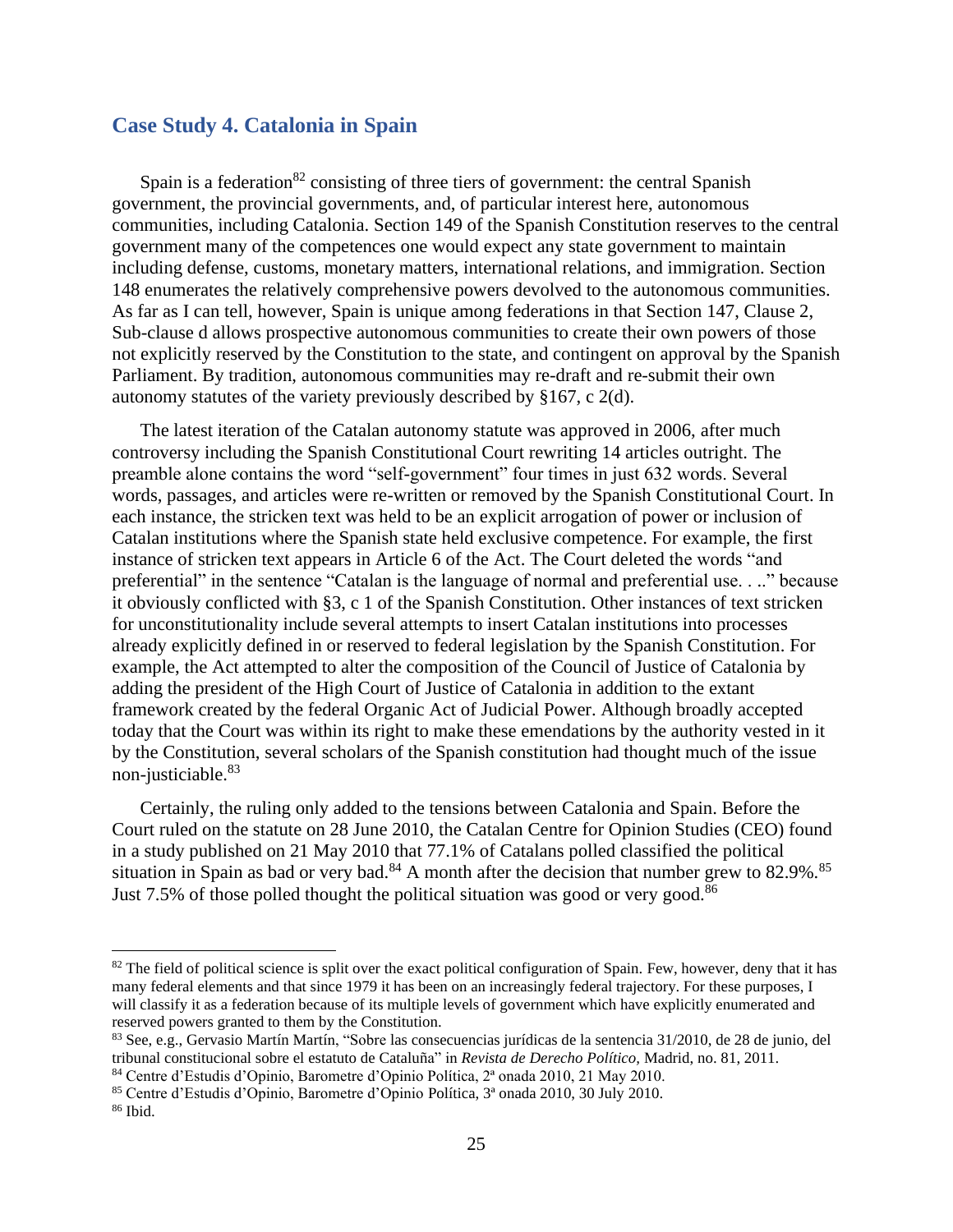Clearly Catalan secessionists espouse their own status concerns. The Spanish Constitution of 1978 states that "La Constitución . . . reconoce y garantiza el derecho a la autonomía de las nacionalidades y regiones que [España] integran  $\ldots$ ."<sup>87</sup> This provision formally established that there exist historical and even state-legitimate national groups inside of discrete and separable regions. Whether one reads this provision as a concession by the central state to independentist groups or as merely recognition of the historical constituent parts of what has become the Spanish state, it is clear that there are several competing interests and identities at play.

Even inside Catalonia the interests at stake that could constitute a status concern vary considerably within independence and autonomist groups. For example, one Catalan Parliament Deputy in the Candidatura d'Unitat Popular (CUP) Party told me it was a matter of the right to self-determination rather than outright independence.<sup>88</sup> That is, Catalans should have the ability to hold a referendum on their own status, irrespective of the outcome. In contrast to CUP, the Esquerra Republicana (ERC) Party unabashedly aims for an independent Catalonia, saying explicitly on its website that the party pursues the "creation of an independent state for the Catalan nation".<sup>89</sup> Obviously status concerns need not necessarily be held unanimously or with equivalent intensity among all potential separatist groups. Indeed, it is highly likely that multiple sovereigntist groups, each desiring varying degrees of autonomy up to and including independence, will arise in a system deemed sufficiently repressive to warrant an independence campaign.

The recent history of Catalonia has been one fraught with hostility on the part of both the Spanish federal government toward the Catalan government and vice versa. Following repressive drives by the central Spanish state both after the 2009-2012 non-binding referenda and the 2017 referendum which was (intended to be) binding, the desire for an independent Catalan state increased markedly. When Mariano Rajoy became Prime Minister of Spain in December of 2011, he began a series of hostile actions toward Catalonia. In his first year, his government failed to make a budget with Catalonia,  $90$  and, famously, in his last year in office before being ousted by a vote of no-confidence by his own party, Catalonia held its independence referendum despite strong discouragement from Rajoy's government. A November 2013 poll found that 52% of Catalans were in favor of independence,  $91$  a rare absolute majority. Even more surprising, the same poll found that only 24% of Catalans would vote against independence.<sup>92</sup> Nevertheless, just two years later, 47.9% of Catalans would vote against independence with 43.7% saying they would vote in favor of independence.<sup>93</sup> As with the earlier referenda, the repressive, or oppressive, responses by the central state dramatically increased the desire for independence. Again in 2017, the resolute response by the Spanish central state toward both the referendum of 2017 and its organizers naturally exacerbated Catalan status concerns. In the 30 days following

 $87$  "The Constitution . . . recognizes and guarantees the right to autonomy of the nationalities and regions that comprise Spain. . . "

 $88$  1 Jul 2019.

<sup>89</sup> Available in English at [https://en.esquerra.cat/en.](https://en.esquerra.cat/en) 

 $90$  Per Section 158 (1) of the Spanish Constitution, all autonomous communities must form a fiscal year budget with the federal legislature. Catalonia's was the only one not approved by the Government, although it was approved by the Spanish Parliament. See, e.g[, https://www.catalannews.com/politics/item/the-spanish-budget-for-2012-violates](https://www.catalannews.com/politics/item/the-spanish-budget-for-2012-violates-approved-laws-regarding-investment-in-catalonia)[approved-laws-regarding-investment-in-catalonia](https://www.catalannews.com/politics/item/the-spanish-budget-for-2012-violates-approved-laws-regarding-investment-in-catalonia)

<sup>&</sup>lt;sup>91</sup> La Vanguardia, "Diada: El 52% de los catalanes esta a favor de la independencia", published 11 September 2013.  $92$  Ibid.

<sup>93</sup> La Vanguardia, "El 'no' a la independencia en Catalunya supera al 'si' por cuatro puntos", published May 1 2015.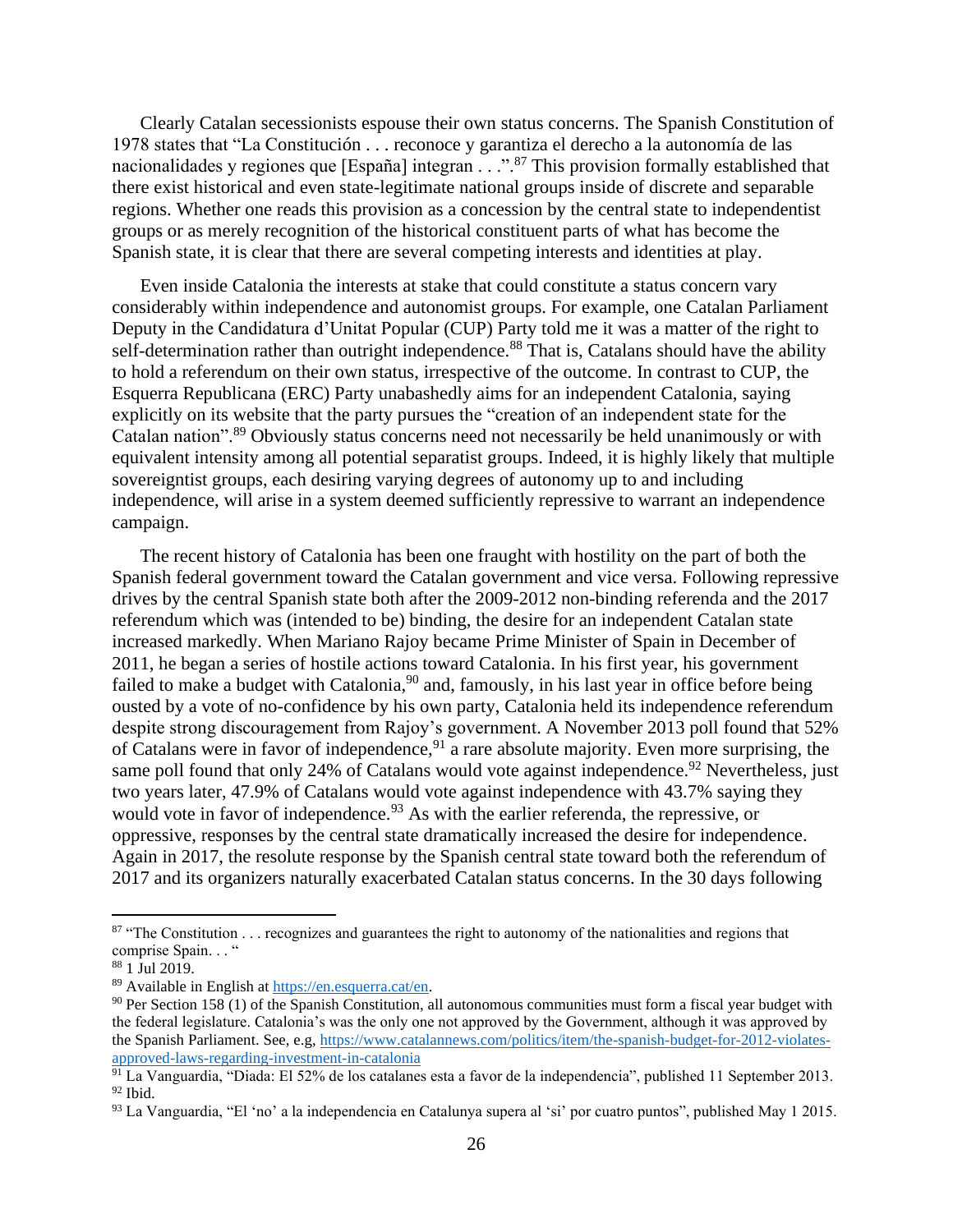the referendum, the number of polled Catalans saying they would vote for independence rose more than 7 percentage points. $94$  Despite these occasional spikes in secessionist sentiment, the overall trend in independence desire has been downward, with just 40.8% in favor a mere four months after the 2017 referendum.<sup>95</sup>

In Spain, material concerns have also played a role in secessionist sentiment. Generally, economic rationales are employed frequently by autonomist and separatist movements. For example, the ERC manifesto maintains that "The creation of a state is a necessary tool for maximum economic well-being and social justice for the majority of citizens." Taxation also plays a broader role in material concerns. Among secessionists and autonomists, generally, the prevailing consensus is that Catalans pay an inordinate amount in taxes in comparison with the other autonomous regions in Spain. The unionist response is best summed up by an interview I had with a Deputy from Partido Popular, a conservative party.<sup>96</sup> They agree that Catalans pay the highest taxes per capita, but they maintain that this is due in large part because the Catalan autonomous community government imposes the extra taxes, thereby making them higher than the countrywide average.

And in Spain, Catalonia has a long history of high degrees of high autonomy, having existed as a completely independent entity and as the senior partner of the Kingdom of Aragon. Coupled with the large contribution of Catalonia to the GDP of Spain, it is not difficult to imagine that some Catalans can envision a successful independent state, particularly one that is still inside the EU. Indeed, the most recently published annual report from the Centre d'Estudis d'Opinió shows that in 2017 only 35.2% of respondents considered independence in any way unviable.<sup>97</sup>

Although status and material concerns as well as perceived independent viability are all present in the autonomist and secessionist movements in Catalonia, they are not shared evenly or with equal intensity throughout the region. The same annual report from the Centre d'Estudis d'Opinió in 2017 shows that the single largest concern in Catalonia was relations between Catalonia and Spain, but even this concern constituted less than half the population polled.<sup>98</sup> Further, although a majority of Catalans reported that their personal household income had dropped, they seemed largely to attribute that to the overall economic climate, rather than to actions by the central Spanish state. Table 3 illustrates the relationship between the general economic circumstances and Catalan opinion.

Definitionally, this economic outlook does not constitute a material concern per this theory's framework, because the concern had not been imposed by the central state onto the region. Instead it is a fate shared by the whole region due to the overall economic climate from the preceding "Great Spanish Depression" of 2007-2014. Moreover, a month-by-month polling analysis shows that Catalans thought the economy was getting better in 2017, as the Spanish

<sup>94</sup> La Vanguardia, "El si a la independencia se impone tras dispararse ocho puntos según el CEO", published 31 October 2017.

<sup>95</sup> La Vanguardia, "El apoyo a la independencia baja al 40,8% y el rechazo sube al 53,9 según el CEO", published 23 February 2018.

<sup>96</sup> 5 Jul 2019.

 $97$  Generalitat de Catalunya, Centre d'Estudis d'Opinió Anuari 2017, May 2018. Only 2.8% of respondents explicitly said that Catalonia was unviable; I have tabulated several concerns which relate in some aspect to viability. See Appendix A for breakdown.

<sup>98</sup> Ibid.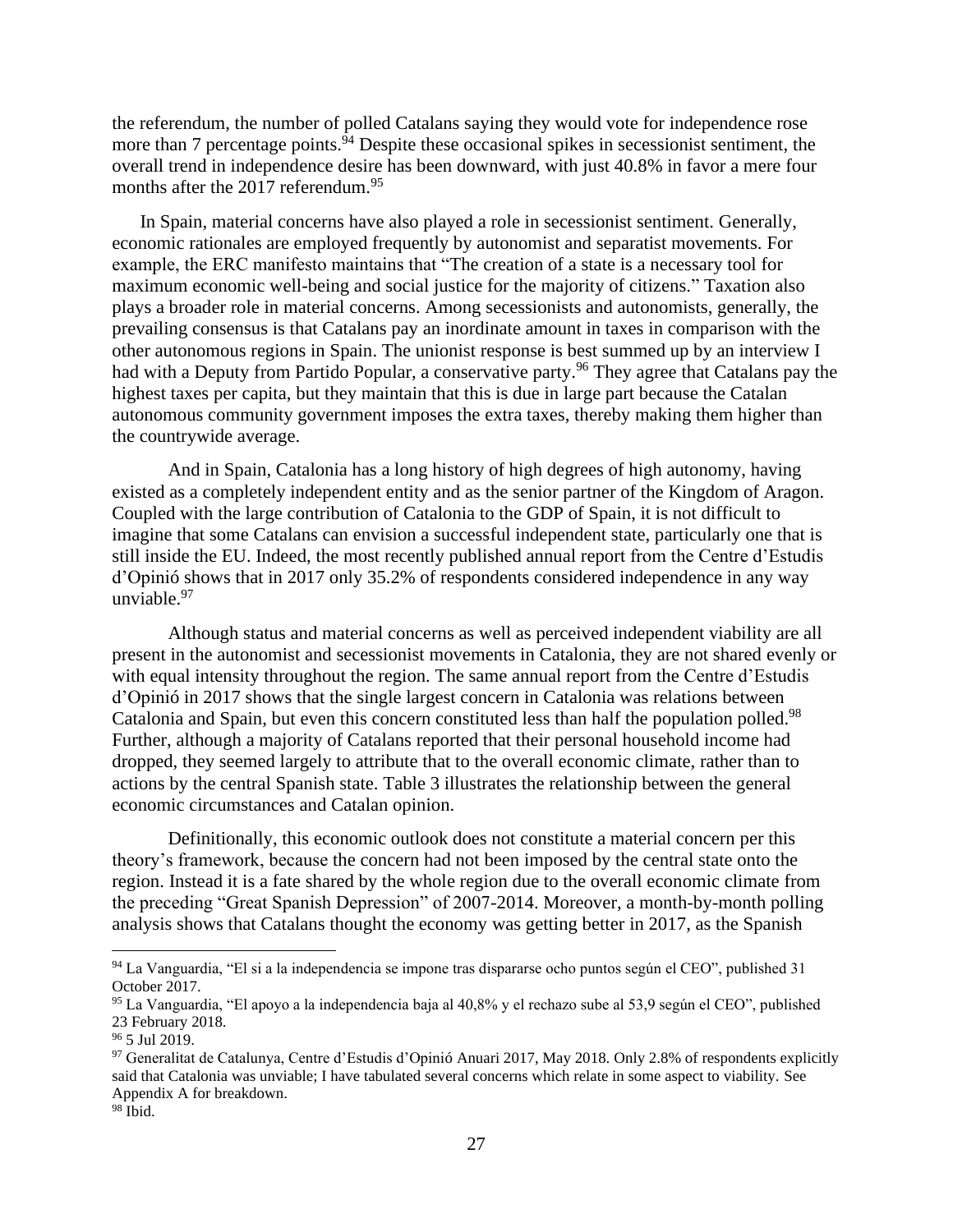government navigated the economic crisis and the worldwide and European economies simply improved. 99

| <b>Date</b>   | % Bad or Very Bad | % Good or Very | GDP per capita     |
|---------------|-------------------|----------------|--------------------|
|               |                   | Good           | (thousands of USD) |
| October 2008  | 55.9              | 19.8           | 35.366             |
| January 2009  | 69.0              | 14.7           |                    |
| November 2009 | 66.0              | 12.9           | 32.042             |
| January 2010  | 69.4              | 13.9           |                    |
| October 2010  | 72.7              | 12.0           | 30.502             |
| January 2011  | 75.7              | 11.2           |                    |
| October 2011  | 84.6              | 6.9            | 30.502             |
| February 2012 | 83.7              | 7.9            |                    |
| October 2012  | 86.9              | 6.2            | 28.324             |
| February 2013 | 89.0              | 4.6            |                    |
| November 2013 | 87.6              | 7.8            | 29.059             |
| March 2014    | 78.7              | 9.6            |                    |
| October 2014  | 77.6              | 11.5           | 29.461             |
| February 2015 | 76.5              | 10.9           |                    |
| October 2015  | 66.0              | 15.9           | 25.732             |
| March 2016    | 64.2              | 16.4           |                    |
| November 2016 | 61.7              | 21.8           | 26.505             |
| March 2017    | 53.1              | 26.6           |                    |
| October 2017  | 43.1              | 41.9           | 28.100             |

**Table 3. Opinion on the Economic Situation in Catalonia versus actual GDP per capita**

Data Sources: Centre d'Estudis D'opinio Anuari 2017 and World Bank "GDP per capita (current US\$) – Spain"

This review suggests that Catalonia would almost certainly not vote to become independent, even in a referendum with appropriate turnout (more than the 40% of the 2017 referendum) and that was sanctioned by the central Spanish state. Later regression analysis will demonstrate this suggestion. Not only are the constituent sentiments of secessionism a minority propensity in Catalonia, but those reporting them are split between full independentist movements and less extreme autonomist ones.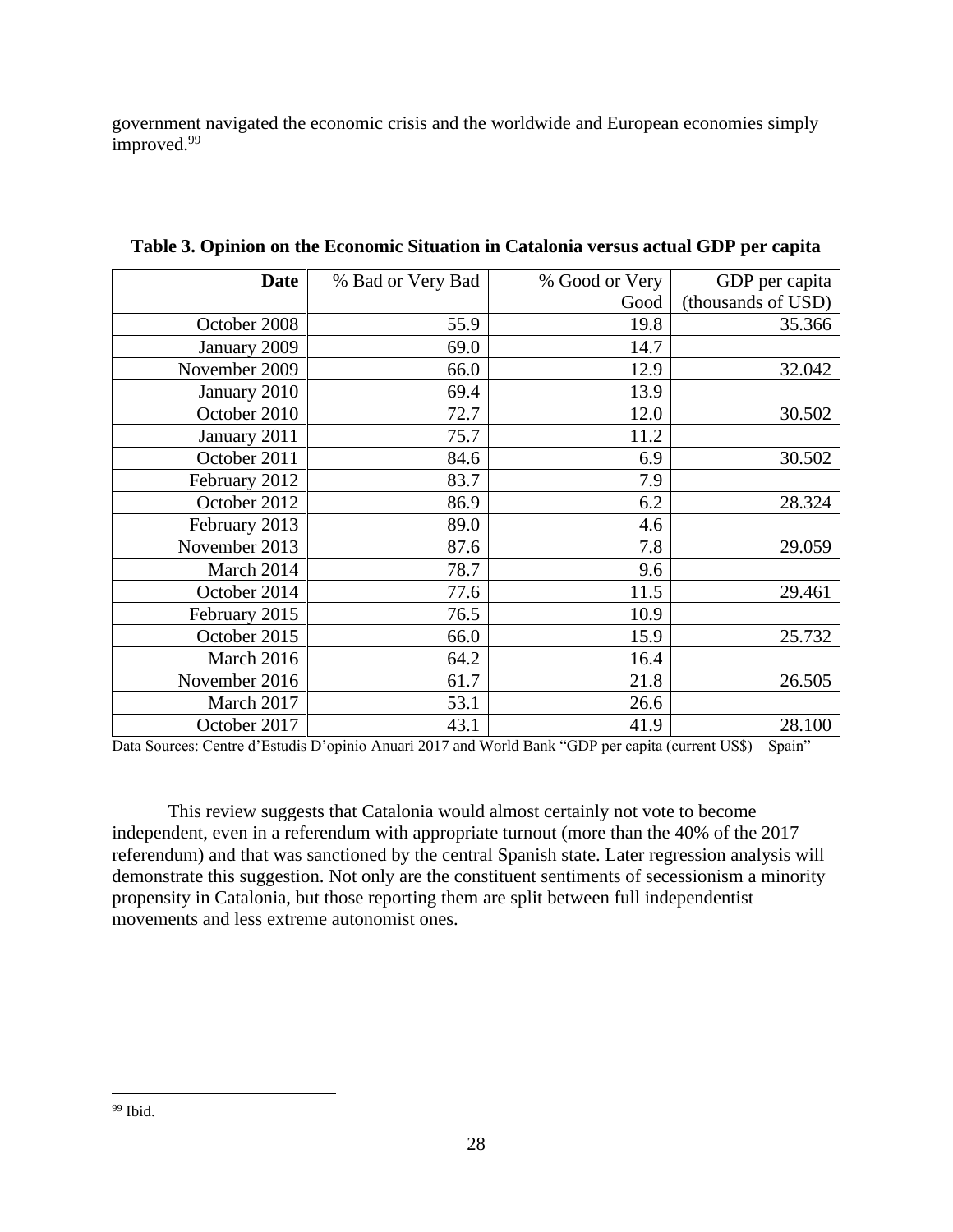# <span id="page-30-0"></span>**Toward a predictive modeling: regression analysis**

If secessionism in popular opinion is indeed based on the three variables I have laid out in this paper, and if these sentiments can be accurately assessed by opinion polling, then it follows that regression analysis of these sentiments will reveal a relationship. This type of regression could even render a model which can be used to predict when a majority Yes vote in an independence referendum would occur based on opinion polling before the referendum takes place.

Given the extremely limited sample size of instances of secession which include even approximately appropriate polling (i.e., that ask opinions on status, material, and viability concerns), only eight cases are presented here. Nevertheless, they span more than two decades and occurred in two continents. Six are constituent parts of recognized countries and the remaining seventh case is of a recognized country from an international confederation (the UK's departure from the EU).

The cases are also representative in one other key area: the timeframe in which the data was taken relative to the timing of a referendum or other provocations. The Canadian case comes from polling data in 1995 taken *before* the referendum was announced. This means that no mainstream political dialogue influenced the respondents. At the other extreme, the UK polling data was taken as an exit poll of the actual referendum itself, meaning that respondents surely had the clearest conception in mind of their exact opinions at the time. Happily, the Centre d'Estudis d'Opinio in Catalonia does regular polling, providing five samples for this study. One of them, from 2011, provides data from just after the Spanish Constitutional Court rewrote 14 articles of the new Catalan Autonomy Statute. Another, from 2017, was collected the same year that Catalonia had its independence referendum which was deemed unconstitutional. The other three cases, from 2012, 2013 and 2014, may be taken as broadly representative of the standard state of political affairs in Spain and of the kind of relationship that Catalans have with the Spanish central government. Finally, the Scottish case consists of data collected from 15-17 September 2014 regarding the referendum to take place on 18 September. The Scottish polling, then, takes place after the debate on independence vs unionism made by political elites and academics, but before the referendum itself. This makes it highly interesting for predictive purposes. The results of all cases are tabulated below, and the data used for the model is provided in Appendix A.

Tables 4-6 provide statistical correlations between the outcome of a referendum (or a projected referendum in the case of opinion polling-only data) and opinion polls on the three variables I have described. Status concerns are highly significant, viability slightly less so, and material concerns are just barely significant. I attribute the latter two decreases in significance to lack of exactly worded opinion polls. As can be seen in Appendix A, the questions used to determine viability concerns are unfortunately almost entirely just surrogates, and the questions used to determine material concerns are usually unable to discern between general economic concern (in the case of the recession in Spain, for example (and which I do not define as material concerns)) and concerns which are attributed to a central government negatively impacting a region (which definitionally *are* material concerns). Additionally, for material concern polling, because the questions were not precise enough to delineate blame vs burden, the numbers particularly for Catalonia will be skewed due to the previously referenced depression in Spain. I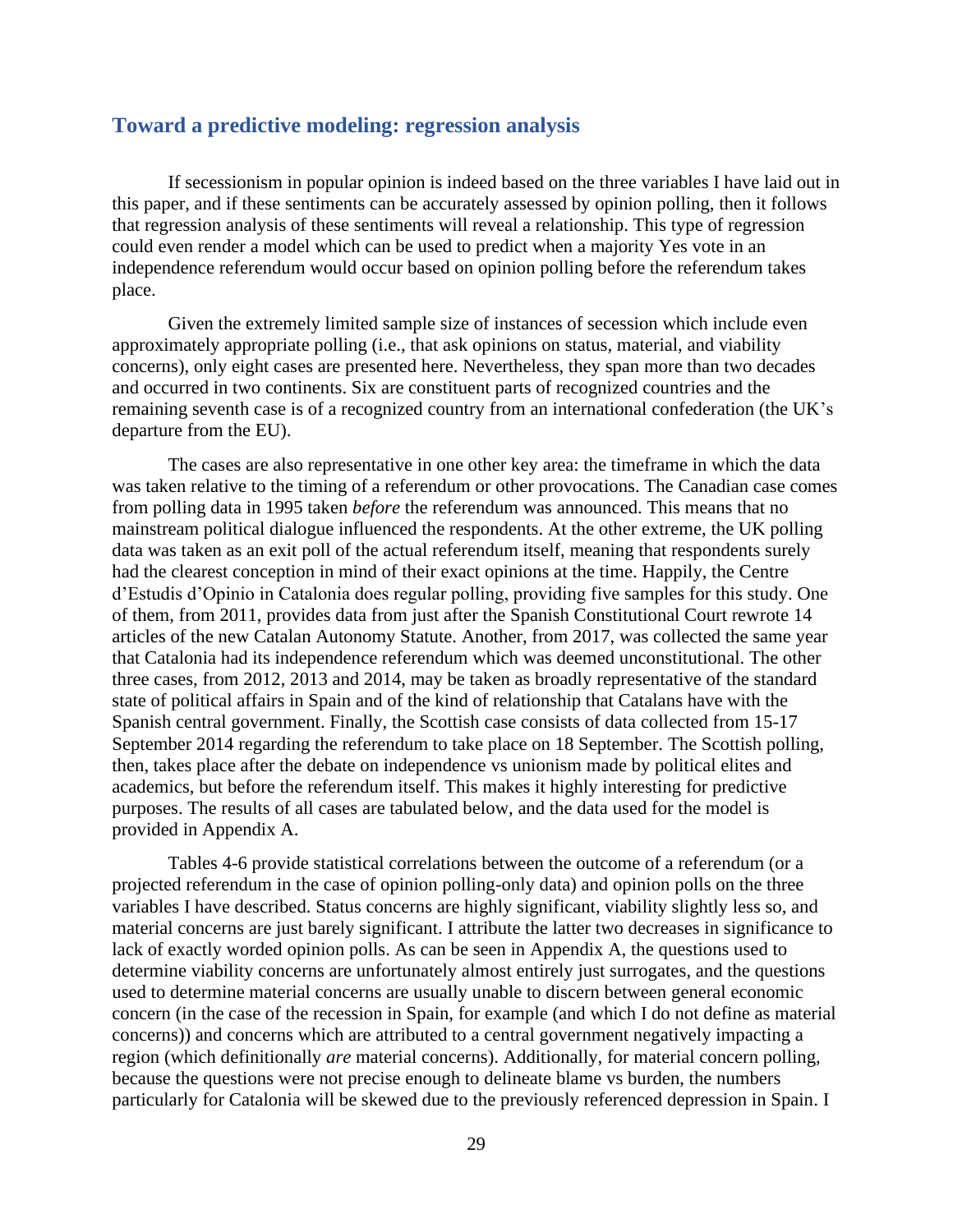attribute the low statistical significance to that skewing. As a result, I also provide Table 7 which shows the relationship between outcome and material concerns *without* the Catalan cases. It then returns a highly significant correlation.

**Table 4. Regression Analysis of Status Concerns and Independence Vote Outcome**

|                        | <b>Estimate</b> | <b>Std. Error</b> | t-value             | Pr(> t )      |
|------------------------|-----------------|-------------------|---------------------|---------------|
| (Intercept)            | 26.65882        | 4.27297           | 6.239               | $0.000785***$ |
| <b>Status Concerns</b> | 0.46428         | 0.08005           | 5.800               | $0.001152**$  |
|                        |                 |                   | Adj. $\mathbb{R}^2$ | 0.8234        |
|                        |                 |                   | p-value             | 0.001152      |

Significance: \*\*\* 0.001, \*\* 0.01

# **Table 5. Regression Analysis of Material Concerns and Independence Vote Outcome**

|                          | <b>Estimate</b> | <b>Std. Error</b> | t-value             | Pr(> t )       |
|--------------------------|-----------------|-------------------|---------------------|----------------|
| (Intercept)              | 29.7382         | 9.8533            | 2.917               | $0.0267*$      |
| <b>Material Concerns</b> | 0.4582          | 0.2031            | 2.256               | $0.0649 \cdot$ |
|                          |                 |                   | Adj. $\mathbb{R}^2$ | 0.3687         |
|                          |                 |                   | p-value             | 0.06495        |

Significance:  $* 0.05 \div 0.1$ 

# **Table 6. Regression Analysis of Viability Concerns and Independence Vote Outcome**

|                           | <b>Estimate</b> | <b>Std. Error</b> | t-value             | Pr(> t )  |
|---------------------------|-----------------|-------------------|---------------------|-----------|
| (Intercept)               | 24.9075         | 7.8864            | 3.158               | $0.0196*$ |
| <b>Viability Concerns</b> | 0.4561          | 0.1373            | 3.322               | $0.0160*$ |
|                           |                 |                   | Adj. $\mathbb{R}^2$ | 0.589     |
|                           |                 |                   | p-value             | 0.01597   |

Significance: \* 0.05

# **Table 7. Regression Analysis of Material Concerns and Independence Vote Outcome with Catalan Cases Removed**

|                          | <b>Estimate</b> | <b>Std. Error</b> | t-value             | Pr(> t )     |
|--------------------------|-----------------|-------------------|---------------------|--------------|
| <b>Material Concerns</b> | .814850         | 0.004884          | 371.6               | $0.00171$ ** |
|                          |                 |                   | Adj. $\mathbb{R}^2$ |              |
|                          |                 |                   | p-value             | 0.001713     |

Significance: \*\* 0.01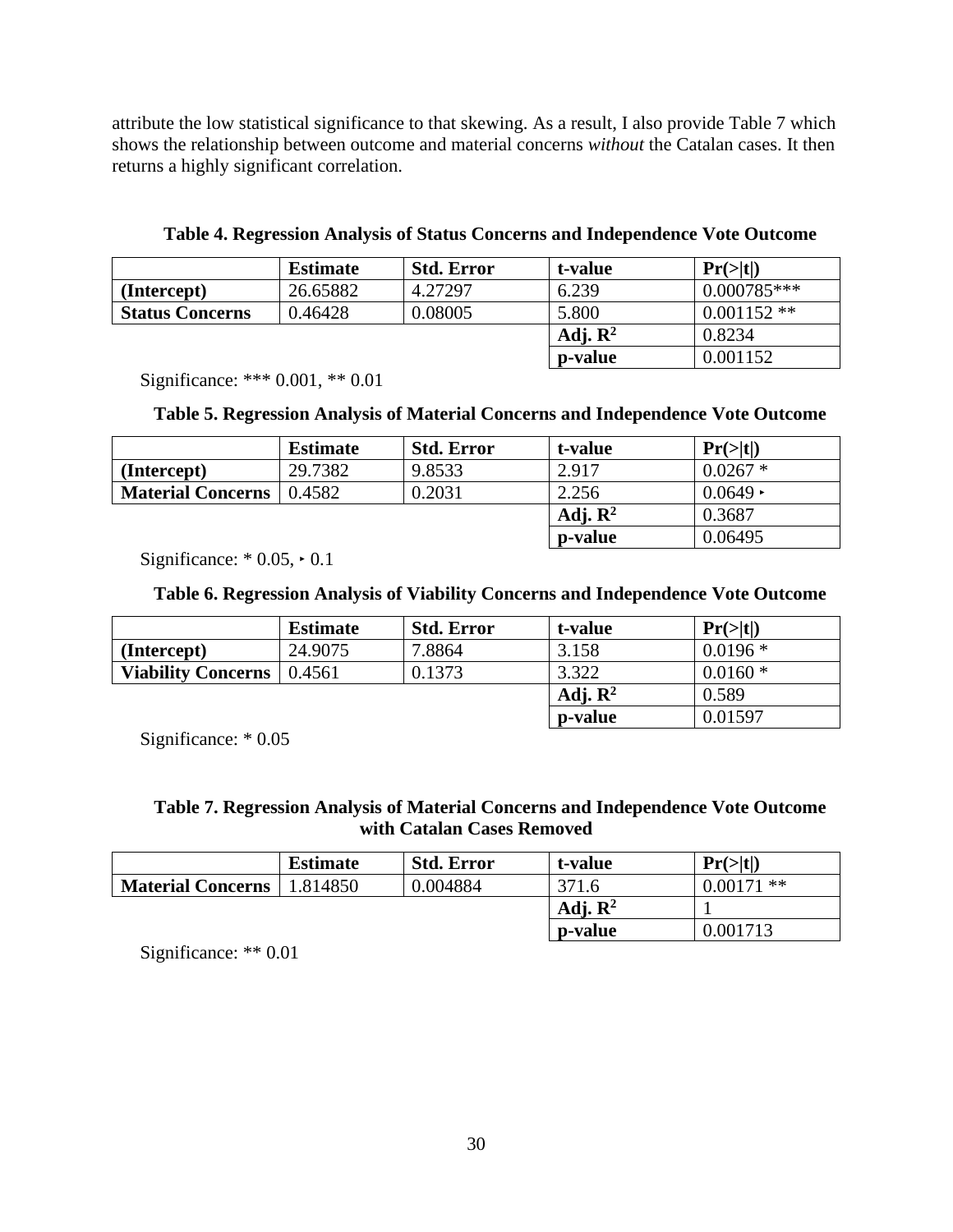Table 8 shows the numbers used to generate the regressions and the subsequent Figure 1. This table format is helpful to visualize the overall trends without statistical assistance.

| <b>Entity</b>                 | <b>Outcome</b>    | Calc'd. Status | Calc'd. Material | Calc'd. Viability |
|-------------------------------|-------------------|----------------|------------------|-------------------|
|                               | $(\% \text{Yes})$ | $(\%)$         | (%)              | $(\%)$            |
| Scotland $(2014)^*$           | 44.7              | 37.0           | 43.0             | 53.0              |
| $UK (2016)*$                  | 52.0              | 55.0           | 47.0             | 66.0              |
| Catalonia (2011)              | 45.4              | 65.3           | 41.8             | 47.1              |
| Catalonia (2012)              | 57.0              | 71.6           | 62.1             | 70.1              |
| Catalonia3 (2013)             | 54.7              | 70.4           | 60.9             | 52.5              |
| Catalonia4 (2014)             | 64.2              | 50.6           | 58.5             | 80.6              |
| Catalonia <sub>5</sub> (2017) | 48.7              | 62.0           | 24.5             | 35.2              |
| Canada (1995)                 | 35.3              | 32.5           | 37.8             | 40.0              |

**Table 8. Data Input for Regression**

\* Denotes an actual referendum which has already occurred.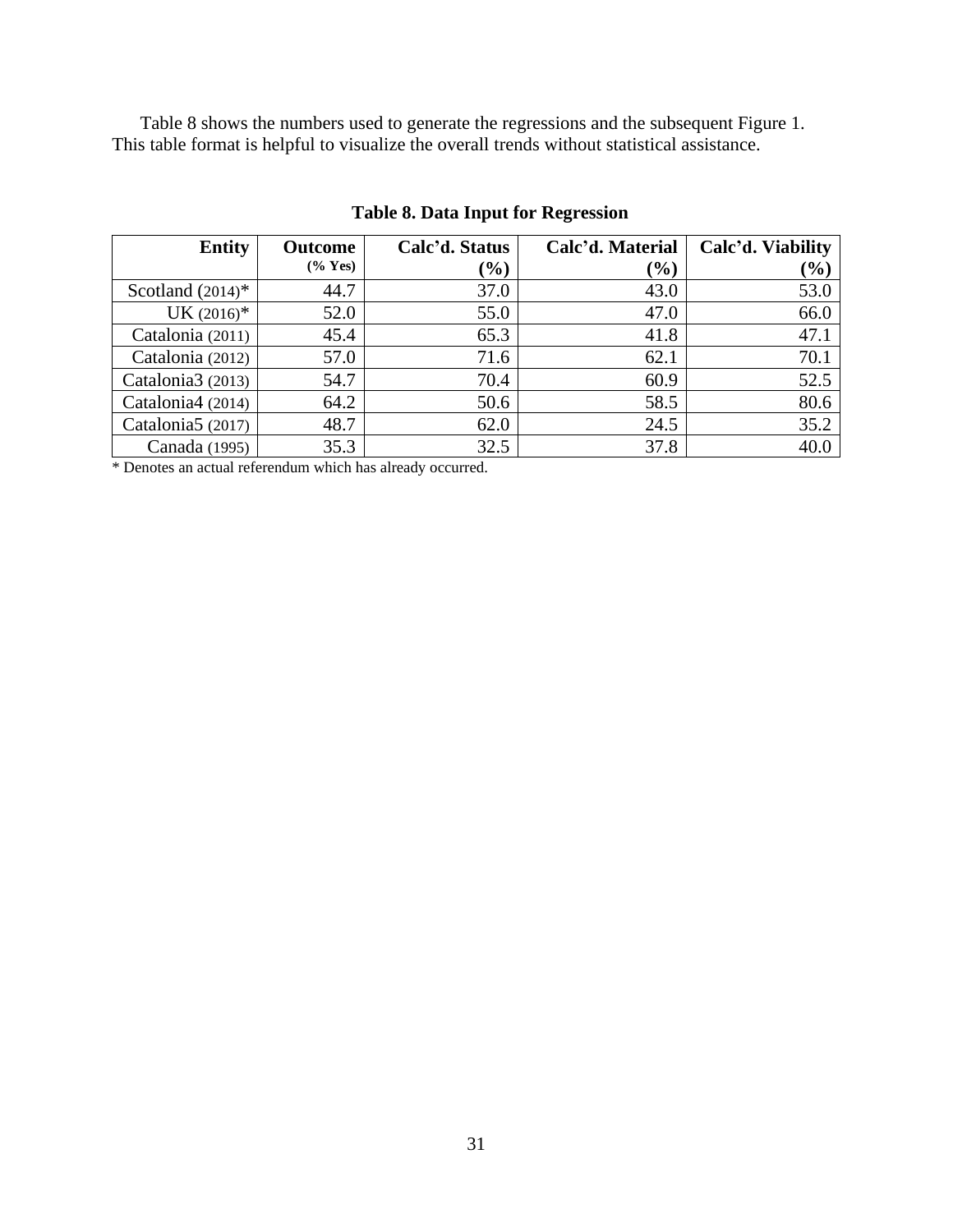The results of this regression are presented visually in Figure 1. In the figure each of the three variables has its own axis, with each case plotted inside the cube. The regression equation for all three variables is used to generate a plane showing where each case lies in terms of how high or low its outcome is in a referendum or, in the case of polling-only data, a projected referendum.

# **Figure 1. Visual Representation of Regression Equation**

# Outcome as a function of Status, Material, & Viability

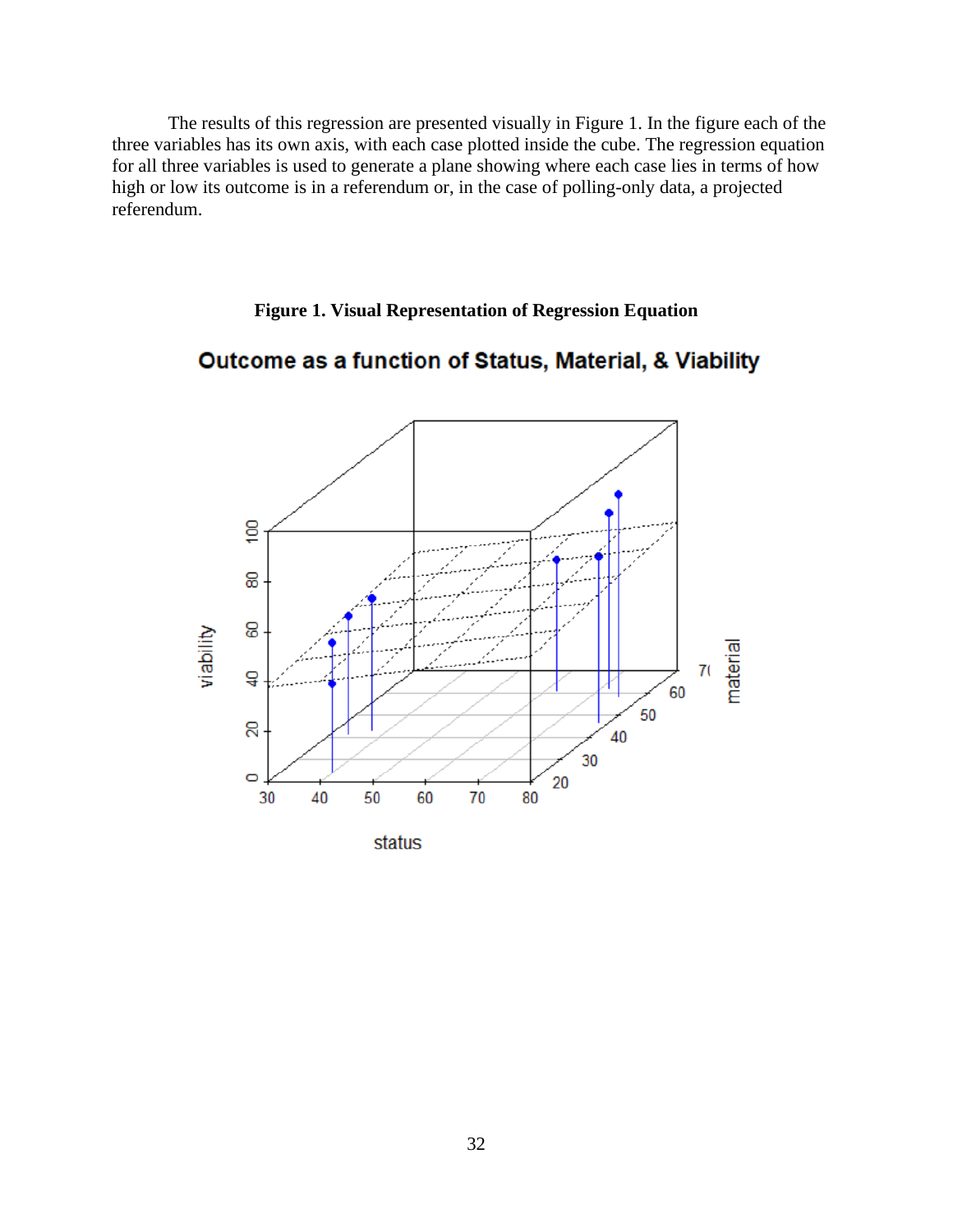# <span id="page-34-0"></span>Concluding Remarks and Future Work

In this paper I have utilized historical exegesis, qualitative interviews, and statistical analysis to track the same three commonalities through centuries of secession and across continents. I by no means claim that this is *the* authoritative text on secession, and, indeed, I intend this paper to be merely preliminary work toward a comprehensive and predictive modeling. Nevertheless, it seems clear that status, material, and viability concerns are central to the formation and reification of secessionist sentiment.

Two points above others deserve special re-emphasis. Primarily, for the framework of this theory, what is important is not the actual attitude or acts from the center toward a region, nor the objective state of the economy, nor even whether a region would truly be viable as an independent state. Rather, what is important are the feelings of the public on these matters, or, in the case of a referendum, the feelings of the voters. Second, it bears further emphasis that secessionist movements will begin with these sentiments in mind. The success or lack thereof in any movement is contingent on any number of factors that this framework cannot possibly include in any comprehensive fashion. In a word, these variables are necessary but not sufficient for successful independence movements.

Future work has a desperate need in for-purpose polling. The use of surrogate questions in extant polling has obviously weakened the statistical analysis used in this paper. Even more regrettable is that in many cases there is no extant polling. New Caledonia held an independence referendum to determine its status with France in 2018. It was widely expected to return an overwhelming majority in favor of remaining a part of France. Whether because of a presupposed blowout or because no one attached enough importance to New Caledonia's future to spend the money, no opinion polling information was collected. The result, however, was far from the overwhelming majority many had expected. Instead, it was 56.4% in favor of remaining and 43.6% in favor of seceding. New Caledonia is legally entitled to hold another referendum in September 2020, and for-purpose opinion polls gauging the three concerns I have elaborated here might allow a glimpse at the result of the referendum before it occurs. Naturally, this type of polling would have applications both for secessionists and unionists in directing the conversation and structuring debate.

Because the impacts – economic and political, but also to the day-to-day rhythms of individuals' lives – of secession cannot be overstated, it is imperative to understand the origins of secession. It is crucial to have this understanding both to avert potentially cataclysmic secessions in instances in which secession will dramatically decrease quality of life or countries' prospects for success, and also to manage secessions which are in some way justified, guiding them to a fruitful telos. While I do not claim this work can do that, I hope it has made some headway into a formal modeling from which some useful conclusions may be drawn or some important framework be built.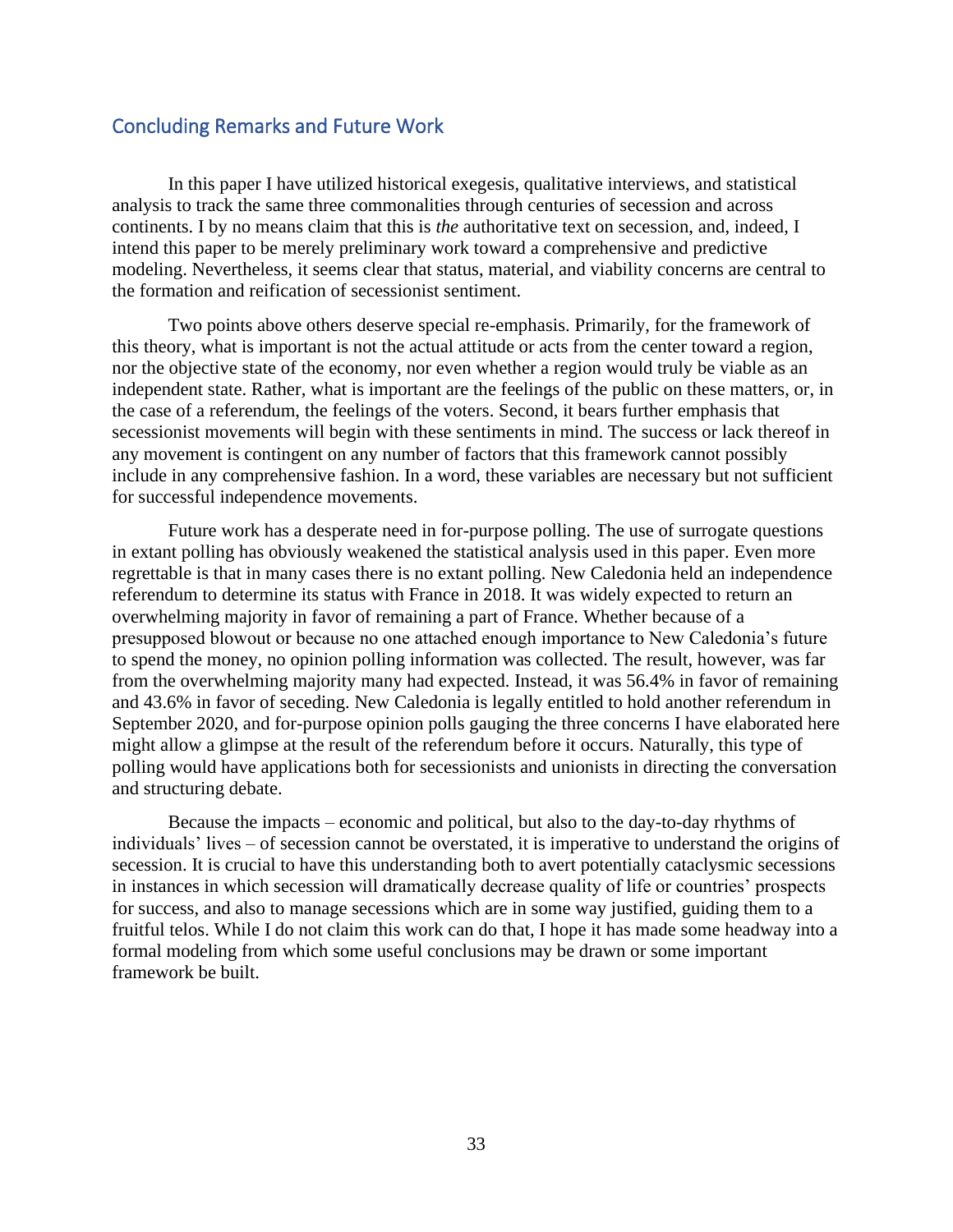# <span id="page-35-0"></span>Appendix A. Opinion Polling Sources

# **1. The UK**

Source: Lord Ashcroft Polling, Exit Polls, 23 June 2016.

 $n = 12,369$ 

**Outcome**: The outcome is from the 2016 referendum on continued membership in the European Union (52%)

**Status**: All respondents who responded that "Rights for people in the UK" would improve outside of the UK (55%)

**Material**: All respondents who said "the economy as a whole" would be "Better if the UK leaves the EU" (47%)

**Viability:** All respondents who believed the "EU needs the UK more" than the UK needs the EU (66%)

**Rationales:** All questions were taken from the same base pool of 12,369 respondents. The status concern question was chosen because if people believe rights for UK citizens inside the EU are in some way less than they would be if they were not in the union, it suggests that the EU is in some way diminishing those rights. This creates the belief that status would be better outside the union than in it.

The material concern question was chosen because if people feel the economy would be better outside of the union, it suggests that the EU is in some way reducing the UK's material opportunities.

The viability concern question is unfortunately a surrogate. Presumably, if these individuals think the EU needs the UK more than vice versa, they believe the UK is viable on its own. This is likely a conservative number, as it stands to reason that more than 66% of British citizens think the UK is viable on its own.

# **2. Scotland**

Source: The Scotsman, Scotland Independence Poll, 12-16 September 2014.  $n = 1.175$ 

**Outcome:** The outcome is from the 2014 referendum on Scottish independence. (55.3%) **Status:** All respondents who answered that there would be less inequality in Scotland if Scotland became an independent country. (37%)

**Material:** All respondents who said it would be good for Scotland's economy if Scotland became an independent country. (43%)

**Viability:** All respondents who said yes to "Do you agree that Scotland could be a successful independent country?"

**Rationales:** All questions were taken from the same base pool of 1,175 respondents. The status concern question was chosen because those who feel there would be less inequality in Scotland if, *ceteris paribus,* Scotland were independent presumably feel that being a part of the United Kingdom in some way negatively impacts their social status. The material concern question was chosen because those who feel that Scotland's economy would improve – or in the wording of the poll, that it would be good for Scotland's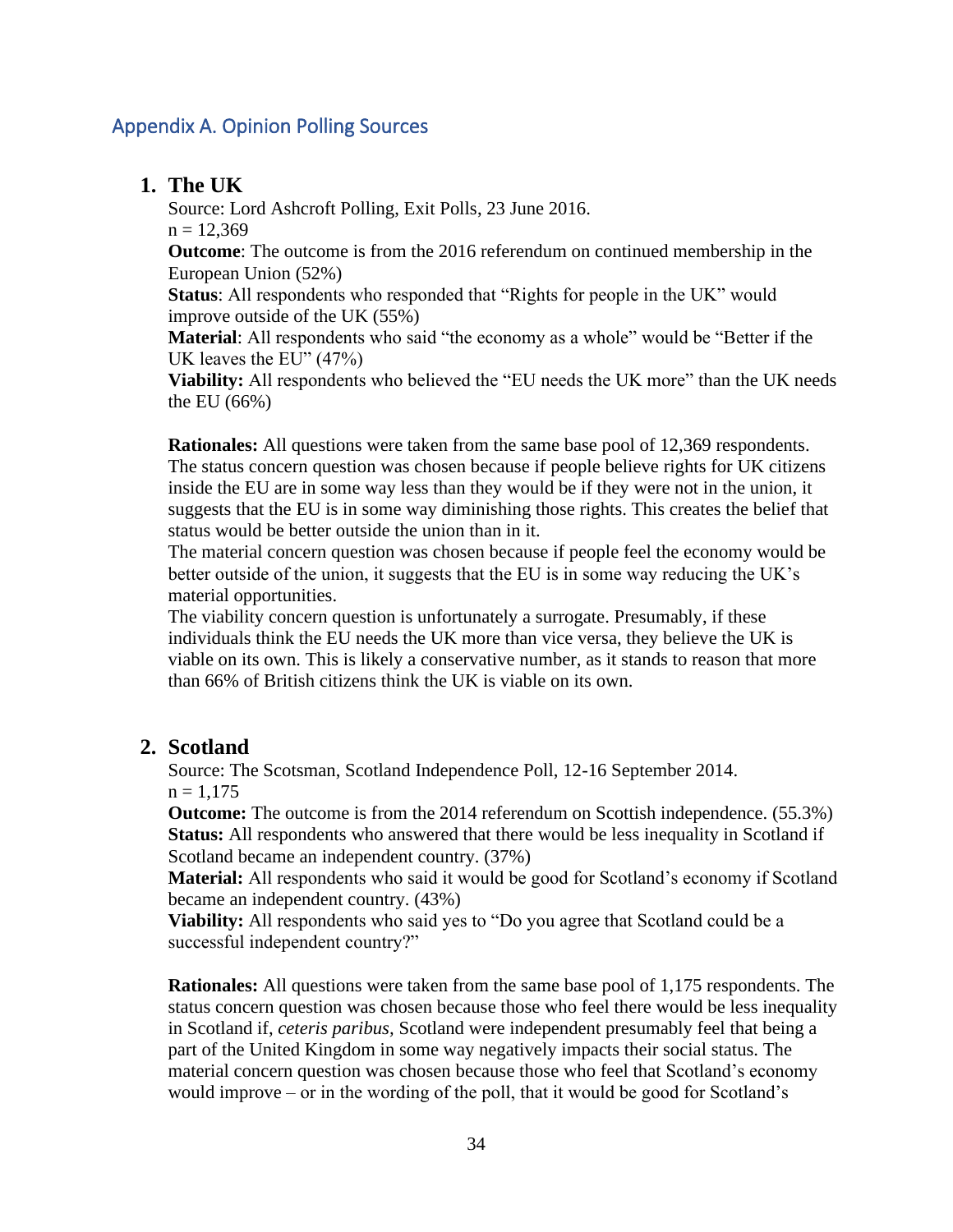economy – outside of the UK must feel that the UK is putting some limiting factor on Scotland's economy. The viability question is a prime example of the kind of question that *should* be asked to avoid poor surrogate stand-ins. It is almost literally asking about the viability of independent Scotland.

#### **3. Quebec**

Source: ICPSR, report #3726, "Quebec Sovereignty Referendum Study, 1995", February 2005.

 $n = 2177$ 

**Outcome:** All respondents declaring they were "very favourable" or "somewhat favourable" to full independence for Quebec.

**Status:** All respondents who agree with the statement that Quebec has a rightful place as an independent nation.

**Material:** All respondents responding that the federal government's economic performance has been either a "poor job" or a "very poor job". All respondents who said that a sovereign Quebec would be better off economically than in a united Canada.

**Viability:** All respondents who listed as the most important reason they would vote no as either: "fine as we are now", "prefer known to uncertainty", "to avoid strife", "strength in numbers", "stability", "Quebec could not survive alone economically", "too expensive to separate", "fear uncertainty", "distrust [\$ANY SOVEREIGNTIST POLITICIAN]", "keep economic stability", "uncertain about [\$ANY SOVEREIGNTIST POLICY]", "Quebec is not ready for separation", "afraid of the future if 'YES' wins"

**Rationale:** The outcome question was chosen because it reflects strong yes and lean yes for who would vote for an independent Quebec. The status concern question was chosen because the use of "rightful" suggests both/either that there is a parity concern between Canada and Quebec and/or some indignation has prompted a self-government interest in Quebec. The material question was chosen because it very closely models the intent of my definitional operationalization – that is, it measures how much of the *blame* the potential secessionists place on the central government. The viability questions were chosen because it encompasses any potential reason – economic, political and geopolitical realism – that individuals would think Quebec is unviable as an independent state. Critically, this percentage is subtracted from 100%, because presumably the other No respondents did not think viability was an issue, and obviously all Yes respondents think an independent Quebec is viable.

#### **4. Catalonia**

Source: Centre d'Estudis d'Opinio, *Anuari 2011, Anuari 2012, Anuari 2013, Anuari 2014, Anuari 2017*. These are annual reports from the Catalan government's statistics and polling office.

**Outcome:** All respondents who answered that they should Catalonia should be an independent state.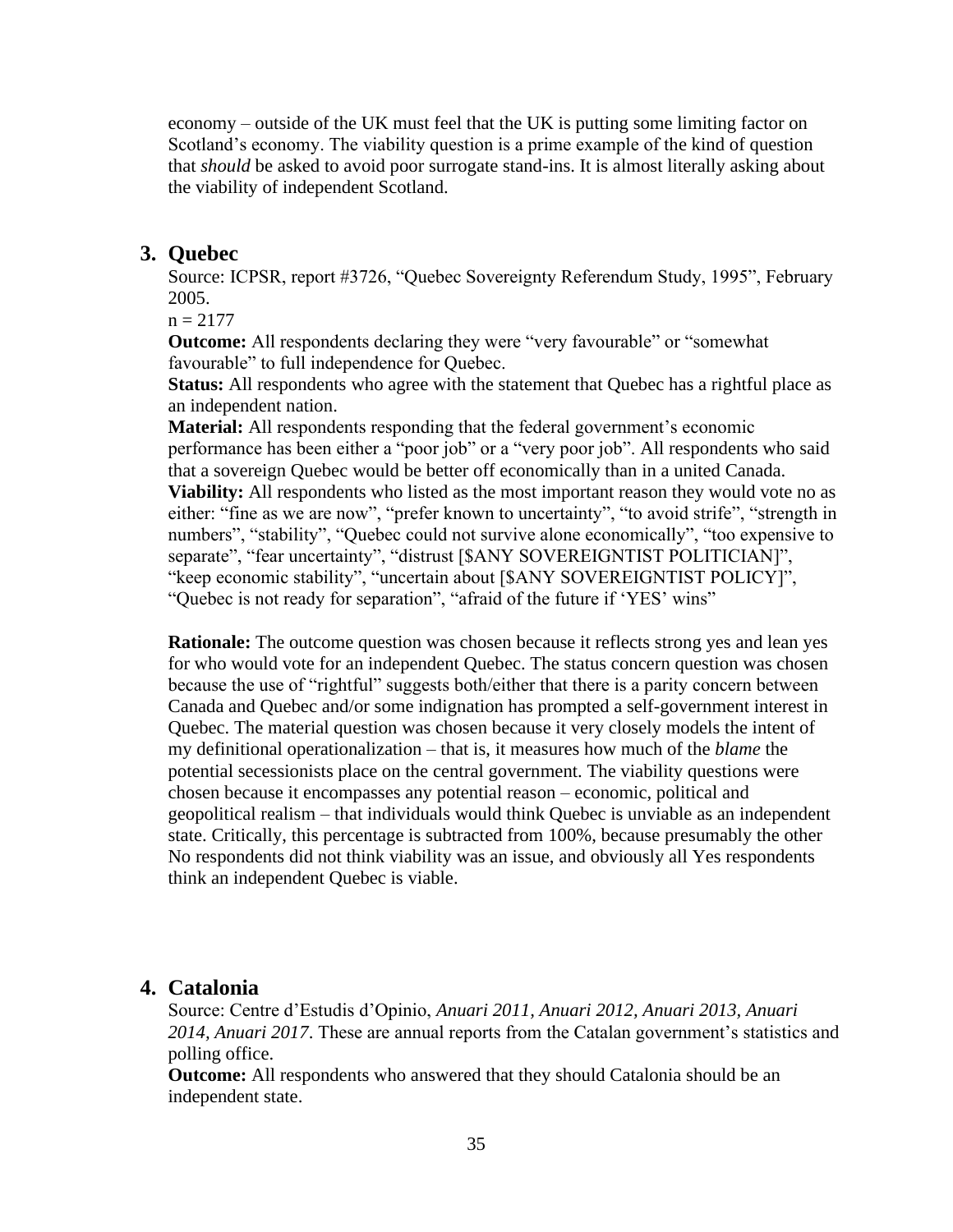**Status:** All respondents who thought there was an insufficient level of autonomy in Catalonia. For the year 2014 this question was not asked, and I instead used those respondents who identified as more Catalan than Spanish or only Catalan.

**Material:** All respondents who answered that the biggest problem facing the Catalan economy is "unemployment and precarious employment".

**Viability:** All respondents who listed their reason for saying they would vote no on a referendum for Catalan independence as one of either: "not positive for Catalonia," "no firm plan established for independence, "Catalonia would be unviable [as an independent state]", "the process [for independence] would not be viable", or that it would "worsen the outlook for Catalonia" AND those listing their reason for saying they would abstain on such a referendum as one of either: "Catalonia would be unviable [as an independent state]" or "the process [for independence] would not be viable".

**Rationale:** Given the extreme level of surrogacy in these questions, much more justification here is warranted. First, although Catalonia did indeed have a referendum on independence in 2017, it was unconstitutional according to their Constitutional Court. Moreover, the unionist parties encouraged their supporters to stay home and the Spanish police raided polling stations, forcing the turnout rate to 42%. Between the purposive abstentions (by not voting) and the repression from the central state, such a referendum would not be representative of the whole nation. The status question was chosen because interviews I conducted with Catalan autonomist and secessionist parties suggest that Catalans view the Spanish state's refusal to grant more autonomy as an affront to the historical independence of Catalonia and a refusal to recognize them fully. As a result, many Catalans undoubtedly conflate the inability to fully self-govern with status concerns. The material concerns question was chosen because, again through interviews conducted, many Catalans believe that either lack of action or bad action from the Spanish government was responsible for any change to Catalan employment numbers. The viability concern question was chosen because it quite literally provides an option on viability. Unfortunately, it splits this option between concerns over viability of a Catalan state and the viability of the process which would need to be undergone for independence. It also provides options relating to geopolitical and economic independence. It is reasonable to think that many respondents had *all* of these reasons in mind, because the survey allowed selection of only one option. Critically, this percentage is subtracted from 100%, because presumably the other No respondents did not think viability was an issue, and obviously all Yes respondents think an independent Catalonia is viable.

| Year | Outcome | 0<br><b>Status</b> | Material | Viability |
|------|---------|--------------------|----------|-----------|
| 2011 | 45.4    | 33.2               | 41.8     | 47.1      |
| 2012 | 57.0    | 71.6               | 62.1     | 70.1      |
| 2013 | 54.7    | 62.2               | 60.9     | 52.5      |
| 2014 | 64.1    | 75.3               | 58.5     | 80.6      |
| 2017 | 48.7    | 39.7               | 24.5     | 35.2      |

**Table 8. Showing the percentages used once more**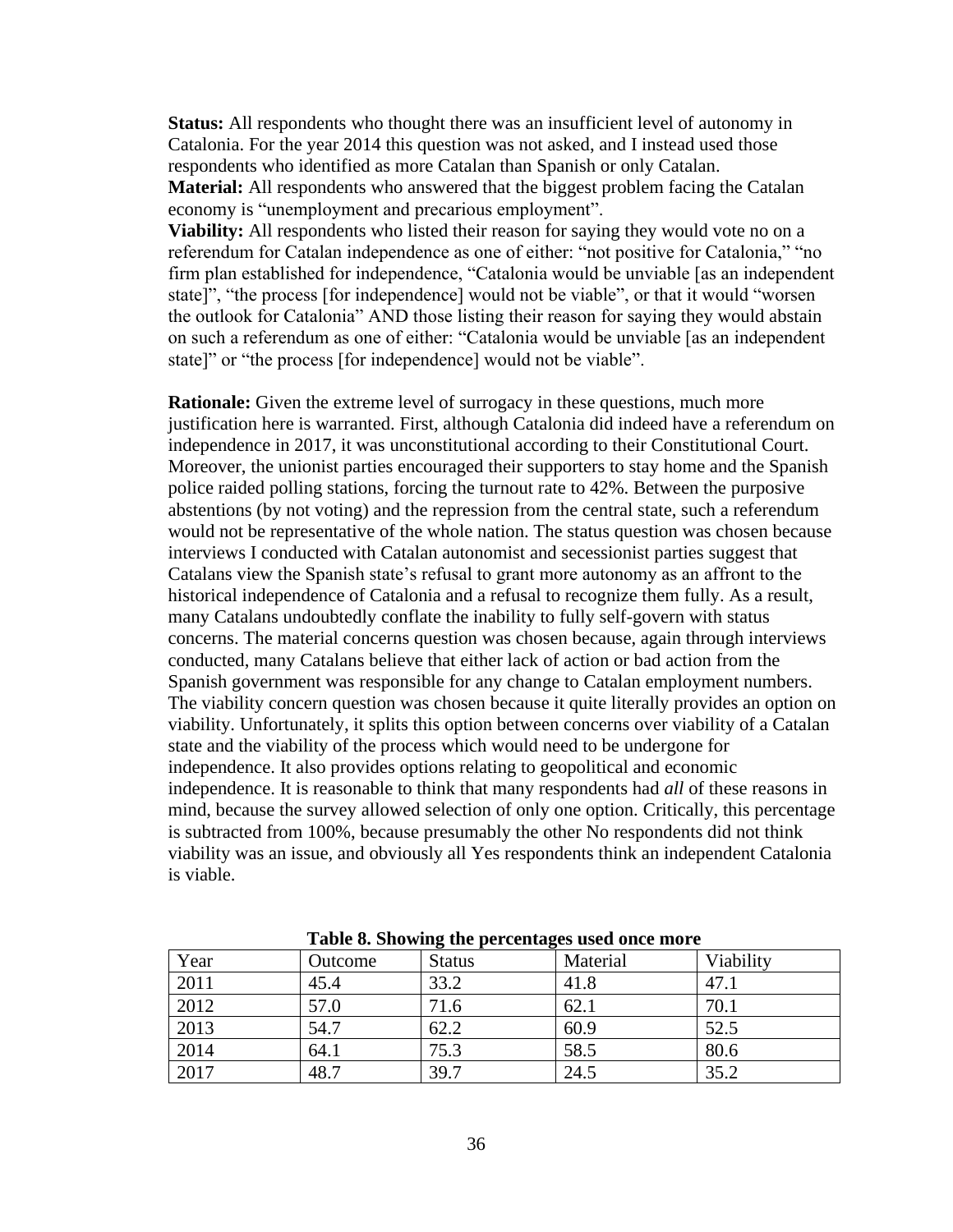# <span id="page-38-0"></span>Works Cited

- Bagwell, Ben. "Yugoslavian Constitutional Questions: Self-Determination and Secession of Member Republics". *Georgia Journal of International and Comparative Law* 21, no.3 (1991): 489-523.
- Bartkus, Viva. *The Dynamics of Secession.* UK: University Press, Cambridge, 1999.
- Beran, Harry. "A Liberal Theory of Secession". *Political Studies* 32, no. 1(1984): 21-31.
- Brancati, Dawn. "Decentralization: Fueling the Fire or Dampening the Flames of Ethnic Conflict and Secessionism?" *International Organization* 60, no. 3 (2006): 651-85.
- Buchanan, Allen. "Toward a Theory of Secession". *Ethics* 101, no. 2 (1991): 322-42.
- Coggins, Bridget. "Friends in High Places: International Politics and the Emergence of States from Secessionism". *International Organization* 65, no. 3 (2011): 433-67.
- Coggins, Bridget. *The History of Secession: An Overview* in *The Ashgate Research Companion to Secession.* New York: Routledge Press, 2011.
- Evans, Geoff and Anand Menon. *Brexit and British Politics*. MA: Polity Press, 2017.
- Griffiths, Ryan. *Age of Secession: The International and Domestic Determinants of State Birth.*  UK: University Press, Cambridge, 2016.
- Griffin, Anne. *Quebec, the challenge of independence.* NJ: Fairleigh Dickinson University Press, 1984.
- Grytten, Ola. "A Norwegian consumer price index 1819-1913 in a Scandinavian perspective". *European Review of Economic History* 8, no. 1 (2004): 61-79.
- Jorgenson, Theodore. *Norway's Relation to Scandinavian Unionism 1815-1871.* MN: St. Olaf College Press, 1935.
- Kymlicka, Will. "Is Federalism a Viable Alternative to Secessionism?" In *Theories of Secessionism,* ed. Percy Lehning. New York: Routledge Press, 1998.
- Learie, Luke. *Identity and Secession in the Caribbean: Tobago vs. Trinidad, 1889-1980.*  University of the West Indies Press, 2007.
- LeDuc, Lawrence. "Referendums and deliberative democracy". *Electroal Studies* 38, (2015): 139-48.
- Milanovic, Branko. "Explaining Regional Autonomy Differences in Decentralized Countries". *Comparative Political Studies* 47, no. 13 (2014): 1830-55.
- Nansen, Fridjtof. *Norwary and the Union with Sweden*. NY: MacMillan and Co., Ltd., reprinted 1905.
- Nielsen, Kai. "Secession: The Case of Quebec". *Journal of Applied Philosophy* 10, no.1 (1993): 29-43.